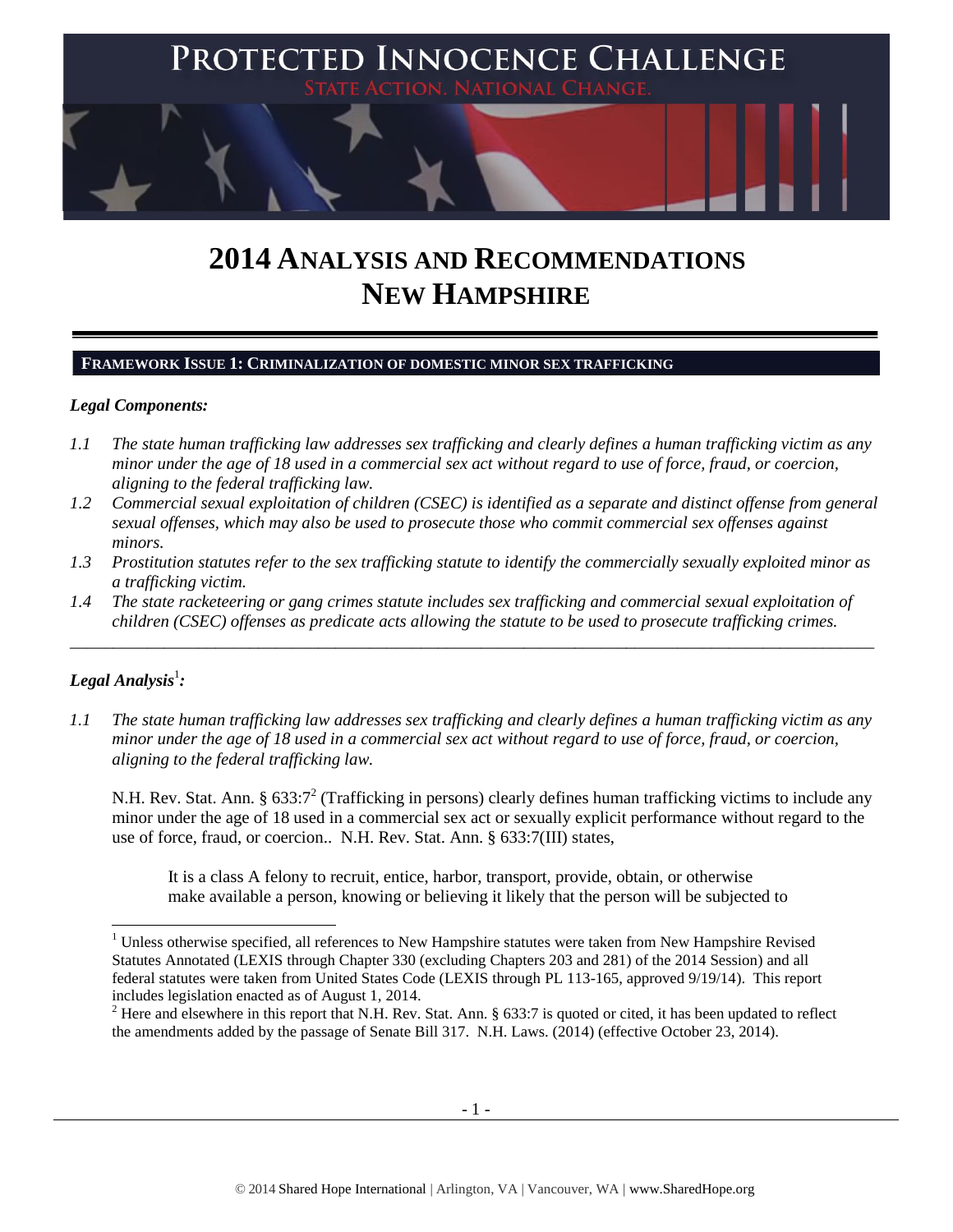trafficking as defined in paragraph . . . II.

N.H. Rev. Stat. Ann. § 633:7(II) states,

<span id="page-1-0"></span>A person shall be guilty of a class A felony if such person maintains or makes available an individual under 18 years of age for the purpose of engaging the individual in a commercial sex  $act<sup>3</sup>$  or sexuallyexplicit performance $4$  for the benefit of another.

A conviction under N.H. Rev. Stat. Ann. § 633:7(II) is punishable as a Class A felony by imprisonment up to 15 years, a fine not to exceed \$4,000, or both,<sup>5</sup> but if the "offender knew or believed it likely that the victim would be involved in a commercial sex act or sexually explicit performance" by a victim under the age of 18, a

(a) "Sexual penetration" means:

- (1) Sexual intercourse; or
- (2) Cunnilingus; or
- (3) Fellatio; or

l

(4) Anal intercourse; or

(5) Any intrusion, however slight, of any part of the actor's body, including emissions, or any object manipulated by the actor into genital or anal openings of the victim's body; or

(6) Any intrusion, however slight, of any part of the victim's body, including emissions, or any object manipulated by the victim into the oral, genital, or anal openings of the actor's body; or

(7) Any act which forces, coerces, or intimidates the victim to perform any sexual penetration as

defined in subparagraphs (1)–(6) on the actor, on another person, or on himself.

(b) Emissions include semen, urine, and feces. Emission is not required as an element of any form of sexual penetration.

(c) "Objects" include animals as defined in RSA 644:8, II [Cruelty to animals].N.H. Rev. Stat. Ann. § 649-A:2(III) defines "sexually explicit conduct" as

human masturbation, the touching of the actor's or other person's sexual organs in the context of a sexual relationship, sexual intercourse actual or simulated, normal or perverted, whether alone or between members of the same or opposite sex or between humans and animals, or any lewd exhibitions of the buttocks, genitals, flagellation, bondage, or torture. Sexual intercourse is simulated when it depicts explicit sexual intercourse that gives the appearance of the consummation of sexual intercourse, normal or perverted.

<sup>4</sup> N.H. Rev. Stat. Ann. § 633:6(III) defines "sexually-explicit performance" as "an act or show involving one or more sex acts, intended to arouse, satisfy the sexual desires of, or appeal to the prurient interests of patrons or viewers, whether public or private, live, photographed, recorded, or videotaped."

<sup>5</sup> N.H. Rev. Stat. Ann. § 651:2(I) (Sentences and limitations) states, "A person convicted of a felony or a Class A misdemeanor may be sentenced to imprisonment, probation, conditional or unconditional discharge, or a fine." N.H. Rev. Stat. Ann. § 651:2(IV) states in part, "A fine may be imposed in addition to any sentence of imprisonment, probation, or conditional discharge."

 $3$  N.H. Rev. Stat. Ann. § 633:6(I) defines "commercial sex act" as "any sex act because of which anything of value is given, promised to, or received, directly or indirectly, by any person." N.H. Rev. Stat. Ann. § 633:6(II) defines "sex act" as "any act of sexual contact as defined in RSA 632-A:1, IV [Definitions], any act of sexual penetration as defined in RSA 632-A:1, V, or any other sexually explicit conduct as defined in RSA 649-A:2 [Definitions]." N.H. Rev. Stat. Ann. § 632-A:1(IV) defines "sexual contact" as "the intentional touching whether directly, through clothing, or otherwise, of the victim's or actor's sexual or intimate parts . . . . Sexual contact includes only that aforementioned conduct which can be reasonably construed as being for the purpose of sexual arousal or gratification." N.H. Rev. Stat. Ann. § 632-A:1(V) states,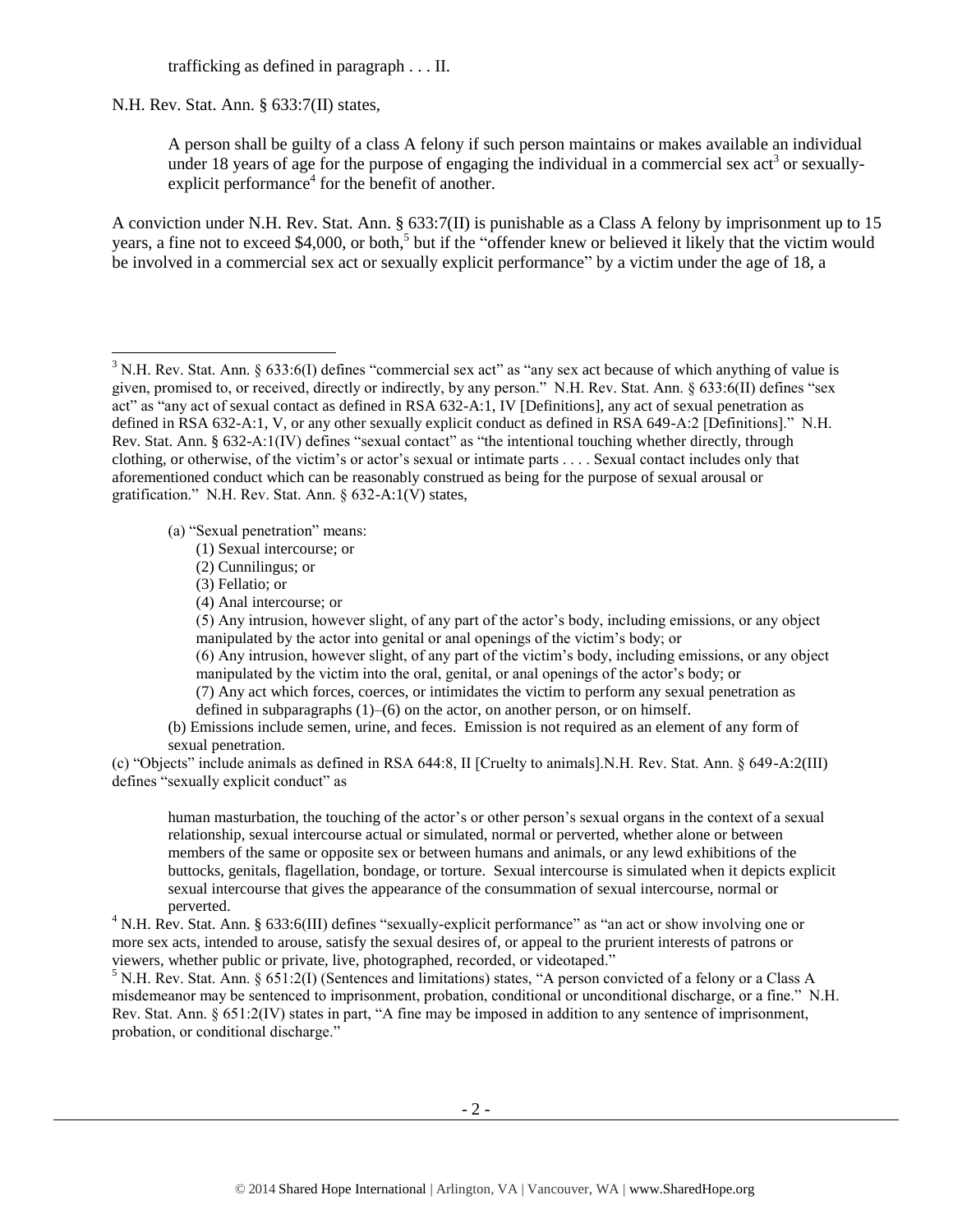conviction is punishable as a Class A felony by imprisonment for 7–30 years,  $6$  a fine not to exceed \$4,000,<sup>7</sup> or both. N.H. Rev. Stat. Ann. §§ 633:7(I)(a), (c), 651:2(I), (II)(a), (IV)(a).

I. A convicted person may be sentenced according to paragraph III if the jury also finds beyond a reasonable doubt that such person:

<span id="page-2-2"></span><span id="page-2-1"></span><span id="page-2-0"></span>(a) Based on the circumstances for which he or she is to be sentenced, has knowingly devoted himself or herself to criminal activity as a major source of livelihood;

. . .

. . .

. . .

. . . .

 $\overline{a}$ 

(c) Has manifested exceptional cruelty or depravity in inflicting death or serious bodily injury on the victim of the crime;

(d) Has committed an offense involving the use of force against a person with the intention of taking advantage of the victim's age or physical disability;

(e) Has committed or attempted to commit any of the crimes defined in RSA 631 [Assault and related offenses] or 632-A [Sexual assault and related offenses] against a person under 13 years of age;

(m) Has committed or attempted to commit aggravated felonious sexual assault in violation of RSA 632-A:2, I(l) or RSA 632-A:2, II where the defendant was 18 years of age or older at the time of the offense;

(n) Has committed or attempted to commit aggravated felonious sexual assault in violation of RSA 632-A:2, III, and one or more of the acts comprising the pattern of sexual assault was an offense under RSA 632-A:2, I(l) or RSA 632-A:2, II, or both, and the defendant was 18 years of age or older when the pattern of sexual assault began;

(q) Has knowingly committed any of the following offenses as a criminal street gang member, or for the benefit of, at the direction of, or in association with any criminal street gang, with the purpose to promote, further, or assist in any such criminal conduct by criminal street gang members:

(1) Violent crime as defined in RSA 651:5, XIII [includes "[a]ny felonious child pornography offense under [N.H. Rev. Stat. Ann. §] 649-A"].

(6) Criminal street gang solicitation as defined in RSA 644:20 [Criminal street gang; solicitation]; or

#### . . . . . . . .

II. A convicted person may be sentenced according to the terms of paragraph III if the court finds, and includes such findings in the record, that such person:

(a) Has twice previously been convicted in this state, or in another jurisdiction, on sentences in excess of one year;

III. If authorized by paragraph I or II, and if written notice of the possible application of this section is given the defendant at least 21 days prior to the commencement of jury selection for his or her trial, a defendant may be sentenced to an extended term of imprisonment. An extended term is, for a person convicted of:

(a) Any felony, other than murder or manslaughter, a minimum to be fixed by the court of not more than 10 years and a maximum to be fixed by the court of not more than 30 years;

(b) A misdemeanor, a minimum to be fixed by the court of not more than 2 years and a maximum to be fixed by the court of not more than 5 years;

. . . .

(e) Two or more offenses under RSA 632-A:2, life imprisonment without parole;

(f) A third offense under RSA 632-A:3 [Felonious sexual assault], life imprisonment; or

. . . .

 $6$  Extended terms of imprisonment may apply under certain circumstances. N.H. Rev. Stat. Ann. § 651:6(I)–(IV) (Extended term of imprisonment) states,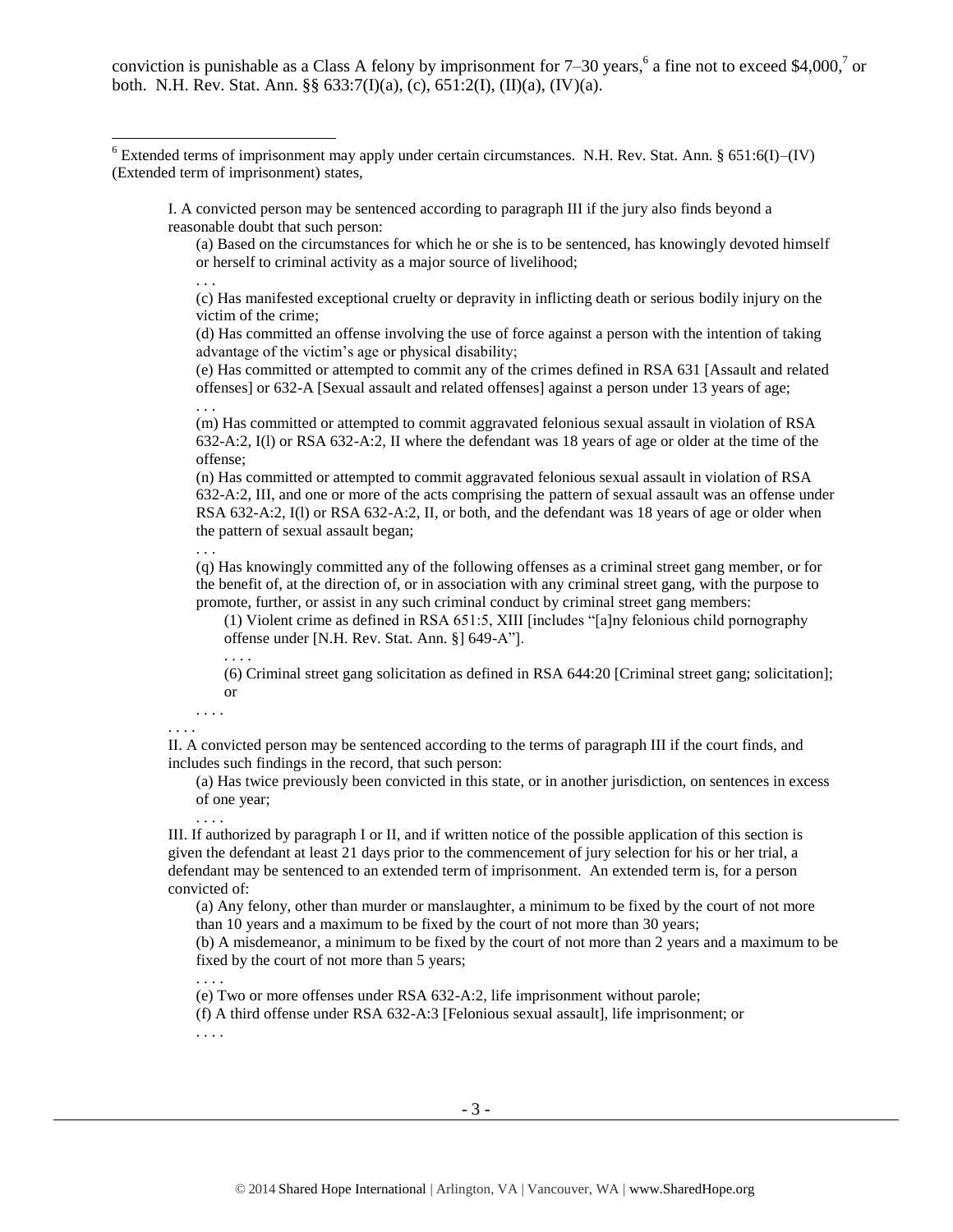A trafficker could also be convicted for an offense against a minor under New Hampshire's age-neutral trafficking statute, but compulsion is required even when the victim is a minor and must be accomplished by specific means. N.H. Rev. Stat. Ann. § 633:7(I) states,

(a) It is a class A felony to knowingly subject a person to compel $^8$  a person against his or her will to perform a service or labor, including a commercial sex act or a sexually-explicit performance, for the benefit of another. where the compulsion is accomplished by any of the following means:

(1) Causing or threatening to cause serious harm to any person.

(2) Confining the person unlawfully as defined in RSA 633:2, II [Criminal restraint], or threatening to so confine the person.

(3) Abusing or threatening abuse of law or legal process.

(4) Destroying, concealing, removing, confiscating, or otherwise making unavailable to that person any actual or purported passport or other immigration document, or any other actual or purported government identification document.

(5) Threatening to commit a crime against the person.

(6) False promise relating to the terms and conditions of employment, education, marriage, or financial support.

IV. If authorized by subparagraphs I(m), (n), or (o) and if notice of the possible application of this section is given to the defendant prior to the commencement of trial:

(a) There is a presumption that a person shall be sentenced to a minimum to be fixed by the court of not less than 25 years and a maximum of life imprisonment unless the court makes a determination that the goals of deterrence, rehabilitation, and punishment would not be served, based on the specific circumstances of the case, by such a sentence and the court makes specific written findings in support of the lesser sentence. . . .

(b) The sentence shall also include, in addition to any other penalties provided by law, a special sentence of lifetime supervision by the department of corrections. . . .

<sup>7</sup> Under N.H. Rev. Stat. Ann. § 651:2(IV), the fines imposed for a felony violation vary depending on whether the offender is an individual or organization or whether the offender gained property through the illegal violation. N.H. Rev. Stat. Ann. § 651:2(IV) states,

IV. A fine may be imposed in addition to any sentence of imprisonment, probation, or conditional discharge. The limitations on amounts of fines authorized in subparagraphs (a) and (b) shall not include the amount of any civil penalty, the imposition of which is authorized by statute or by a properly adopted local ordinance, code, or regulation. The amount of any fine imposed on:

(a) Any individual may not exceed \$4,000 for a felony, \$2,000 for a class A misdemeanor, \$1,200 for a class B misdemeanor, and \$1,000 for a violation.

(b) A corporation or unincorporated association may not exceed \$100,000 for a felony, \$20,000 for a misdemeanor and \$1,000 for a violation. A writ of execution may be issued by the court against the corporation or unincorporated association to compel payment of the fine, together with costs and interest.

(c) If a defendant has gained property through the commission of any felony, then in lieu of the amounts authorized in paragraphs (a) and (b), the fine may be an amount not to exceed double the amount of that gain.

 $8$  N.H. Rev. Stat. Ann. § 633:7(I)(c) states,

. . . .

. . . .

 $\overline{a}$ 

A person performs a service or labor against his or her will if the person is coerced into performing the service or labor, or if the person willingly begins to perform the service or labor but later attempts to withdraw from performance and is compelled to continue performing. The payment of a wage or salary shall not be determinative on the question of whether or not a person was compelled to perform a service or labor against his or her will.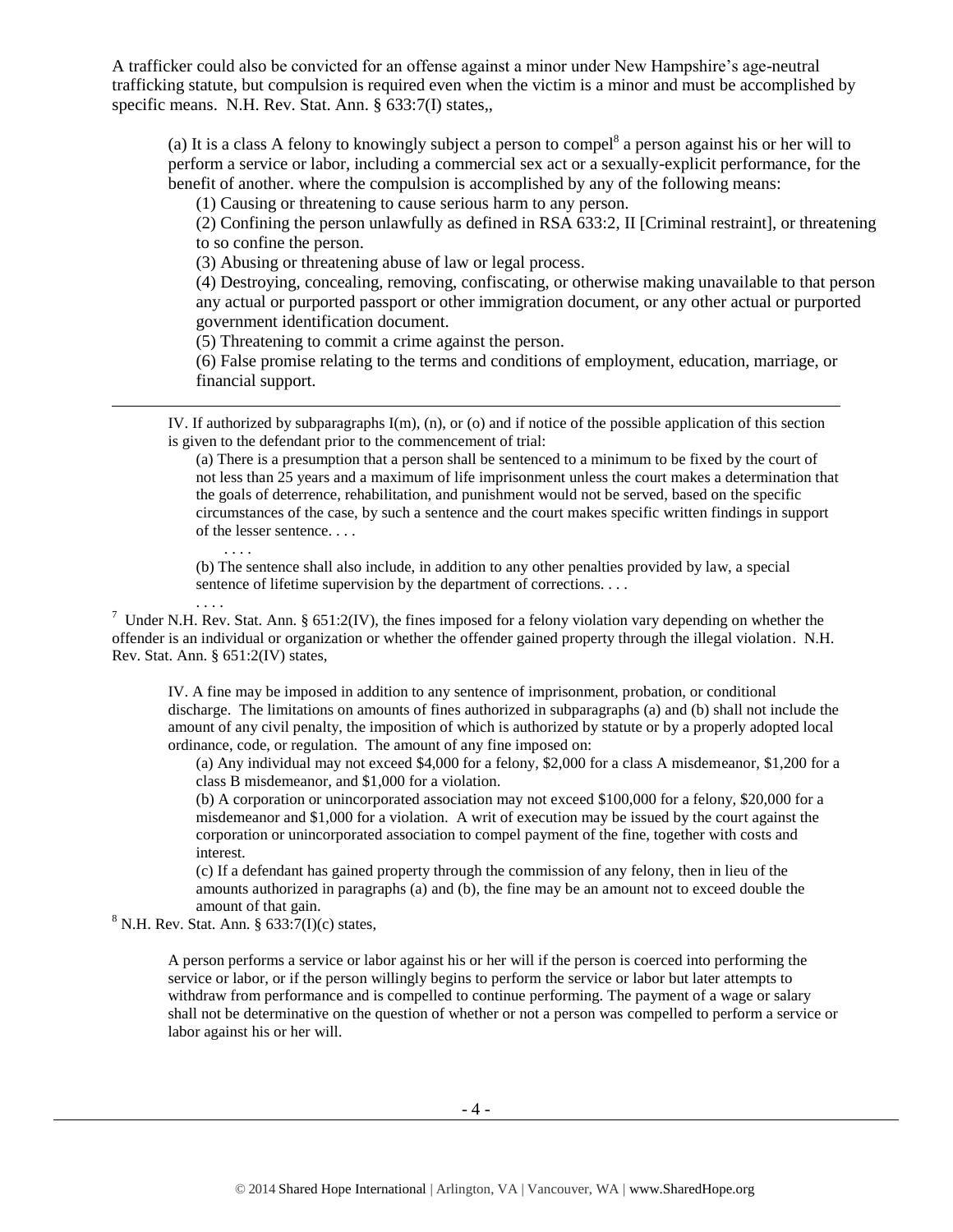(7) Threatening to reveal any information sought to be kept concealed by the person which relates to the person's legal status or which would expose the person to criminal liability.

(8) Facilitating or controlling the person's access to an addictive controlled substance.

(9) Engaging in any scheme, plan, or pattern, whether overt or subtle, intended to cause the person to believe that, if he or she did not perform such labor, services, commercial sex acts,<sup>9</sup> or sexually explicit performances, that such person or any person would suffer serious harm or physical restraint.

(10) Withholding or threatening to withhold food or medication that the actor has an obligation or has promised to provide to the person.

(11) Coercing a person to engage in any of the foregoing acts by requiring such in satisfaction of a debt owed to the actor.

 A conviction under this statute is punishable as a Class A felony by imprisonment up to 15 years, a fine not to exceed \$4,000, or both, but if the victim is under the age of 18 and "the offender knew or believed it likely that the victim would be coerced into engaging in a commercial sex act or sexually explicit performance," a conviction is punishable by imprisonment for 10 years to a maximum "fixed by the court," a fine not to exceed \$4,000, or both. N.H. Rev. Stat. Ann. §§ 633:7(II), 651:2(I), (II)(a), (IV)(a).

*1.2 Commercial sexual exploitation of children (CSEC) is identified as a separate and distinct offense from general sexual offenses, which may also be used to prosecute those who commit commercial sex offenses against minors.*

The following statutes specifically prohibit CSEC in New Hampshire:

1. N.H. Rev. Stat. Ann. §  $645:2(I)^{10}$  (Prostitution and related offenses) makes it a crime if a person

<span id="page-4-0"></span>(a) Solicits, agrees to perform, or engages in sexual contact<sup>11</sup> as defined in RSA 632-A:1, IV or sexual penetration<sup>12</sup> as defined in RSA 632-A:1, V, in return for consideration; or

(b) Induces or otherwise purposely causes another to violate subparagraph (a); or

(c) Transports another into or within this state with the purpose of promoting or facilitating such other in engaging in conduct in violation of subparagraph (a); or

(d) Not being a legal dependent incapable of self support, knowingly is supported in whole or in part by the proceeds of violation of subparagraph (a); or

(e) Knowingly permits a place under such person's control to be used for violation of subparagraph (a); or

(f) Pays, agrees to pay, or offers to pay another person to engage in sexual contact as defined in RSA 632-A:1, IV or sexual penetration as defined in RSA 632-A:1, V, with the payor or with another person.

A conviction under this statute is punishable as a Class B misdemeanor by a fine not to exceed \$1,200. N.H. Rev. Stat. Ann. §§  $645:2(I)$ ,  $625:9(IV)(c)$ ,  $651:2(IV)(a)$ . If the offense involves a minor under the age

l

 $10$  Minor trafficking victims are immune from prosecution for prostitution in New Hampshire as established under N.H. Rev. Stat. Ann. § 633:7(VI) (Trafficking in persons) and N.H. Rev. Stat. Ann. § 645:2 (Prostitution and related offenses). *See infra* section 5.3 for a full discussion of immunity provisions for child victims of human trafficking. Here and elsewhere in this report that N.H. Rev. Stat. Ann. §645:2 is quoted or cited, it has been updated to reflect the amendments added by the passage of Senate Bill 317. N.H. Laws. (2014) (effective October 23, 2014). <sup>11</sup> See supra note **Error! Bookmark not defined.** for the definition of "sexual contact."

<sup>&</sup>lt;sup>12</sup> See supra note **Error! Bookmark not defined.**for the definition of "sexual penetration."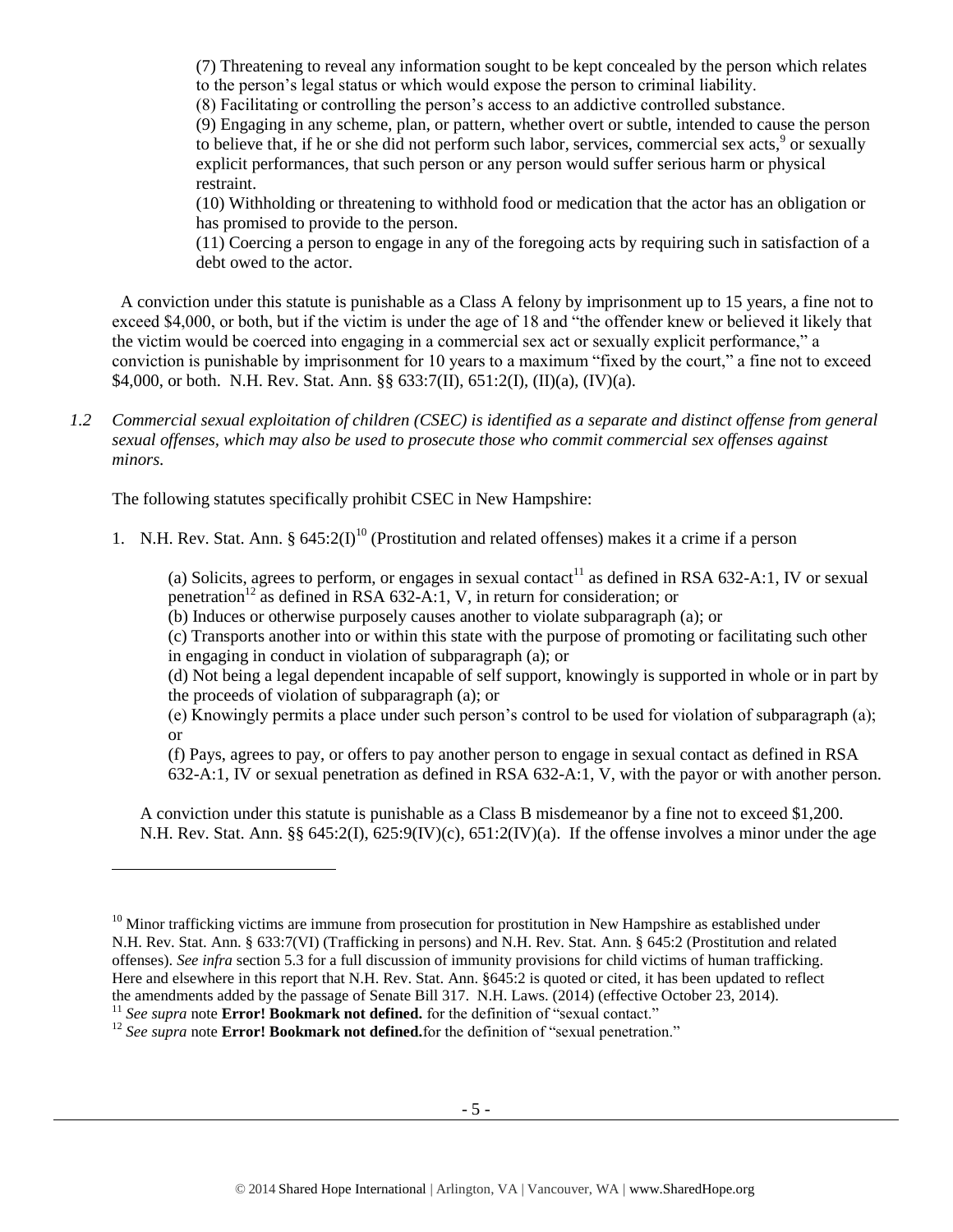of 18, however, a conviction under N.H. Rev. Stat. Ann. § 645:2(I)(b)–(e) is punishable as a Class B felony by imprisonment up to 7 years, a fine not to exceed \$4,000, or both. N.H. Rev. Stat. Ann. §§ 645:2(II)(a), 651:2(I), (II)(b), (IV)(a).

2. N.H. Rev. Stat. Ann. § 649-B:3(I) (Computer pornography prohibited) states,

I. No person shall knowingly:

- (a) Compile, enter into, or transmit by means of computer;
- (b) Make, print, publish, or reproduce by other computerized means;
- (c) Cause or allow to be entered into or transmitted by means of computer; or

<span id="page-5-0"></span>(d) Buy, sell, receive, exchange, or disseminate by means of computer, any notice, statement, or advertisement, or any minor's name, telephone number, place of residence, physical characteristics, or other descriptive or identifying information, for purposes of facilitating, encouraging, offering, or soliciting sexual conduct of or with any child, $\frac{13}{12}$  or the visual depiction of such conduct.

A conviction under N.H. Rev. Stat. Ann. § 649-B:3(I) is punishable as a Class B felony by imprisonment up to 7 years, a fine not to exceed \$4,000, or both. N.H. Rev. Stat. Ann.  $\S$ § 649-B:3(II), 651:2(I), (II)(b),  $(IV)(a)$ .

Several other New Hampshire laws, while not expressly commercial in nature, may also be applicable in cases involving the commercial sexual exploitation of a child. Some of those statutes are as follows:

1. N.H. Rev. Stat. Ann. § 632-A:4(I) (Sexual assault) states,

I. A person is guilty of a class A misdemeanor under any of the following circumstances:

(a) When the actor subjects another person who is 13 years of age or older to sexual contact under any of the circumstances named in RSA 632-A:2 [Aggravated felonious sexual assault].

(b) When the actor subjects another person, other than the actor's legal spouse, who is 13 years of age or older and under 16 years of age to sexual contact where the age difference between the actor and the other person is 5 years or more.

(c) In the absence of any of the circumstances set forth in RSA 632-A:2, when the actor engages in sexual penetration with a person, other than the actor's legal spouse, who is 13 years of age or older and under 16 years of age where the age difference between the actor and the other person is 4 years or less.

A conviction under N.H. Rev. Stat. Ann. § 632-A:4(I) is punishable as a Class A misdemeanor by imprisonment up to 1 year, a fine not to exceed \$2,000, or both. N.H. Rev. Stat. Ann. §§ 632-A:4(I), 651:2(I), (II)(c), (IV)(a).

2. N.H. Rev. Stat. Ann. § 632-A:3(II), (III) (Felonious sexual assault) states,

A person is guilty of a class B felony if such person:

l

. . . II. Engages in sexual penetration with a person, other than his legal spouse, who is 13 years of age or older and under 16 years of age where the age difference between the actor and the other person is 4 years or more; or

III. Engages in sexual contact with a person other than his legal spouse who is under 13 years of

<sup>&</sup>lt;sup>13</sup> "In this chapter, 'child' means any person under the age of 16 years." N.H. Rev. Stat. Ann. § 649-B:2.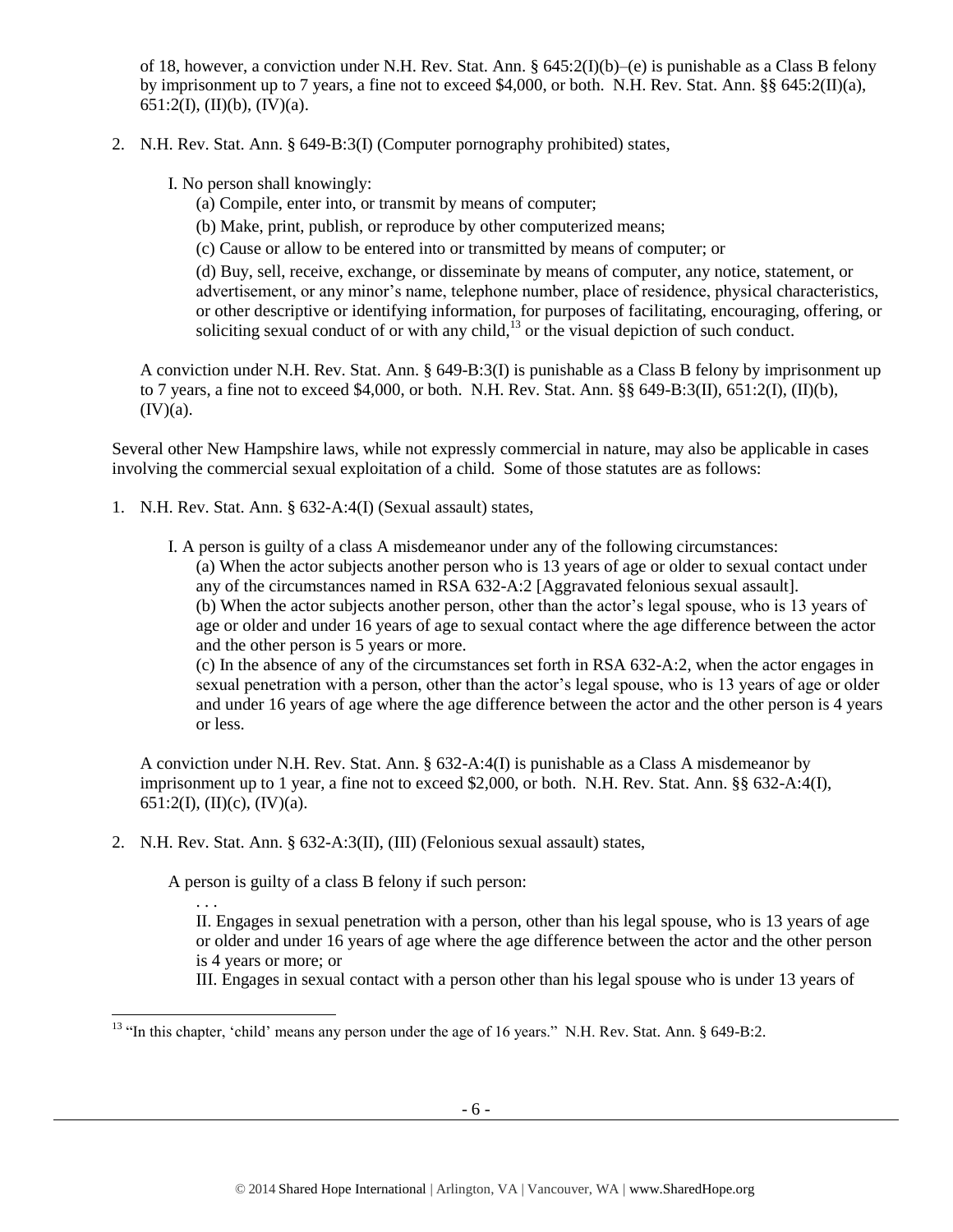age.

A first or second conviction under this statute is punishable as a Class B felony by imprisonment up to 7 years, a fine not to exceed \$4,000, or both. N.H. Rev. Stat. Ann.  $\S$ § 632-A:3, 651:2(I), (II)(b), (IV)(a). Under certain circumstances, a third conviction is punishable by an extended term of life imprisonment. N.H. Rev. Stat. Ann. § 651:6(I), (III)(f).<sup>14</sup>

3. N.H. Rev. Stat. Ann. § 632-A:2 (Aggravated felonious sexual assault) states,

I. A person is guilty of the felony of aggravated felonious sexual assault if such person engages in sexual penetration with another person under any of the following circumstances:

(l) When the victim is less than 13 years of age.

. . . .

l

. . . .

II. A person is guilty of aggravated felonious sexual assault without penetration when he intentionally touches whether directly, through clothing, or otherwise, the genitalia of a person under the age of 13 under circumstances that can be reasonably construed as being for the purpose of sexual arousal or gratification.

III. A person is guilty of aggravated felonious sexual assault when such person engages in a pattern of sexual assault<sup>15</sup> against another person, not the actor's legal spouse, who is less than 16 years of age. The mental state applicable to the underlying acts of sexual assault need not be shown with respect to the element of engaging in a pattern of sexual assault.

First convictions under this statute are punishable by imprisonment for 10–20 years, a fine not to exceed \$4,000, or both; second convictions<sup>16</sup> are punishable by imprisonment for 20–40 years, a fine not to exceed \$4,000, or both, while third and subsequent convictions are punishable by life imprisonment without the possibility of parole. N.H. Rev. Stat. Ann. §§ 632-A:10-a(I)–(III), 651:2(I), (IV)(a). Under certain circumstances, convictions under N.H. Rev. Stat. Ann. § 632-A:2(I)(l) (Aggravated felonious sexual assault when the victim is under the age of 13) are subject to enhanced punishments including 25 years to life imprisonment for a first conviction, life imprisonment for subsequent convictions, and life-time supervision by the department of corrections. N.H. Rev. Stat. Ann. § 651:6(I)(m), (III)(e), (IV)(a), (b).<sup>17</sup>

<sup>16</sup> For purposes of this statute, prior convictions include previous convictions under N.H. Rev. Stat. Ann. § 632-A:2 "or any other statute prohibiting the same conduct in another state, territory or possession of the United States . . . ." N.H. Rev. Stat. Ann. § 632-A:10-a(II). Additionally, N.H. Rev. Stat. Ann. § 632-A:10-a(IV) states that "the phrase 'previously convicted' shall mean any conviction obtained by trial on the merits, or negotiated plea with the assistance of counsel and evidencing an knowing, intelligent, and voluntary waiver of the defendant's rights, provided, however, that previous imprisonment is not required."

<sup>&</sup>lt;sup>14</sup> *See supra* note [6](#page-2-0) for the provisions of N.H. Rev. Stat. Ann. § 651:6(I), (III)(f).

<sup>&</sup>lt;sup>15</sup> Pursuant to N.H. Rev. Stat. Ann. § 632-A:1(I-c) (Definitions), "'[p]attern of sexual assault' means committing more than one act under RSA 632-A:2 [Aggravated felonious sexual assault] or RSA 632-A:3 [Felonious sexual assault], or both, upon the same victim over a period of 2 months or more and within a period of 5 years."

<sup>&</sup>lt;sup>17</sup> *See supra* note [6](#page-2-1) for the substantive provisions of N.H. Rev. Stat. Ann. § 651:6(I)(m), (III)(e), (IV)(a), (b). Additionally, N.H. Rev. Stat. Ann. § 651:6(VI) states,

VI. A person shall be sentenced [to imprisonment for life without the possibility of parole] if the court finds, and includes such findings in the record, that such person:

<sup>(</sup>a) (1) Committed a violation of RSA 632-A:2, I(l), RSA 632-A:2, II, or RSA 632-A:2, III, in which one or more of the acts comprising the pattern of sexual assault was an offense under RSA 632-A:2, I(l) or RSA 632-A:2, II, or both, after having previously been convicted of an offense in violation of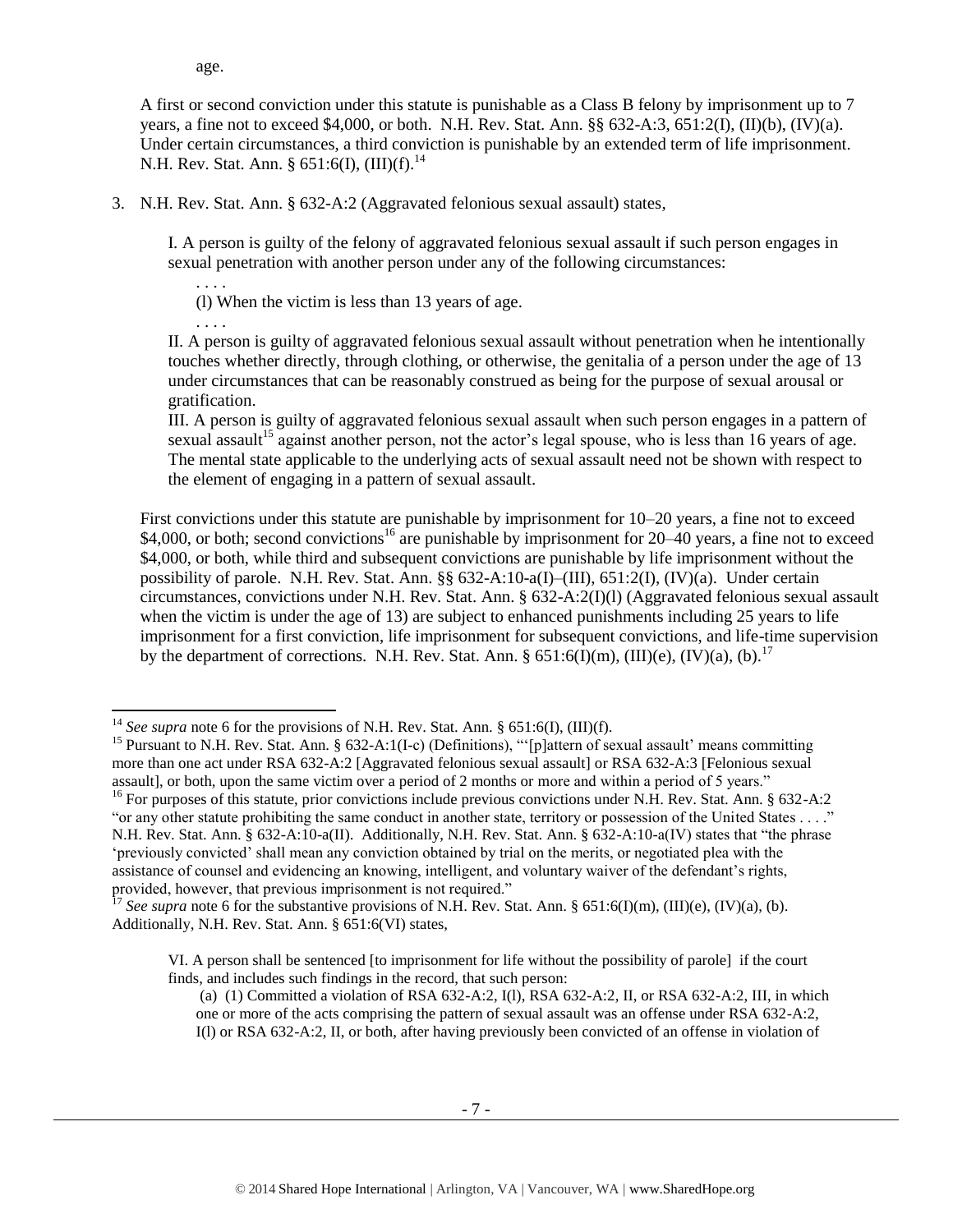4. N.H. Rev. Stat. Ann. § 639:3 (Endangering welfare of child or incompetent) states,

I. A person is guilty of endangering the welfare of a child or incompetent if he knowingly endangers the welfare of a child under 18 years of age . . . by purposely violating a duty of care, protection or support he owes to such child . . . , or by inducing such child . . . to engage in conduct that endangers his health or safety.

. . . .

. . . .

 $\overline{a}$ 

III. In the prosecution of any person under this section, the solicitation by any person of a child under the age of 16 to engage in sexual activity as defined by RSA 649-A:2, III [Definitions]<sup>18</sup> for the purpose of creating a visual representation as defined in RSA 649-A:2, IV,<sup>19</sup> or to engage in sexual penetration as defined by RSA  $632-A:1$ , V [Definitions],<sup>20</sup> constitutes endangering the welfare of such child.

A conviction under N.H. Rev. Stat. Ann. § 639:3(I) is punishable as a Class B misdemeanor by a fine not to exceed \$1,200. N.H. Rev. Stat. Ann. §§ 639:3(V), 625:9(IV)(c), 651:2(IV)(a). A conviction under N.H.

one of the aforementioned offenses or any other statute prohibiting the same conduct in another state, territory or possession of the United States, and

(2) The person committed the subsequent offense while released on bail on the earlier offense or the sentence for the earlier conviction involved a term of incarceration, probation, parole, or other supervised release; or

(b) (1) Committed a violation of RSA 631:1 [First degree assault] after having previously been convicted of an offense in violation of RSA 631:1, or any other statute prohibiting the same conduct in another state, territory or possession of the United States, if the earlier offense also involved a victim under 13 years of age where the serious bodily injury resulted in brain damage or physical disability to the child that is likely to be permanent; and

(2) The person committed the subsequent offense while released on bail on the earlier offense or the sentence for the earlier conviction involved a term of incarceration, probation, parole, or other supervised release; or

(c) (1) Committed a violation of RSA 630:1-b [Second degree murder] after having previously been convicted of an offense in violation of RSA 630:1-b, or any other statute prohibiting the same conduct in another state, territory, or possession of the United States; and

(2) The person committed the subsequent offense while released on bail on the earlier offense or the sentence for the earlier conviction involved a term of incarceration, probation, parole, or other supervised release.

VII. If the court has made the findings authorized by RSA 651:6, VI, and if notice of the possible application of this section is given to the defendant prior to the commencement of trial, a person shall be sentenced to an extended term of imprisonment of life without parole.

<sup>18</sup> See supra note **Error! Bookmark not defined.** for the definition of "sexually explicit conduct."

<sup>19</sup> N.H. Rev. Stat. Ann. § 649-A:2(IV) defines "visual representation" as the following:

[A]ny visual depiction, including photograph, film, video, digital image, picture, or computer or computergenerated image or picture, whether made or produced by electronic, mechanical, or other means, of sexually explicit conduct, where:

(a) The production of such visual depiction involves the use of a child engaging in or being engaged in sexually explicit conduct; or

(b) Such visual depiction is a digital image, computer image, or computer-generated image of a child engaging in or being engaged in sexually explicit conduct; or

(c) Such visual depiction has been created, adapted, or modified to appear that an identifiable child is engaging in or being engaged in sexually explicit conduct.

<sup>20</sup> See supra note 3 for the definition of "sexual penetration."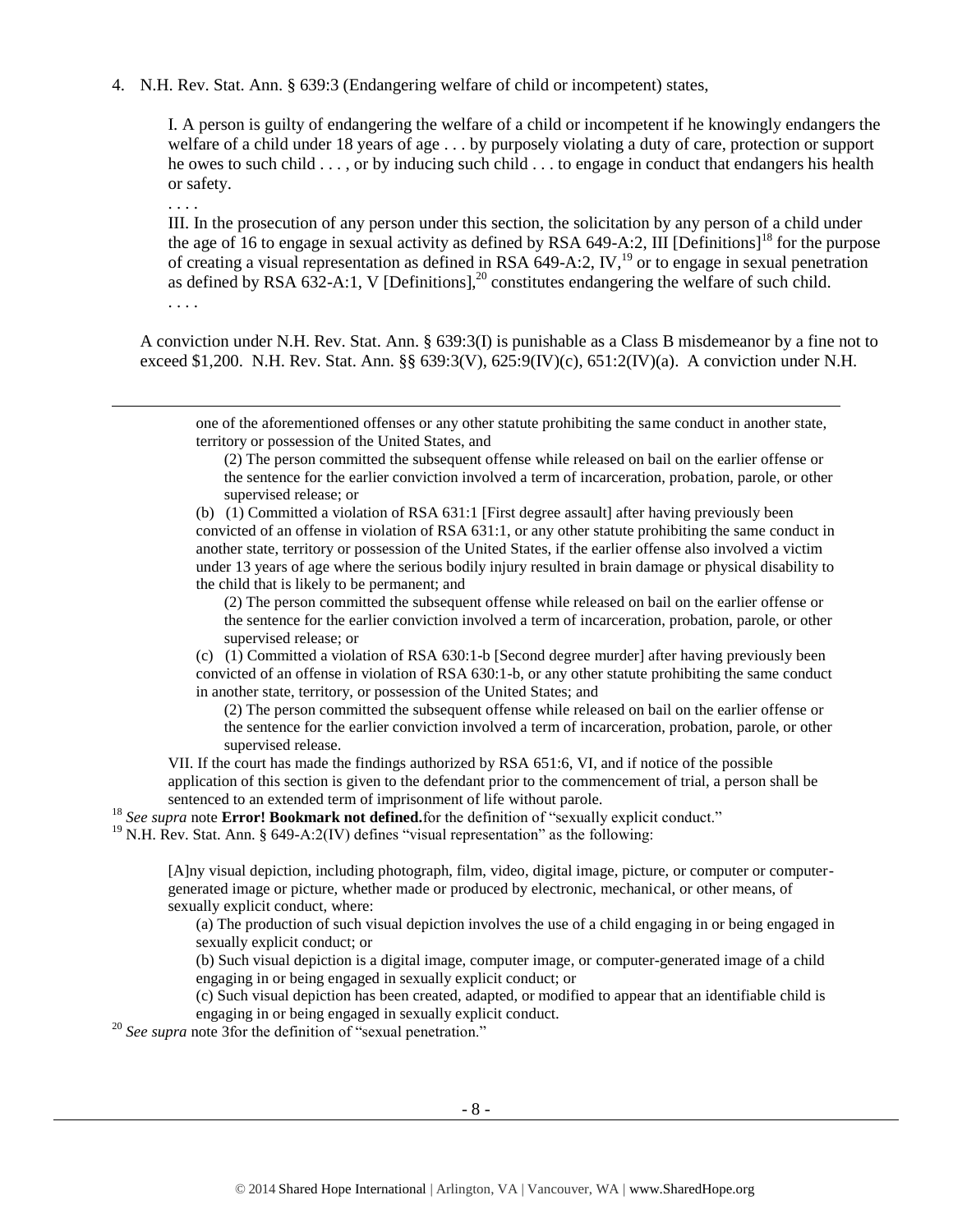Rev. Stat. Ann. § 639:3(III), however, is punishable as a Class B felony by imprisonment up to 7 years, a fine not to exceed \$4,000, or both. N.H. Rev. Stat. Ann.  $\S$ § 639:3(V), 651:2(I), (II)(b), (IV)(a).

*1.3 Prostitution statutes refer to the sex trafficking statute to identify the commercially sexually exploited minor as a trafficking victim.* 

Under N.H. Rev. Stat. Ann. §  $645:2(IV)^{21}$  (Prostitution and related offenses), "[i]t shall be an affirmative defense to a [prostitution] charge under subparagraph  $I(a)$  that the defendant engaged in the conduct because he or she was the victim of trafficking in persons, as defined in RSA 633:7."

*1.4 The state racketeering or gang crimes statute includes sex trafficking and commercial sexual exploitation of children (CSEC) offenses as predicate acts allowing the statute to be used to prosecute trafficking crimes.* 

New Hampshire has not enacted a racketeering statute. However, sentence enhancements apply to offenses committed by criminal street gangs. N.H. Rev. Stat. Ann. §  $651:6(I)(q)(1)$  (Extended term of imprisonment) states, "A convicted person may be sentenced according to paragraph  $III<sup>22</sup>$  if the jury also finds beyond a reasonable doubt that such person . . . Has knowingly committed any of the following offenses as a criminal street gang member, or for the benefit of, at the direction of, or in association with any criminal street gang, with the purpose to promote, further, or assist in any such criminal conduct by criminal street gang members: (1) Violent crime as defined in RSA 651:5, XIII [includes "[a]ny felonious child pornography offense under [N.H. Rev. Stat. Ann. §] 649-A]. . ."

1.4.1 Recommendation: Enact a racketeering statute that includes CSEC and trafficking offenses, including N.H. Rev. Stat. Ann. § 633:7 (Trafficking in persons); N.H. Rev. Stat. Ann. § 645:2(I) (Prostitution and related offenses); N.H. Rev. Stat. Ann. § 649-B:3(I) (Computer pornography prohibited), as predicate crimes so the racketeering law may be used to prosecute trafficking enterprises.

. . . .

 $\overline{a}$ 

<sup>21</sup> *See supra* note [10.](#page-4-0)

<sup>&</sup>lt;sup>22</sup> N.H. Rev. Stat. Ann. § 651:6(III) provides,

If authorized by paragraph I or II, and if written notice of the possible application of this section is given the defendant at least 21 days prior to the commencement of jury selection for his or her trial, a defendant may be sentenced to an extended term of imprisonment. An extended term is, for a person convicted of:

<sup>(</sup>a) Any felony, other than murder or manslaughter, a minimum to be fixed by the court of not more than 10 years and a maximum to be fixed by the court of not more than 30 years;

<sup>(</sup>b) A misdemeanor, a minimum to be fixed by the court of not more than 2 years and a maximum to be fixed by the court of not more than 5 years;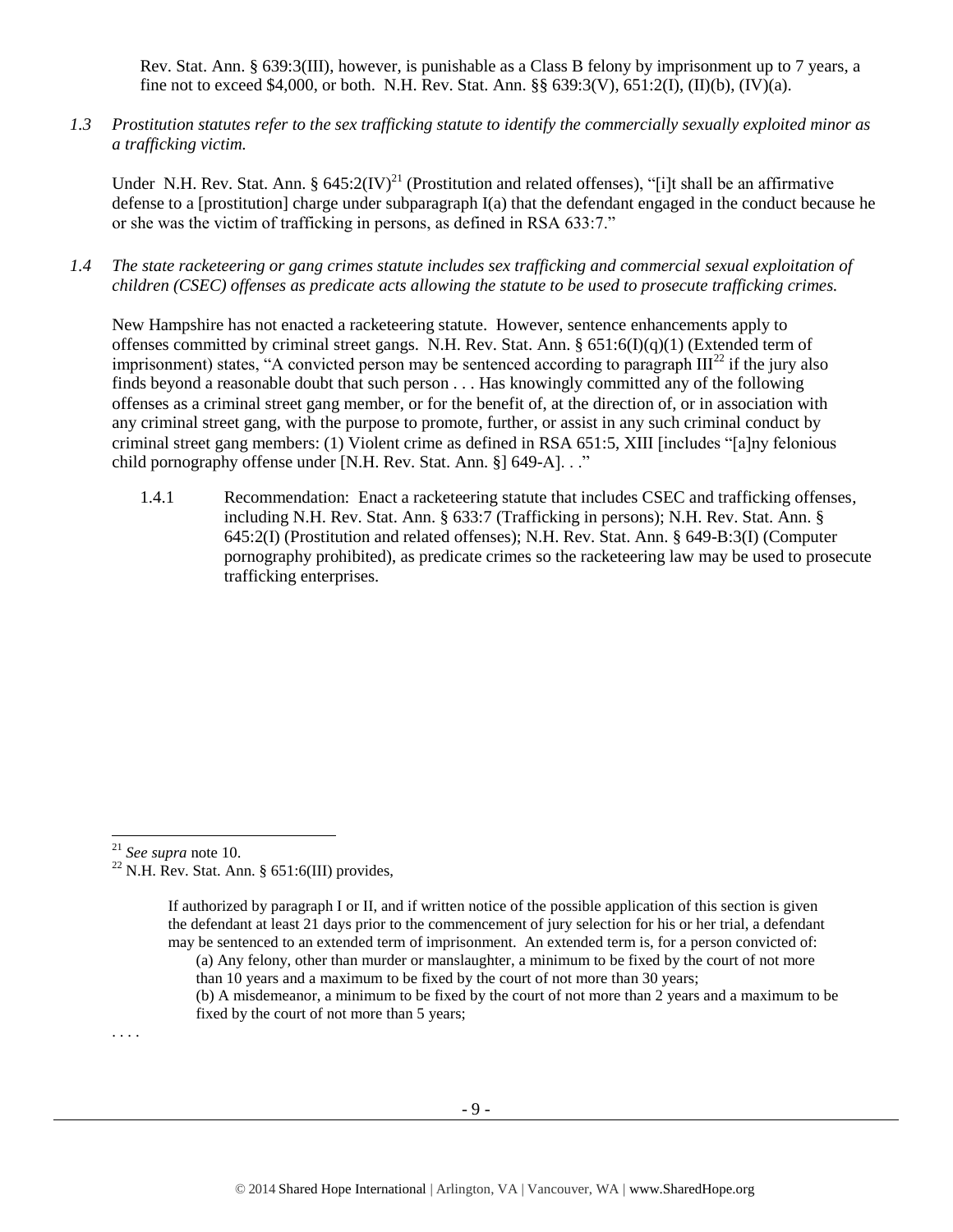#### **FRAMEWORK ISSUE 2: CRIMINAL PROVISIONS FOR DEMAND**

## *Legal Components:*

- *2.1 The state sex trafficking law can be applied to the buyers of commercial sex acts with a victim of domestic minor sex trafficking.*
- *2.2 Buyers of commercial sex acts with a minor can be prosecuted under commercial sexual exploitation of children (CSEC) laws.*
- *2.3 Solicitation laws differentiate buying sex acts with an adult and buying sex acts with a minor under 18.*
- *2.4 Penalties for buyers of commercial sex acts with minors are as high as federal penalties.*
- *2.5 Using the Internet to lure, entice, or purchase, or attempt to lure, entice, or purchase commercial sex acts with a minor is a separate crime or results in an enhanced penalty for buyers.*
- *2.6 No age mistake defense is permitted for a buyer of commercial sex acts with any minor under 18.*
- *2.7 Base penalties for buying sex acts with a minor under 18 are sufficiently high and not reduced for older minors.*
- *2.8 Financial penalties for buyers of commercial sex acts with minors are sufficiently high to make it difficult for buyers to hide the crime.*
- *2.9 Buying and possessing child pornography carries penalties as high as similar federal offenses.*
- *2.10 Convicted buyers of commercial sex acts with minors and child pornography are required to register as sex offenders.*

\_\_\_\_\_\_\_\_\_\_\_\_\_\_\_\_\_\_\_\_\_\_\_\_\_\_\_\_\_\_\_\_\_\_\_\_\_\_\_\_\_\_\_\_\_\_\_\_\_\_\_\_\_\_\_\_\_\_\_\_\_\_\_\_\_\_\_\_\_\_\_\_\_\_\_\_\_\_\_\_\_\_\_\_\_\_\_\_\_\_\_\_\_\_

# *Legal Analysis:*

*2.1 The state sex trafficking law can be applied to the buyers of commercial sex acts with a victim of domestic minor sex trafficking.*

New Hampshire's human trafficking law does not apply to the actions of buyers. N.H. Rev. Stat. Ann. §  $633:7(I)^{23}$  (Trafficking in persons) criminalizes compelling a person to perform "a commercial sex act or a sexually-explicit performance for the benefit of another." Further, N.H. Rev. Stat. Ann. § 633:7(II) (Trafficking in persons) requires that a person "maintains or makes available" another for a commercial sex act "for the benefit of another." A buyer's conduct does not fall within the scope of N.H. Rev. Stat. Ann. § 633:7(I) or (II) because the language of the statute that requires the offense to be "for the benefit of another" is not designed to reach the conduct of buyers.

- 2.1.1 Recommendation: Amend N.H. Rev. Stat. Ann. § 633:7 (Trafficking in persons) to make the statute applicable to the actions of buyers of commercial sex with minors.<sup>24</sup>
- *2.2 Buyers of commercial sex acts with a minor can be prosecuted under commercial sexual exploitation of children (CSEC) laws.*

New Hampshire's CSEC laws do not specifically include the crime of buying sex with a minor. While N.H. Rev. Stat. Ann. § 645:2(I)(f)<sup>25</sup> (Prostitution and related offenses) makes it a crime if a person "[p]ays, agrees to pay, or offers to pay another person to engage in sexual contact as defined in RSA 632-A:1, IV or sexual

l

<sup>23</sup> *See supra* note [2.](#page-0-0)

<sup>&</sup>lt;sup>24</sup> Subsequent recommendations under Framework Issue 2 are predicated upon enactment of a trafficking in persons statute applicable to buyers.

<sup>&</sup>lt;sup>25</sup> *See* N.H. Rev. Stat. Ann.  $§645:2(I)(f)$  where the application of this subsection was held unconstitutionally overbroad when applied to the facts in State v. Theriault, 158 N.H. 123, where the defendant offered to remunerate a couple for video-taping themselves having sex. *See also supra* note [10.](#page-4-0)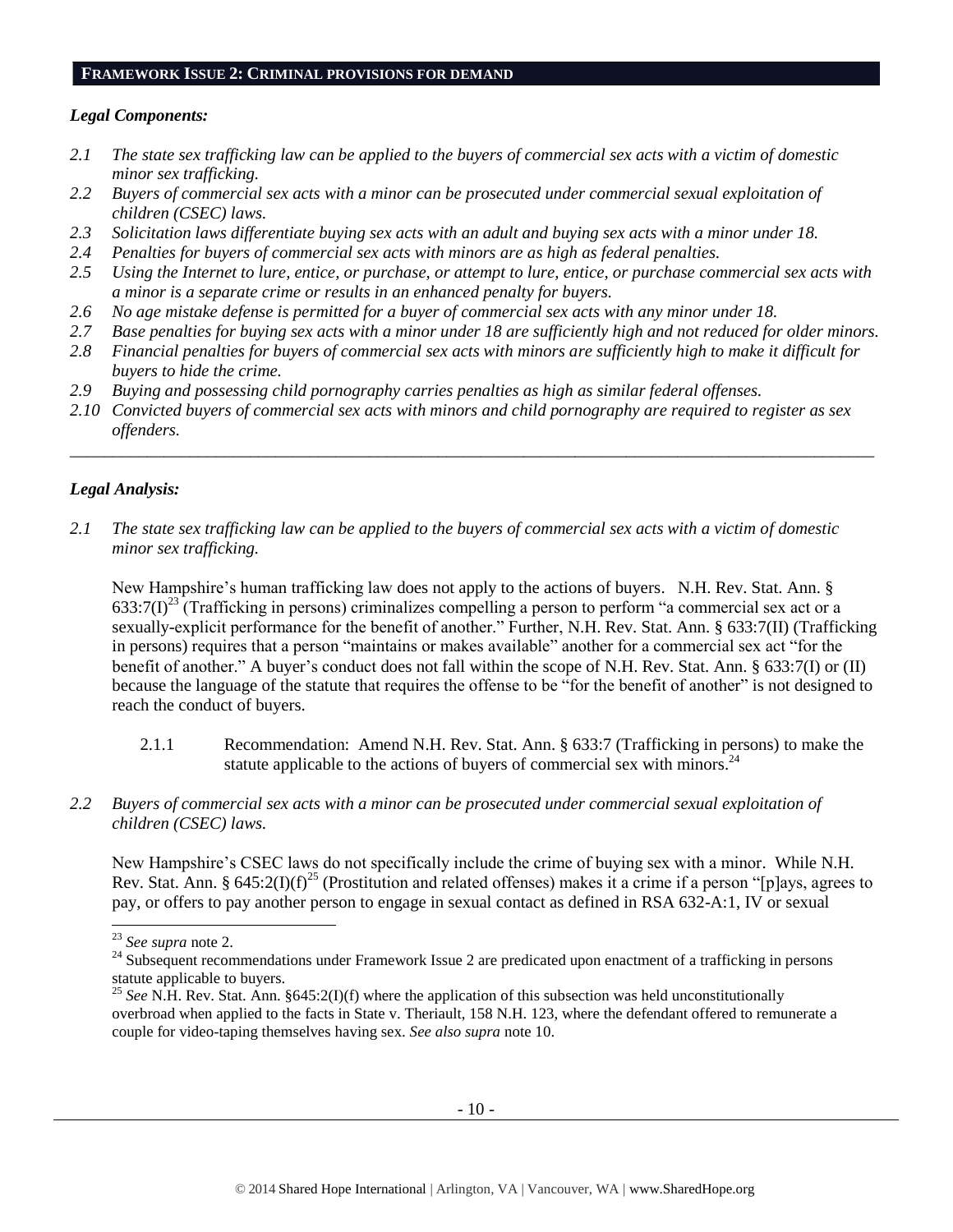penetration as defined in RSA 632-A:1, V, with the payor or with another person," and enhances the penalty when an offense involves a minor under 18 for offenses committed under N.H. Rev. Stat. Ann. § 645:2(I)(b)– (e), this penalty enhancement does not apply when subsection (f) is violated. As a result, New Hampshire's prostitution statute, N.H. Rev. Stat. Ann. § 645:2(I)(f) (Prostitution and related offenses) does not distinguish between buying sex with an adult and buying sex with a minor. Regardless of the age of the victim, a conviction under N.H. Rev. Stat. Ann. § 645:2(I)(f) is punishable as a Class B misdemeanor by a fine up to \$1,200. N.H. Rev. Stat. Ann. §§ 645:2(I), 625:9(IV)(c), 651:2(IV)(a).

N.H. Rev. Stat. Ann. § 649-B:3(I)(d) (Computer pornography prohibited) does make it illegal, however, for a person to knowingly,

[b]uy, sell, receive, exchange, or disseminate by means of computer, any notice, statement, or advertisement, or any minor's name, telephone number, place of residence, physical characteristics, or other descriptive or identifying information, for purposes of facilitating, encouraging, offering, or soliciting sexual conduct of or with any child, or the visual depiction of such conduct.

This law could apply to buyers who attempt to obtain information about where to purchase commercial sex with a minor or arrange to meet a minor for these purposes. The law, however, does not explicitly refer to commercial sex acts. A conviction under this statute is punishable as a Class B felony by imprisonment up to 7 years, a fine not to exceed \$4,000, or both. N.H. Rev. Stat. Ann. §§ 649-B:3(II), 651:2(I), (II)(b), (IV)(a).

Several of New Hampshire's sexual offenses may also be used to prosecute certain buyers of commercial sex acts with a minor. $^{26}$ 

- 2.2.1 Recommendation: Amend N.H. Rev. Stat. Ann. § 645:2 (Prostitution and related offenses) to impose enhanced penalties where a person solicits or pays for sex with a minor under the age of 18.
- *2.3 Solicitation laws differentiate buying sex acts with an adult and buying sex acts with a minor under 18.*

N.H. Rev. Stat. Ann. §  $645:2(I)(f)^{27}$  (Prostitution and related offenses) does not distinguish between the solicitation of an adult and of a minor. Regardless of the age of the victim, a conviction under N.H. Rev. Stat. Ann. § 645:2(I)(f) is punishable as a Class B misdemeanor by a fine not to exceed \$1,200. N.H. Rev. Stat. Ann. §§ 645:2(I), 625:9(IV)(c), 651:2(IV)(a).

- 2.3.1 Recommendation: Amend N.H. Rev. Stat. Ann. § 645:2 (Prostitution and related offenses) to impose enhanced penalties when a person solicits sex with a minor under the age of 18.
- *2.4 Penalties for buyers of commercial sex acts with minors are as high as federal penalties.* No state trafficking laws apply to the actions of buyers of commercial sex acts with minors. In addition, no CSEC laws apply to the actions of buyers of sex acts with minors specifically.

A conviction under N.H. Rev. Stat. Ann. § 649-B:3(I)(d) (Computer pornography prohibited) is punishable as a Class B felony by imprisonment up to 7 years, a fine not to exceed \$4,000, or both, while a conviction under N.H. Rev. Stat. Ann. §  $645:2(I)(f)^{28}$  (Prostitution and related offenses) is punishable as a Class B misdemeanor

 $\overline{a}$ 

<sup>&</sup>lt;sup>26</sup> See supra Section 1.2 for a full description of the sexual offense laws that may be used to prosecute certain buyers.

<sup>27</sup> *See supra* note [10.](#page-4-0)

<sup>28</sup> *See supra* note [10.](#page-4-0)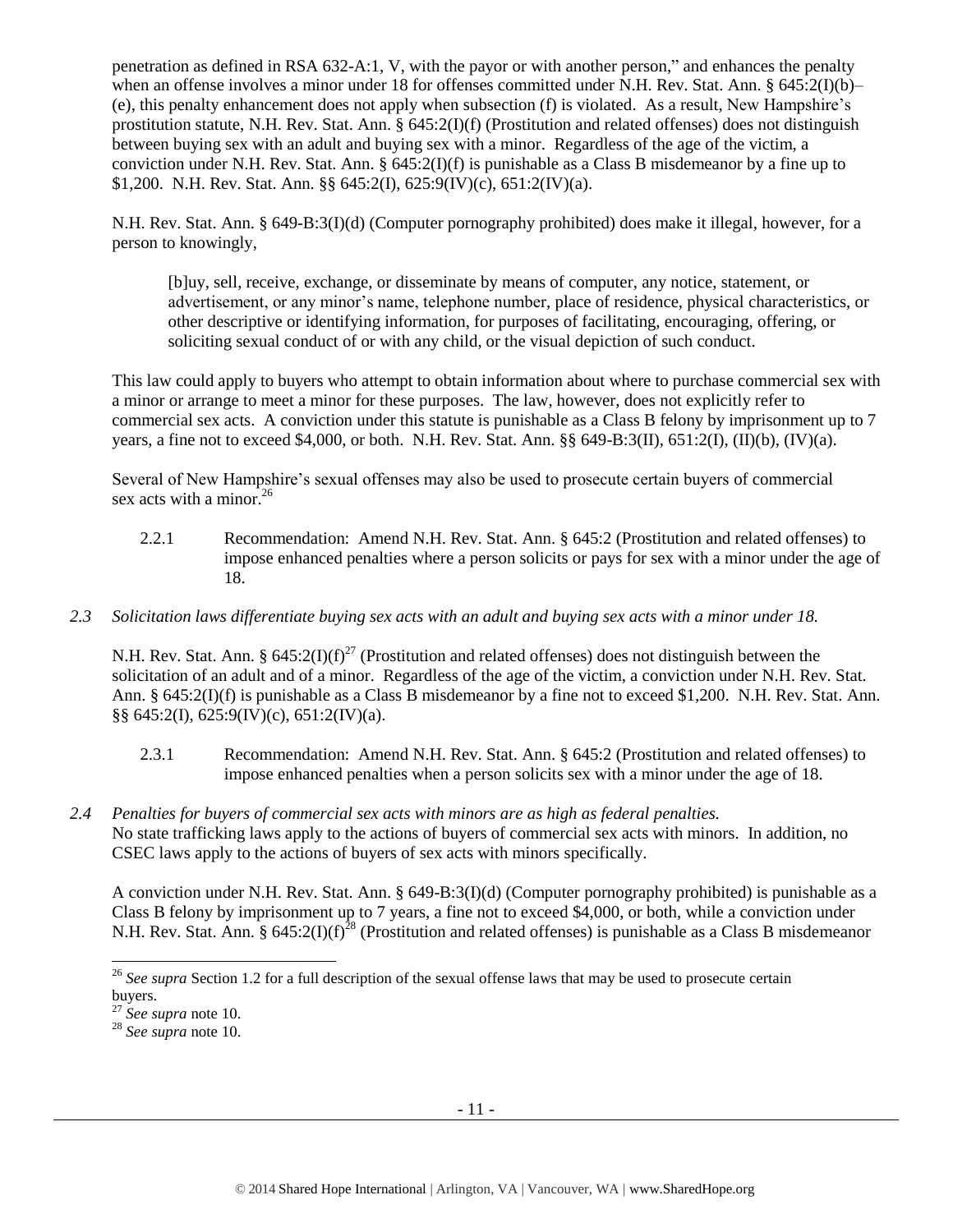by a fine not to exceed \$1,200. N.H. Rev. Stat. Ann. §§ 649-B:3(II), 651:2(I), (II)(b), (IV)(a), 645:2(I),  $625:9$ (IV)(c),  $651:2$ (IV)(a).

In comparison, if the victim is under the age of 14, a conviction under the TVPA for child sex trafficking is punishable by 15 years to life imprisonment and a fine not to exceed \$250,000. 18 U.S.C. §§ 1591(b)(1),  $3559(a)(1)$ ,  $3571(b)(3)$ . If the victim is between the ages of 14–17, a conviction is punishable by 10 years to life imprisonment and a fine not to exceed \$250,000. 18 U.S.C. §§ 1591(b)(2), 3559(a)(1), 3571(b)(3). A conviction is punishable by mandatory life imprisonment, however, if the buyer has a prior conviction for a federal sex offense<sup>29</sup> against a minor. 18 U.S.C. § 3559(e)(1). To the extent buyers can be prosecuted under other federal CSEC laws,  $30$  a conviction is punishable by penalties ranging from a fine not to exceed \$250,000 to life imprisonment and a fine not to exceed \$250,000.<sup>31</sup>

- <span id="page-11-0"></span>2.4.1 Recommendation: Amend N.H. Rev. Stat. Ann. § 633:7(I) (Trafficking in persons) to be applicable to buyers and enhance penalties for an offense against a child.
- *2.5 Using the Internet to lure, entice, or purchase, or attempt to lure, entice, or purchase commercial sex acts with a minor is a separate crime or results in an enhanced penalty for buyers.*

N.H. Rev. Stat. Ann. § 649-B:3(I) (Computer pornography prohibited) states,

I. No person shall knowingly:

. . .

 $\overline{a}$ 

(d) Buy, sell, receive, exchange, or disseminate by means of computer, any notice, statement, or advertisement, or any minor's name, telephone number, place of residence, physical characteristics, or other descriptive or identifying information, for purposes of facilitating, encouraging, offering, or soliciting sexual conduct of or with any child, $32$  or the visual depiction of such conduct.

This law could apply to buyers who use a computer to attempt to obtain information about where to purchase commercial sex with a minor or arrange for meeting a minor for these purposes. The law, however, does not explicitly refer to commercial sex acts. A conviction under this statute is punishable as a Class B felony by

<sup>32</sup> *See supra* note [13.](#page-5-0) 

<sup>&</sup>lt;sup>29</sup> Pursuant to 18 U.S.C. § 3559(e)(2), "federal sex offense" is defined as

an offense under section 1591 [18 USCS § 1591] (relating to sex trafficking of children), 2241 [18 USCS § 2241] (relating to aggravated sexual abuse), 2242 [18 USCS § 2242] (relating to sexual abuse),  $2244(a)(1)$  [18 USCS § 2244(a)(1)] (relating to abusive sexual contact), 2245 [18 USCS § 2245] (relating to sexual abuse resulting in death), 2251 [18 USCS § 2251] (relating to sexual exploitation of children), 2251A [18 USCS § 2251A] (relating to selling or buying of children), 2422(b) [18 USCS § 2422(b)] (relating to coercion and enticement of a minor into prostitution), or 2423(a) [18 USCS § 2423(a)] (relating to transportation of minors).

 $30\,$  18 U.S.C. §§ 2251A(b) (Selling or buying of children), 2251(a) (Sexual exploitation of children), 2423(a) (Transportation of a minor with intent for minor to engage in criminal sexual activity), 2422(a) (Coercion and enticement), 2252(a)(2), (a)(4) (Certain activities relating to material involving the sexual exploitation of minors). <sup>31</sup> 18 U.S.C. §§ 2251A(b) (conviction punishable by imprisonment for 30 years to life and a fine), 2251(e) (conviction punishable by imprisonment for 15–30 years and a fine), 2423(a) (conviction punishable by imprisonment for 10 years to life and a fine), 2422(a) (conviction punishable by a fine, imprisonment up to 20 years, or both),  $2252(a)(2)$ , (4) (stating that a conviction under subsection (a)(2) is punishable by imprisonment for 5–20 years and a fine, while a conviction under subsection (a)(4) is punishable by imprisonment up to 10 years, a fine, or both); *see also* 18 U.S.C. §§ 3559(a)(1) (classifying all of the above listed offenses as felonies), 3571(b)(3) (providing a fine up to \$250,000 for any felony conviction).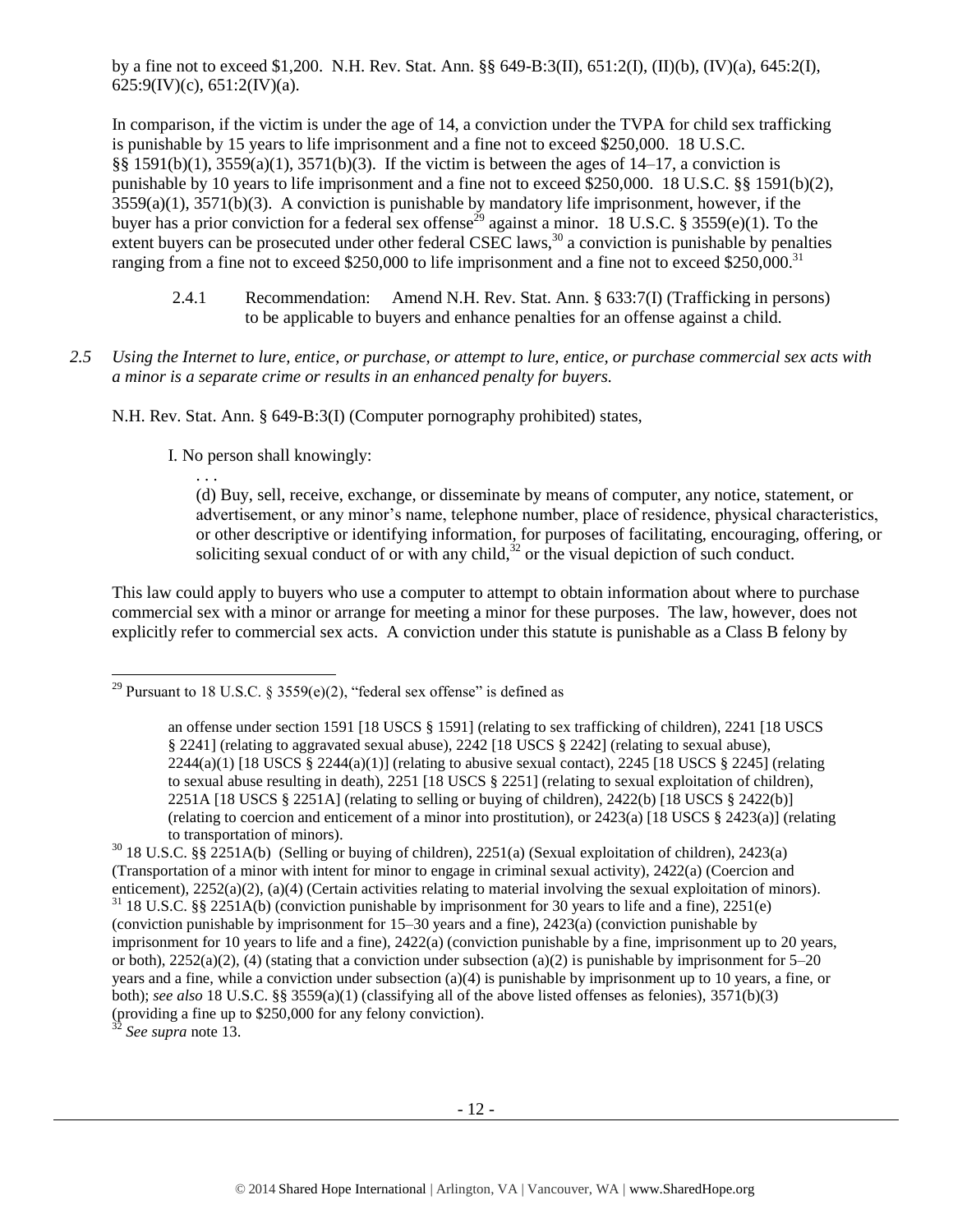imprisonment up to 7 years, a fine not to exceed \$4,000, or both. N.H. Rev. Stat. Ann. §§ 649-B:3(II), 651:2(I),  $(\overline{II})(b), (\overline{IV})(a).$ 

Additionally, N.H. Rev. Stat. Ann. § 649-B:4(I) (Certain uses of computer services prohibited) states,

No person shall knowingly utilize a computer on-line service, internet service, or local bulletin board service to seduce, solicit, lure, or entice a child<sup>33</sup> or another person believed by the person to be a child, to commit any of the following:

- (a) Any offense under RSA 632-A, relative to sexual assault and related offenses.
- (b) Indecent exposure and lewdness under RSA 645:1.
- (c) Endangering a child as defined in RSA 639:3, III.

If the victim is under 16 or the offender believes the child to be 13–15 years old, a first conviction under this statute is punishable as a Class B felony by imprisonment up to 7 years, a fine not to exceed \$4,000, or both, while a second conviction is punishable as a Class A felony by imprisonment up to 15 years, a fine not to exceed \$4,000, or both. N.H. Rev. Stat. Ann. §§ 649-B:4(II)(a), (b), 651:2(I), (II)(a), (b), (IV)(a), 649-B:2. If the offender believed the child to be under the age of 13, however, a first conviction is punishable as a Class A felony by imprisonment up to 15 years, a fine not to exceed \$4,000, or both, while a second conviction is punishable by imprisonment for 10–20 years, a fine not to exceed \$4,000, or both. N.H. Rev. Stat. Ann. §§  $649-B:4(II)(a)$ , (b),  $651:2(I)$ ,  $(II)(a)$ ,  $(IV)(a)$ ,  $649-B:2$ . Third and any subsequent convictions, regardless of whether the defendant believed the victim to be under 13, are punishable by imprisonment up to 30 years. N.H. Rev. Stat. Ann. § 649-B:4(II)(c).

*2.6 No age mistake defense is permitted for a buyer of commercial sex acts with any minor under 18.*

N.H. Rev. Stat. Ann. § 633:7(II) (Trafficking in persons) does not apply to the actions of buyers and does not expressly prohibit a mistake of age defense, though "knowledge of the individual's actual age shall not be required as an element" of the offense. Further, a mistake of age defense is irrelevant in prosecutions of N.H. Rev. Stat. Ann. §  $645:2(I)^{34}$  (Prostitution and related offenses), as its penalties for soliciting and buying sex are not dependent on the age of the victim.

- 2.6.1 Recommendation: Amend N.H. Rev. Stat. Ann. § 633:7 (Trafficking in persons) to expressly prohibit a defendant asserting a mistake of age defense.
- *2.7 Base penalties for buying sex acts with a minor under 18 are sufficiently high and not reduced for older minors.*

Since New Hampshire's CSEC laws nor human trafficking law do not specifically include the crime of buying sex with a minor, New Hampshire does not impose heightened penalties for buying sex acts with any minor.<sup>35</sup>

*2.8 Financial penalties for buyers of commercial sex acts with minors are sufficiently high to make it difficult for buyers to hide the crime.* 

Pursuant to N.H. Rev. Stat. Ann. § 651:2(IV)(a) (Sentences and limitations), a buyer convicted of any felony, which includes N.H. Rev. Stat. Ann. § 649-B:3(I)(d) (Computer pornography prohibited) and § 649-B:4(I) (Certain uses of computer services prohibited), is subject to a possible fine not to exceed \$4,000. N.H. Rev.

l <sup>33</sup> *See supra* note [13.](#page-5-0) 

<sup>34</sup> *See supra* note [10.](#page-4-0)

<sup>35</sup> *See supra* Section 2.2.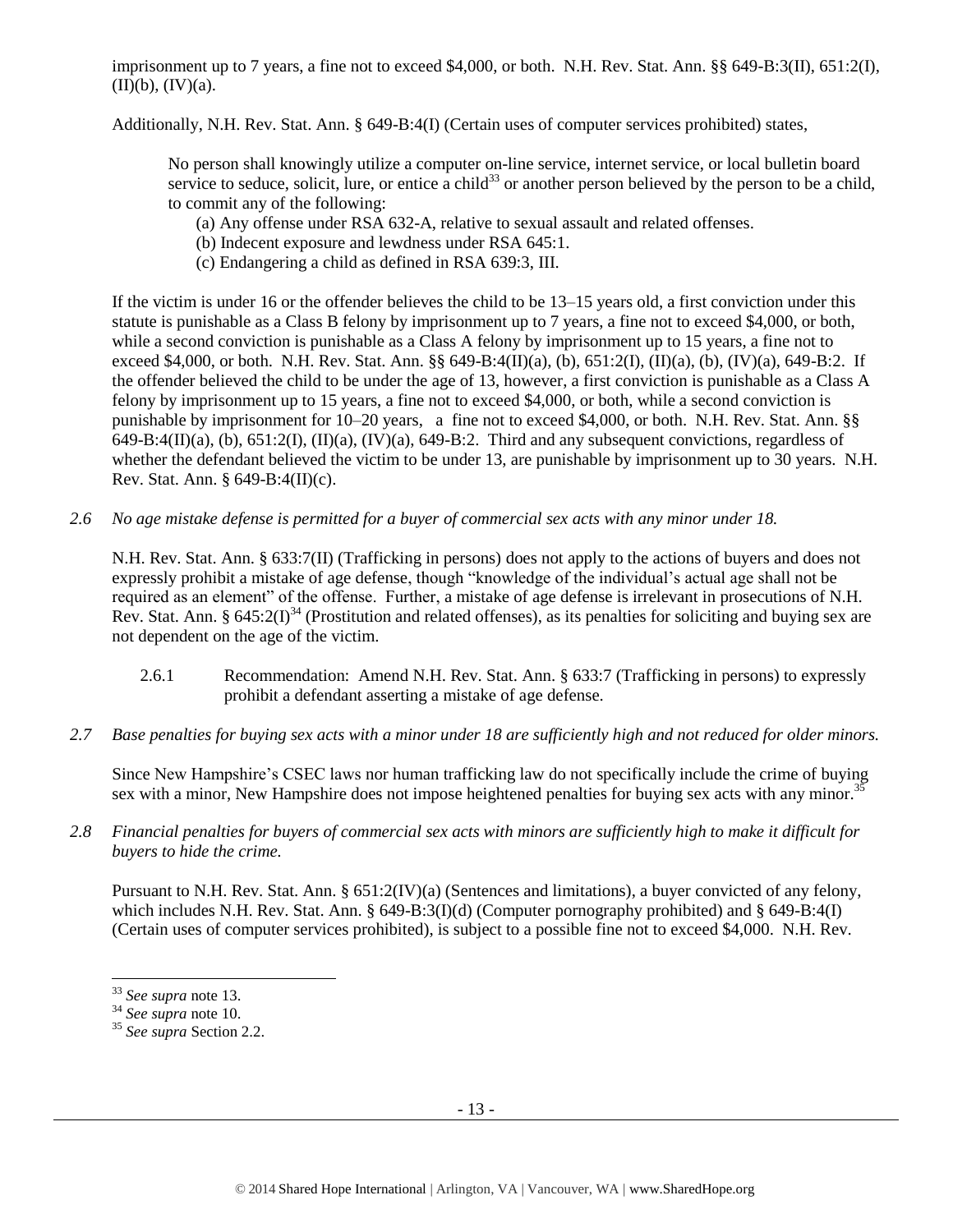Stat. Ann. §§ 649-B:3(II), 649-B:4(II). A violation of N.H. Rev. Stat. Ann. § 645:2(I)(f)<sup>36</sup> (Prostitution and related offenses), however, is a Class B misdemeanor, and, pursuant to N.H. Rev. Stat. Ann. § 651:2(IV)(a), is punishable by a fine not to exceed \$1,200. N.H. Rev. Stat. Ann.  $\S § 645:2(I)$ ,  $625:9(IV)(c)$ ,  $651:2(IV)(a)$ .

Buyers convicted of any offense may be ordered to pay restitution under New Hampshire's general restitution statute, N.H. Rev. Stat. Ann. § 651:63(I) (Restitution authorized), which allows the court to sentence any offender<sup>37</sup> "to make restitution in an amount determined by the court." However, because a buyer cannot be convicted under N.H. Rev. Stat. Ann. § 633:7 (Trafficking in persons), a buyer will not be subject to civil asset forfeiture proceedings.<sup>38</sup>

2.8.1 Recommendation: Amend N.H. Rev. Stat. Ann. § 633:7 (Trafficking in persons) to make the offense applicable to buyers in order to make them eligible for civil and criminal asset forfeiture.

## *2.9 Buying and possessing child pornography carries penalties as high as similar federal offenses.*

N.H. Rev. Stat. Ann. § 649-A:3(I)(a) (Possession of child sexual abuse images) makes it illegal for a person to knowingly "[b]uy, procure, possess, or control any visual representation of a child engaging in sexually explicit conduct."<sup>39</sup> A first conviction under this statute is punishable as a Class A felony by imprisonment up to 15 years, a fine not to exceed \$4,000, or both, while subsequent convictions are punishable by imprisonment for 10–20 years, a fine not to exceed \$4,000, or both. N.H. Rev. Stat. Ann. §§ 649-A:3(II), 651:2(I), (II)(a),  $(IV)(a)$ .

A conviction under N.H. Rev. Stat. Ann. § 649-B:3(I)(d) (Computer pornography prohibited) is punishable as a Class B felony by imprisonment up to 7 years, a fine not to exceed \$4,000, or both. N.H. Rev. Stat. Ann.  $\S\S 649-B:3(II), 651:2(I), (II)(b), (IV)(a).$ 

In comparison, a federal conviction for possession of child pornography $40$  is generally punishable by imprisonment for 5–20 years and a fine not to exceed  $$250,000.<sup>41</sup>$  Subsequent convictions, however, are punishable by imprisonment up to 40 years and a fine not to exceed  $$250,000.<sup>42</sup>$ 

l

<sup>37</sup> N.H. Rev. Stat. Ann. § 651:62(IV) defines "offender" as "any person convicted of a criminal or delinquent act." <sup>38</sup> For additional information on asset forfeiture laws and procedure, see http://www.sharedhope.org/wp-

content/uploads/2012/11/SHIStateAssetForfeitureLawsChart.pdf.

<sup>36</sup> *See supra* note [10.](#page-4-0)

<sup>&</sup>lt;sup>39</sup> See supra note 3 for the definition of "sexually explicit conduct."

 $40$  18 U.S.C. §§ 2252(a)(2), (a)(4) (Certain activities relating to material involving the sexual exploitation of minors),  $2252A(a)(2)$ –(3) (Certain activities relating to material constituting or containing child pornography), 1466A(a), (b) (Obscene visual representations of the sexual abuse of children).

<sup>&</sup>lt;sup>41</sup> 18 U.S.C. §§ 2252(b) (stating that a conviction under subsection (a)(2) is punishable by imprisonment for 5–20 years and a fine, while a conviction under subsection (a)(4) is punishable by imprisonment up to 10 years, a fine, or both),  $2252A(b)(1)$  (a conviction is punishable by imprisonment for  $5-20$  years and a fine),  $1466A(a)$ , (b) (stating that a conviction under subsection (a) is "subject to the penalties provided in section  $2252A(b)(1)$ ," imprisonment for 5–20 years and a fine, while a conviction under subsection (b) is "subject to the penalties provided in section 2252A(b)(2)," imprisonment up to 10 years, a fine, or both); *see also* 18 U.S.C. §§ 3559(a)(1) (classifying all of the above listed offenses as felonies), 3571(b)(3) (providing a fine up to \$250,000 for any felony conviction).

<sup>&</sup>lt;sup>42</sup> 18 U.S.C. §§ 2252(b) (stating if a person has a prior conviction under subsection (a)(2), or a list of other statutes, a conviction is punishable by a fine and imprisonment for 15–40 years, but if a person has a prior conviction under subsection (a)(4), or a list of other statutes, a conviction is punishable by a fine and imprisonment for  $10-20$  years),  $2252A(b)(1)$  (stating if a person has a prior conviction under subsection (a)(2), (a)(3), or a list of other statutes, a conviction is punishable by a fine and imprisonment for  $15-40$  years),  $1466A(a)$ , (b) (stating that the penalty scheme for section 2252A(b) applies); *see also* 18 U.S.C. §§ 3559(a)(1) (classifying all of the above listed offenses as felonies), 3571(b)(3) (providing a fine up to \$250,000 for any felony conviction).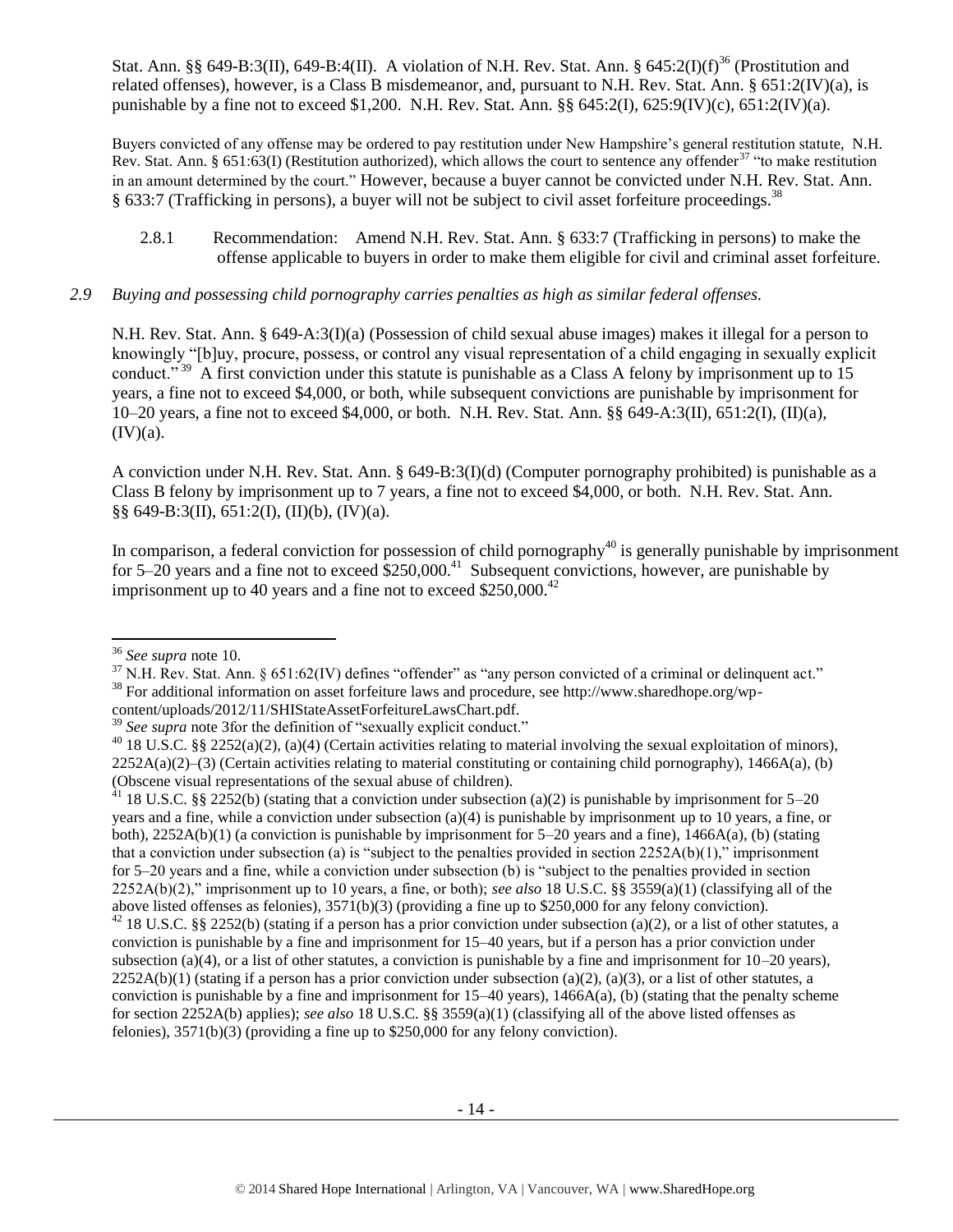*2.10 Convicted buyers of commercial sex acts with minors and child pornography are required to register as sex offenders.* 

Buyers convicted under N.H. Rev. Stat. Ann. §  $645:2(I)(f)^{43}$  (Prostitution and related offenses), § 649-B:3(I)(d) (Computer pornography prohibited), § 649-A:3(I)(a) (Possession of child sexual abuse images), or § 649-B:4(I) (Certain uses of computer services prohibited) are required to register as a sexual offender. N.H. Rev. Stat. Ann. §§ 651-B:1(VII)(b), 651-B:2(I).

N.H. Rev. Stat. Ann. § 651-B:2(I) (Registration) states that "[e]very sexual offender or offender against children shall be registered with the department of safety, division of state police . . . ." N.H. Rev. Stat. Ann. § 651- B:1(IV) (Definitions) defines "sexual offender" as "a person who is required to register for any sexual offense," while N.H. Rev. Stat. Ann. § 651-B:1(V) defines a "sex offense" in part to include convictions under N.H. Rev. Stat. Ann. § 632-A:2 (Aggravated felonious sexual assault), § 632-A:4(I)(a) (Sexual assault) § 632-A:3 (Felonious sexual assault), or "[a]ny other criminal offense . . . if the court finds by clear and convincing evidence at the time of conviction or sentencing that the person committed the offense as a result of sexual compulsion or for purposes of sexual gratification and protection of the public would be furthered by requiring the person to register."

N.H. Rev. Stat. Ann. § 651-B:1(VI) defines an "offender against children" as "a person who is required to register for an offense against a child" and N.H. Rev. Stat. Ann. § 651-B:1(VII) explains that "offense against a child"

means the following offenses, including an accomplice to, or an attempt, conspiracy, or solicitation to commit, any of the following offenses:

(a) Any of the following offenses, where the victim was under the age of 18 at the time of the offense: . . . aggravated felonious sexual assault, RSA 632-A:2; felonious sexual assault, RSA 632- A:3; sexual assault, RSA 632-A:4, I(a) or RSA 632-A:4, III; . . . or prostitution, RSA 645:2. (b) Intentional contribution to the delinquency of a minor, RSA 169-B:41, II; sexual assault, RSA 632-A:4, I(b) if the actor was 18 years of age or older at the time of the offense; endangering the welfare of a child, RSA 639:3, III; child pornography, RSA 649-A:3, RSA 649-A:3-a and RSA 649-A:3-b; computer pornography, RSA 649-B:3; certain uses of computer services prohibited, RSA 649-B:4; or obscene matters, RSA 650:2, II.

. . . .

(e) Any other criminal offense which is not specifically listed in subparagraph (a) if the court finds by clear and convincing evidence at the time of conviction or sentencing that the person committed the offense as a result of sexual compulsion or for purposes of sexual gratification and protection of the public would be furthered by requiring the person to register. . . .

2.10.1 Recommendation: Amend N.H. Rev. Stat. Ann. § 651-B:1 (Definitions) to include N.H. Rev. Stat. Ann. § 633:7 (Trafficking in persons) as an "offense against a child" requiring sex offender registration.

l

<sup>43</sup> *See supra* note [10.](#page-4-0)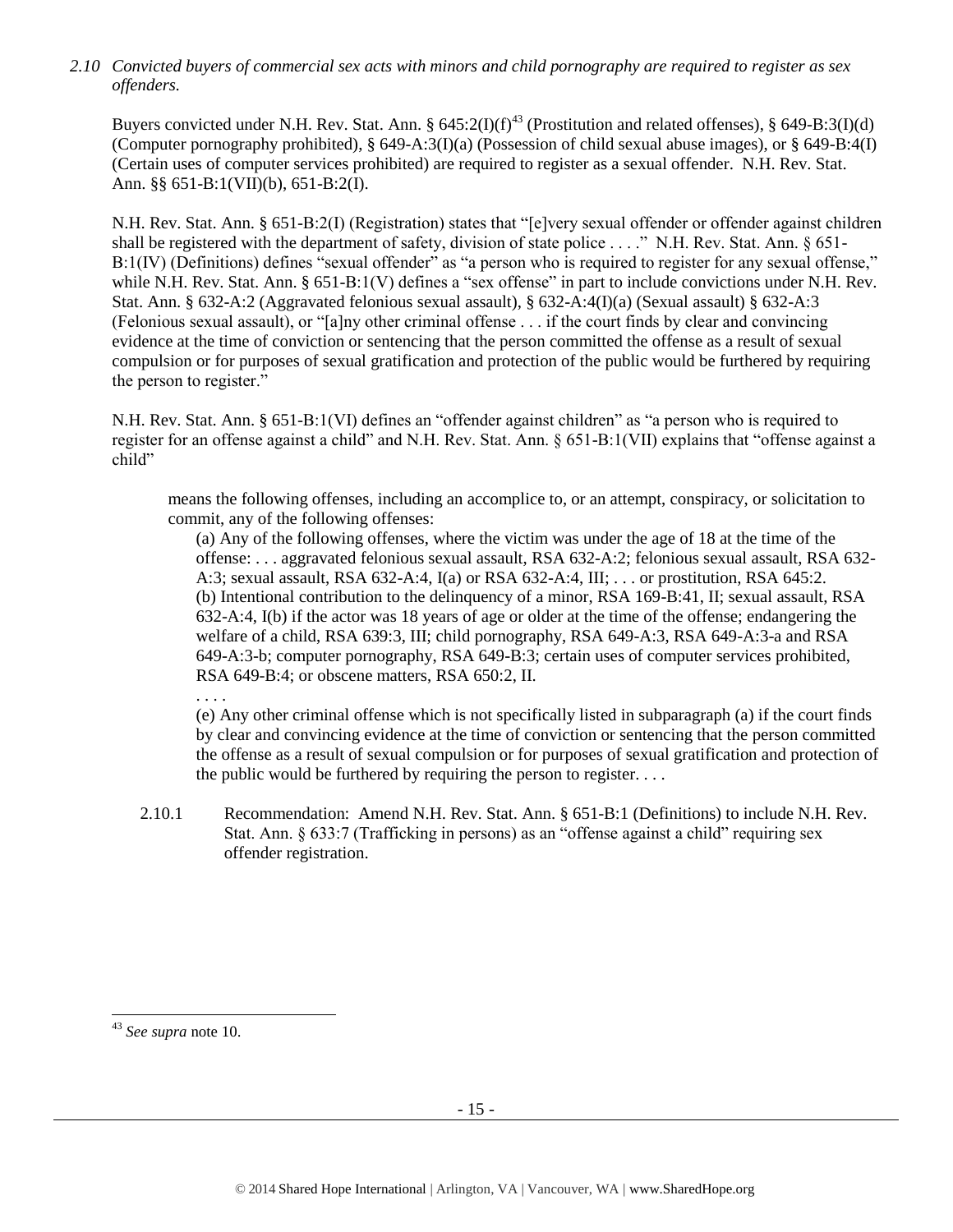#### **FRAMEWORK ISSUE 3: CRIMINAL PROVISIONS FOR TRAFFICKERS**

#### *Legal Components:*

- *3.1 Penalties for trafficking a child for sexual exploitation are as high as federal penalties.*
- *3.2 Creating and distributing child pornography carries penalties as high as similar federal offenses.*
- *3.3 Using the Internet to lure, entice, recruit or sell commercial sex acts with a minor is a separate crime or results in an enhanced penalty for traffickers.*
- *3.4 Financial penalties for traffickers, including asset forfeiture, are sufficiently high.*
- *3.5 Convicted traffickers are required to register as sex offenders.*
- *3.6 Laws relating to termination of parental rights for certain offenses include sex trafficking or commercial sexual exploitation of children (CSEC) offenses in order to remove the children of traffickers from their control and potential exploitation.*

*\_\_\_\_\_\_\_\_\_\_\_\_\_\_\_\_\_\_\_\_\_\_\_\_\_\_\_\_\_\_\_\_\_\_\_\_\_\_\_\_\_\_\_\_\_\_\_\_\_\_\_\_\_\_\_\_\_\_\_\_\_\_\_\_\_\_\_\_\_\_\_\_\_\_\_\_\_\_\_\_\_\_\_\_\_\_\_\_\_\_\_\_\_\_*

#### *Legal Analysis:*

*3.1 Penalties for trafficking a child for sexual exploitation are as high as federal penalties.* 

Traffickers convicted under N.H. Rev. Stat. Ann. § 633:7(I) (Trafficking in persons)<sup>44</sup> are guilty of a Class A felony punishable by imprisonment up to 30 years, a fine not to exceed \$4,000, or both, and if the offense involves "a commercial sex act or sexually-explicit performance" by a victim under the age of 18 "for the benefit of another," a conviction is punishable as a Class A felony by imprisonment for 7–30 years, a fine not to exceed \$4,000,<sup>45</sup> or both. N.H. Rev. Stat. Ann. §§ 633:7(I)(a), (c), 651:2(I), (II)(a), (IV)(a).

Traffickers may also be prosecuted under N.H. Rev. Stat. Ann. §  $645:2(I)(b)-(e)^{46}$  (Prostitution and related offenses).<sup>47</sup> A conviction under N.H. Rev. Stat. Ann. § 645:2(I)(b)–(e) is punishable as a Class B misdemeanor by a fine not to exceed \$1,200. N.H. Rev. Stat. Ann. §§ 645:2(I), 625:9(IV)(c), 651:2(IV)(a). If the offense involves a minor under the age of 18, however, a conviction under N.H. Rev. Stat. Ann. §  $645:2(I)(b)$ –(e) is punishable as a Class B felony by imprisonment up to 7 years, a fine not to exceed \$4,000, or both. N.H. Rev. Stat. Ann. §§  $645:2(II)(a)$ ,  $651:2(I)$ ,  $(II)(b)$ ,  $(IV)(a)$ .

A conviction under N.H. Rev. Stat. Ann. § 649-B:3(I) (Computer pornography prohibited)<sup>48</sup> is punishable as a Class B felony by imprisonment up to 7 years, a fine not to exceed \$4,000, or both. N.H. Rev. Stat. Ann. §§ 649-B:3(II), 651:2(I), (II)(b), (IV)(a).

In comparison, if the victim is under the age of 14, a conviction under the Trafficking Victims Protection Act (TVPA) for child sex trafficking is punishable by 15 years to life imprisonment and a fine not to exceed \$250,000. 18 U.S.C. §§ 1591(b)(1), 3559(a)(1), 3571(b)(3). If the victim is between the ages of 14–17, a conviction is punishable by 10 years to life imprisonment and a fine not to exceed \$250,000. 18 U.S.C. §§ 1591(b)(2), 3559(a)(1), 3571(b)(3). A conviction is punishable by mandatory life imprisonment, however, if the trafficker has a prior conviction for a federal sex offense<sup>49</sup> against a minor.

l

<sup>44</sup> *See supra* Section 1.1 for the substantive provisions of N.H. Rev. Stat. Ann. § 633:7. *See also supra* not[e 2.](#page-0-0)

<sup>45</sup> *See supra* note [7.](#page-2-2)

<sup>46</sup> *See supra* note [10.](#page-4-0)

<sup>&</sup>lt;sup>47</sup> *See supra* Section 1.2 for the provisions of N.H. Rev. Stat. Ann. § 645:2(I)(b)–(e).

<sup>48</sup> *See supra* Section 1.2 for the provisions of N.H. Rev. Stat. Ann. § 649-B:3(I).

<sup>49</sup> *See supra* note [29.](#page-11-0)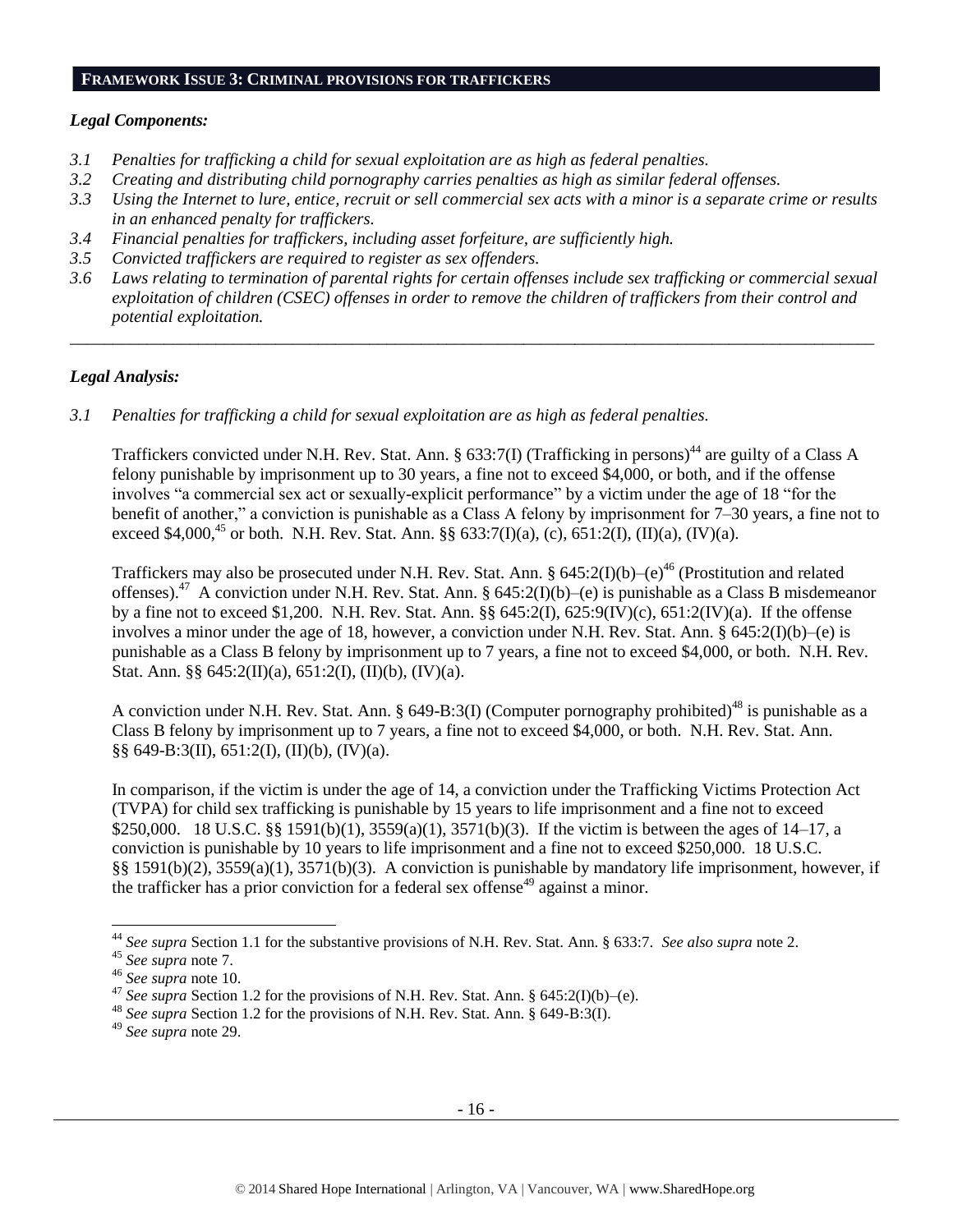# *3.2 Creating and distributing child pornography carries penalties as high as similar federal offenses.*

New Hampshire expressly prohibits both the manufacturing and distribution of child pornography. Pursuant to N.H. Rev. Stat. Ann. § 649-A:3-b(I) (Manufacture of child sexual abuse images),

No person shall knowingly create, produce, manufacture, or direct a visual representation of a child engaging in or being engaged in sexually explicit conduct,<sup>50</sup> or participate in that portion of such visual representation that consists of a child engaging in or being engaged in sexually explicit conduct.

A first conviction under this statute is punishable by imprisonment for 15–30 years, a fine not to exceed \$4,000, or both, while subsequent convictions are punishable by "life imprisonment or for such term as the court may order." N.H. Rev. Stat. Ann. §§ 649-A:3-b(II), 651:2(I), (IV)(a). Additionally, certain penalty enhancements may be available under N.H. Rev. Stat. Ann. §  $651:6(I)(q)(1)$  (Extended term of imprisonment).<sup>51</sup>

Pursuant to N.H. Rev. Stat. Ann. § 649-A:3-a(I) (Distribution of child sexual abuse images),

I. No person shall:

(a) Knowingly sell, exchange, or otherwise transfer, or possess with intent to sell, exchange, or otherwise transfer any visual representation of a child engaging in or being engaged in sexually explicit conduct;

(b) Knowingly publish, exhibit, or otherwise make available any visual representation of a child engaging in or being engaged in sexually explicit conduct.

A first conviction under this statute is punishable by imprisonment for 10–20 years, a fine not to exceed \$4,000, or both, but a first conviction under N.H. Rev. Stat. Ann. § 649-A:3-a(I)(b) by an offender with "less than 3 images or visual representations," is punishable as a Class B felony by imprisonment up to 7 years, a fine not to exceed \$4,000, or both. N.H. Rev. Stat. Ann. §§ 649-A:3-a(II), 651:2(I), (II)(b), (IV)(a). All subsequent convictions are punishable by imprisonment for 15–30 years, a fine not to exceed \$4,000, or both. N.H. Rev. Stat. Ann. §§ 649-A:3-a(II)(a), 651:2(I), (IV)(a). Additionally, certain penalty enhancements may be available under N.H. Rev. Stat. Ann. § 651:6(I)(q)(1).

In comparison, if the victim is under the age of 14, a conviction under the TVPA for child sex trafficking is punishable by 15 years to life imprisonment and a fine not to exceed \$250,000. 18 U.S.C. §§ 1591(b)(1),  $3559(a)(1)$ ,  $3571(b)(3)$ . If the victim is between the ages of  $14-17$ , a conviction is punishable by 10 years to life imprisonment and a fine not to exceed \$250,000. 18 U.S.C. §§ 1591(b)(2), 3559(a)(1), 3571(b)(3). A conviction is punishable by mandatory life imprisonment, however, if the trafficker has a prior conviction for a federal sex offense<sup>52</sup> against a minor. Additionally, a federal conviction for distribution of child pornography<sup>53</sup> is generally punishable by imprisonment for 5–20 years and a fine not to exceed \$250,000.<sup>54</sup> Subsequent convictions, however, are punishable by imprisonment up to 40 years and a fine not to exceed \$250,000.<sup>55</sup>

 $\overline{a}$ 

<sup>50</sup> *See supra* note [3f](#page-1-0)or the definition of "sexually explicit conduct."

<sup>&</sup>lt;sup>51</sup> See supra note [6](#page-2-1) for the substantive provisions of N.H. Rev. Stat. Ann. § 651:6(I)(q)(1) as well as other possible penalty enhancements.

<sup>52</sup> *See supra* note [29.](#page-11-0)

 $53$  18 U.S.C. §§ 2252(a)(1), (a)(2), (a)(3) (Certain activities relating to material involving the sexual exploitation of minors),  $2252A(a)(2)$ , (a)(3) (Certain activities relating to material constituting or containing child pornography), 1466A(a) (Obscene visual representations of the sexual abuse of children).

<sup>&</sup>lt;sup>54</sup> 18 U.S.C. §§ 2252(b) (stating that a conviction under subsection (a)(1), (a)(2), or (a)(3) is punishable by imprisonment for 5–20 years and a fine), 2252A(b)(1) (a conviction is punishable by imprisonment for 5–20 years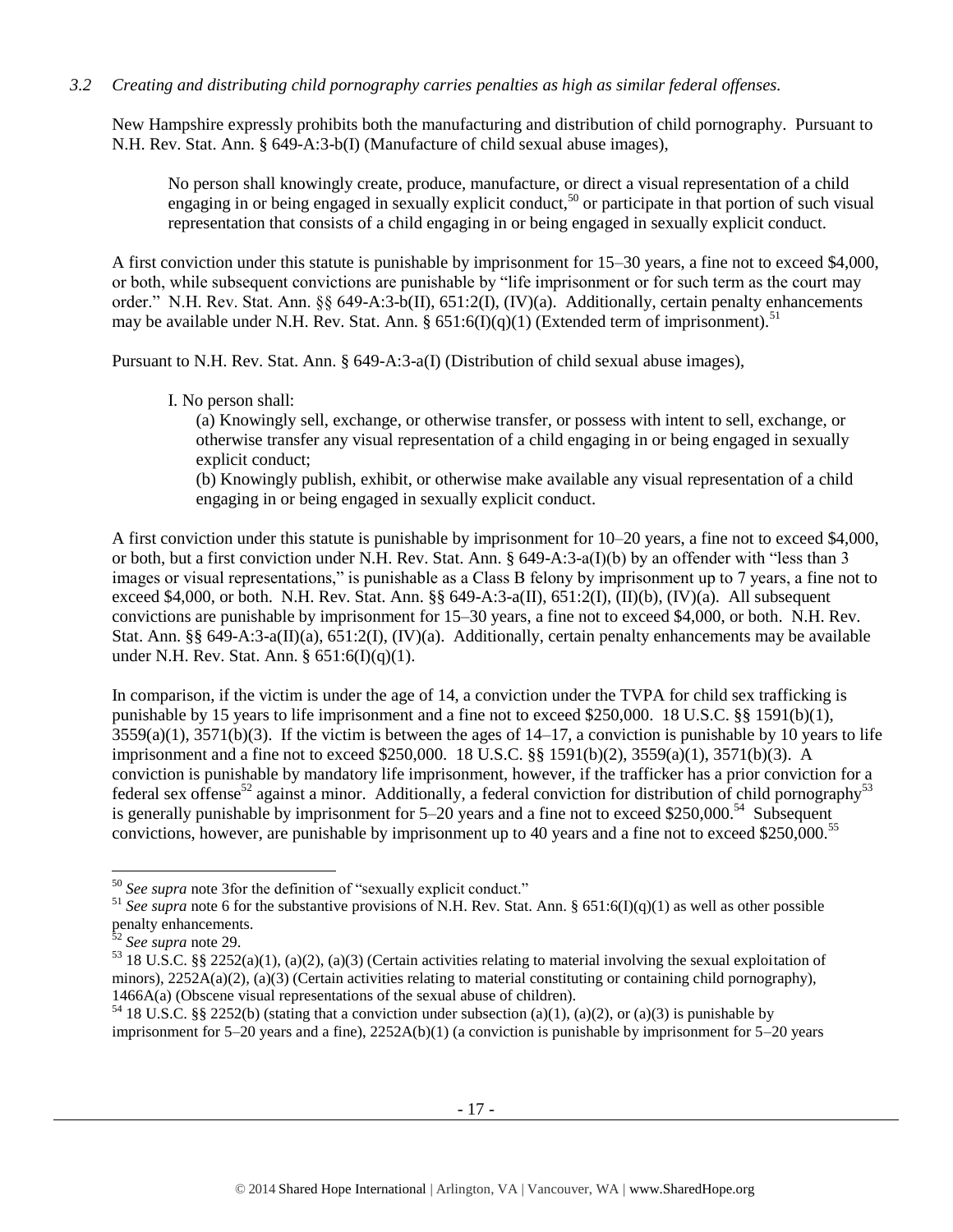*3.3 Using the Internet to lure, entice, recruit or sell commercial sex acts with a minor is a separate crime or results in an enhanced penalty for traffickers.*

According to N.H. Rev. Stat. Ann. § 649-B:3(I) (Computer pornography prohibited),

I. No person shall knowingly:

- (a) Compile, enter into, or transmit by means of computer;
- (b) Make, print, publish, or reproduce by other computerized means;
- (c) Cause or allow to be entered into or transmitted by means of computer; or

(d) Buy, sell, receive, exchange, or disseminate by means of computer, any notice, statement, or advertisement, or any minor's name, telephone number, place of residence, physical characteristics, or other descriptive or identifying information, for purposes of facilitating, encouraging, offering, or soliciting sexual conduct of or with any child, or the visual depiction of such conduct.

A conviction under this statute is punishable as a Class B felony by imprisonment up to 7 years, a fine not to exceed \$4,000, or both. N.H. Rev. Stat. Ann. §§ 649-B:3(II), 651:2(I), (II)(b), (IV)(a).

Additionally, although not directly commercial, N.H. Rev. Stat. Ann. § 649-B:4(I) (Certain uses of computer services prohibited) states,

I. No person shall knowingly utilize a computer on-line service, internet service, or local bulletin board service to seduce, solicit, lure, or entice a child<sup>56</sup> or another person believed by the person to be a child, to commit any of the following:

- (a) Any offense under RSA 632-A, relative to sexual assault and related offenses.
- (b) Indecent exposure and lewdness under RSA 645:1.
- (c) Endangering a child as defined in RSA 639:3, III.

If the victim is under 16 or the offender believes the child to be 13–15 years old, a first conviction under this statute is punishable as a Class B felony by imprisonment up to 7 years, a fine not to exceed \$4,000, or both, while a second conviction is punishable as a Class A felony by imprisonment up to 15 years, a fine not to exceed \$4,000, or both. N.H. Rev. Stat. Ann. §§ 649-B:4(II)(a), (b), 651:2(I), (II)(a), (b), (IV)(a), 649-B:2. If the offender believed the child to be under the age of 13, however, a first conviction is punishable as a Class A felony by imprisonment up to 15 years, a fine not to exceed \$4,000, or both, while a second conviction is punishable by imprisonment for 10–20 years, a fine up to \$4,000, or both. N.H. Rev. Stat. Ann. §§ 649-  $B:4(II)(a)$ , (b),  $651:2(I)$ ,  $(II)(a)$ ,  $(IV)(a)$ ,  $649-B:2$ . Third and any subsequent convictions, regardless of whether the defendant believed the victim to be under 13, are punishable by imprisonment up to 30 years. N.H. Rev. Stat. Ann. § 649-B:4(II)(c).

<sup>56</sup> *See supra* note [13](#page-5-0) for the definition of "child."

l

and a fine), 1466A(a), (b) (stating that a conviction under subsection (a) is "subject to the penalties provided in section 2252A(b)(1)," imprisonment for 5–20 years and a fine, while a conviction under subsection (b) is "subject to the penalties provided in section 2252A(b)(2)," imprisonment up to 10 years, a fine, or both); *see also* 18 U.S.C. §§ 3559(a)(1) (classifying all of the above listed offenses as felonies),  $3571(b)(3)$  (providing a fine up to \$250,000 for any felony conviction).

<sup>&</sup>lt;sup>55</sup> 18 U.S.C. §§ 2252(b) (stating if a person has a prior conviction under subsection (a)(1), (a)(2), or (a)(3) or a list of other statutes, a conviction is punishable by a fine and imprisonment for 15–40 years), 2252A(b)(1) (stating if a person has a prior conviction under subsection (a)(2), (a)(3), or a list of other statutes, a conviction is punishable by a fine and imprisonment for  $15-40$  years),  $1466A(a)$ , (b) (stating that the penalty scheme for section  $2252A(b)$ applies); *see also* 18 U.S.C. §§ 3559(a)(1) (classifying all of the above listed offenses as felonies), 3571(b)(3) (providing a fine up to \$250,000 for any felony conviction).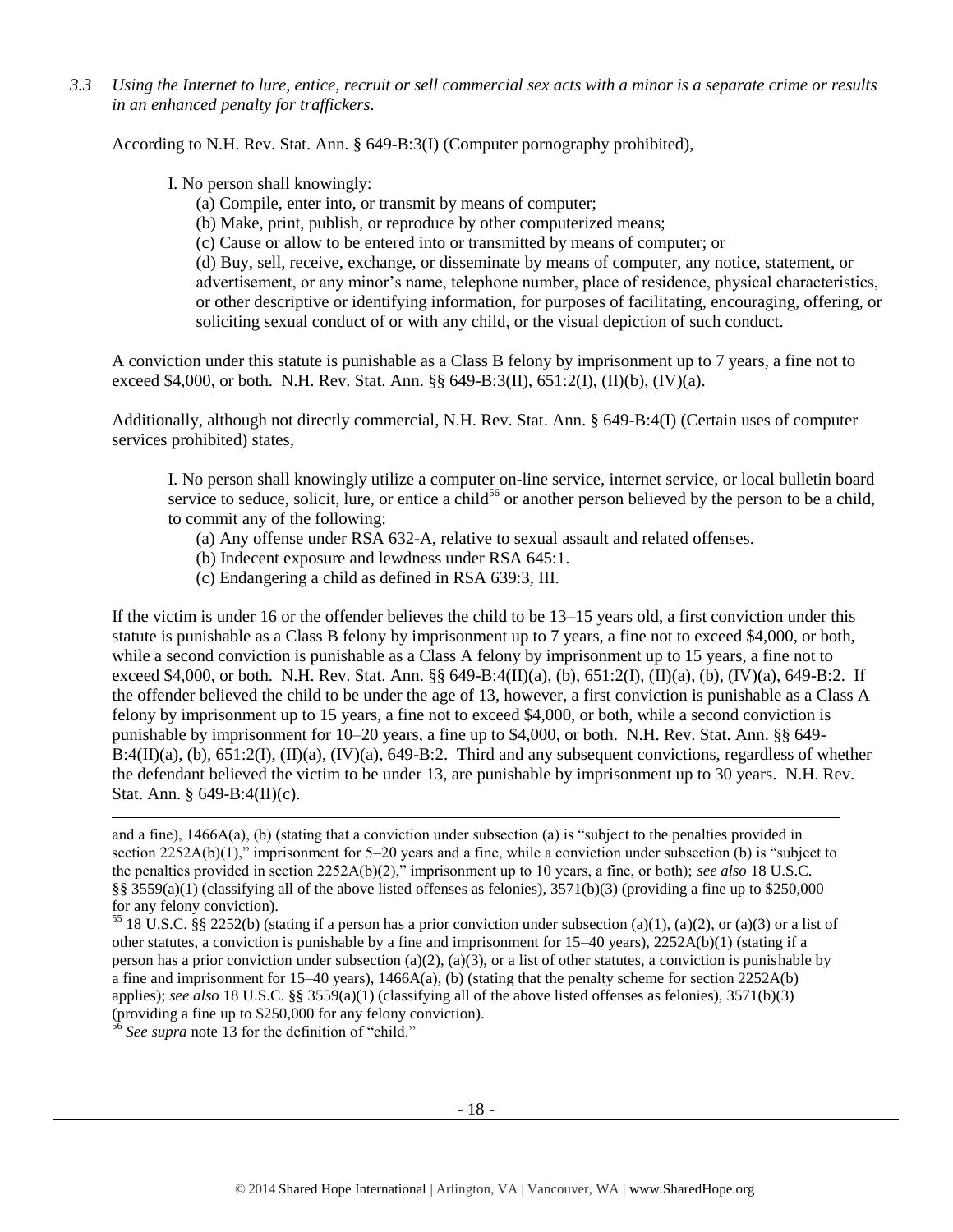# *3.4 Financial penalties for traffickers, including asset forfeiture, are sufficiently high.*

Traffickers are subject to a possible fine not to exceed \$4,000 for any felony conviction. N.H. Rev. Stat. Ann. § 651:2(I), (IV)(a). Therefore, a trafficker convicted of N.H. Rev. Stat. Ann. § 633:7(I)(a), (II)<sup>57</sup> (Trafficking in persons), § 645:2(I)(b)–(e)<sup>58</sup> (Prostitution and related offenses) (when the victim is under 18), § 649-B:3(I) (Computer pornography prohibited), § 649-B:4(I) (Certain uses of computer services prohibited), § 649-A:3 b(I) (Manufacture of child sexual abuse images), or § 649-A:3-a(I) (Distribution of child sexual abuse images) is subject to a possible fine not to exceed \$4,000. N.H. Rev. Stat. Ann. §§ 633:7(I)(a), (II), 645:2(II), 649- B:3(II), 649-B:4(II), 649-A:3-b(II), 649-A:3-a(II), 651:2(I), (IV)(a).

In addition to fines, convicted traffickers are subject to mandatory restitution orders. N.H. Rev. Stat. Ann. § 633:10 (Restitution and compensation), specifically requires persons convicted under N.H. Rev. Stat. Ann. § 633:7 to make restitution to their victims. N.H. Rev. Stat. Ann. § 633:10(I), (II) states,

I. A person convicted under this section shall be ordered by the court to pay restitution to the victim. Such restitution may include but not be limited to:

<span id="page-18-0"></span>(a) Any economic  $loss^{59}$  compensable under RSA 651:62 [Definitions], in accordance with the provisions of RSA 651:61-a through RSA 651:67; and

(b) The value of the victim's labor as guaranteed under the minimum wage law and overtime

provisions of the Fair Labor Standards Act or the state minimum wage law, whichever is greater. II. To the extent not included in economic loss that is compensable under paragraph I, the court may also order a person convicted under this section to pay compensation as follows:

(a) Costs of medical and psychological treatment, including physical and occupational therapy and rehabilitation, at the court's discretion;

(b) Costs of necessary transportation, temporary housing, and child care, at the court's discretion;

(c) Return of property, cost of damage to property, or full value of property if destroyed or damaged beyond repair;

(d) Expenses incurred by a victim and any household members or other family members in relocating away from the defendant or his or her associates, including, but not limited to, deposits for utilities and telephone service, deposits for rental housing, temporary lodging and food expenses, clothing, and personal items; and

(e) Any and all other losses suffered by the victim as a result of an offense under this section.

out-of-pocket losses or other expenses incurred as a direct result of a criminal offense, including: (a) Reasonable charges incurred for reasonably needed products, services and accommodations,

including but not limited to charges for medical and dental care, rehabilitation, and other remedial treatment and care including mental health services for the victim or, in the case of the death of the victim, for the victim's spouse and immediate family;

(b) Loss of income by the victim or the victim's dependents;

(c) The value of damaged, destroyed, or lost property;

(d) Expenses reasonably incurred in obtaining ordinary and necessary services in lieu of those the injured or deceased victim would have performed, if the crime had not occurred, for the benefit of the victim or the victim's dependents;

(e) Reasonable expenses related to funeral and burial or crematory services for the decedent victim.

 $\overline{\phantom{a}}$ <sup>57</sup> *See supra* note [2.](#page-0-0)

<sup>58</sup> *See supra* note [10.](#page-4-0)

<sup>59</sup> N.H. Rev. Stat. Ann. § 651:62(III) (Definitions) defines "economic loss" as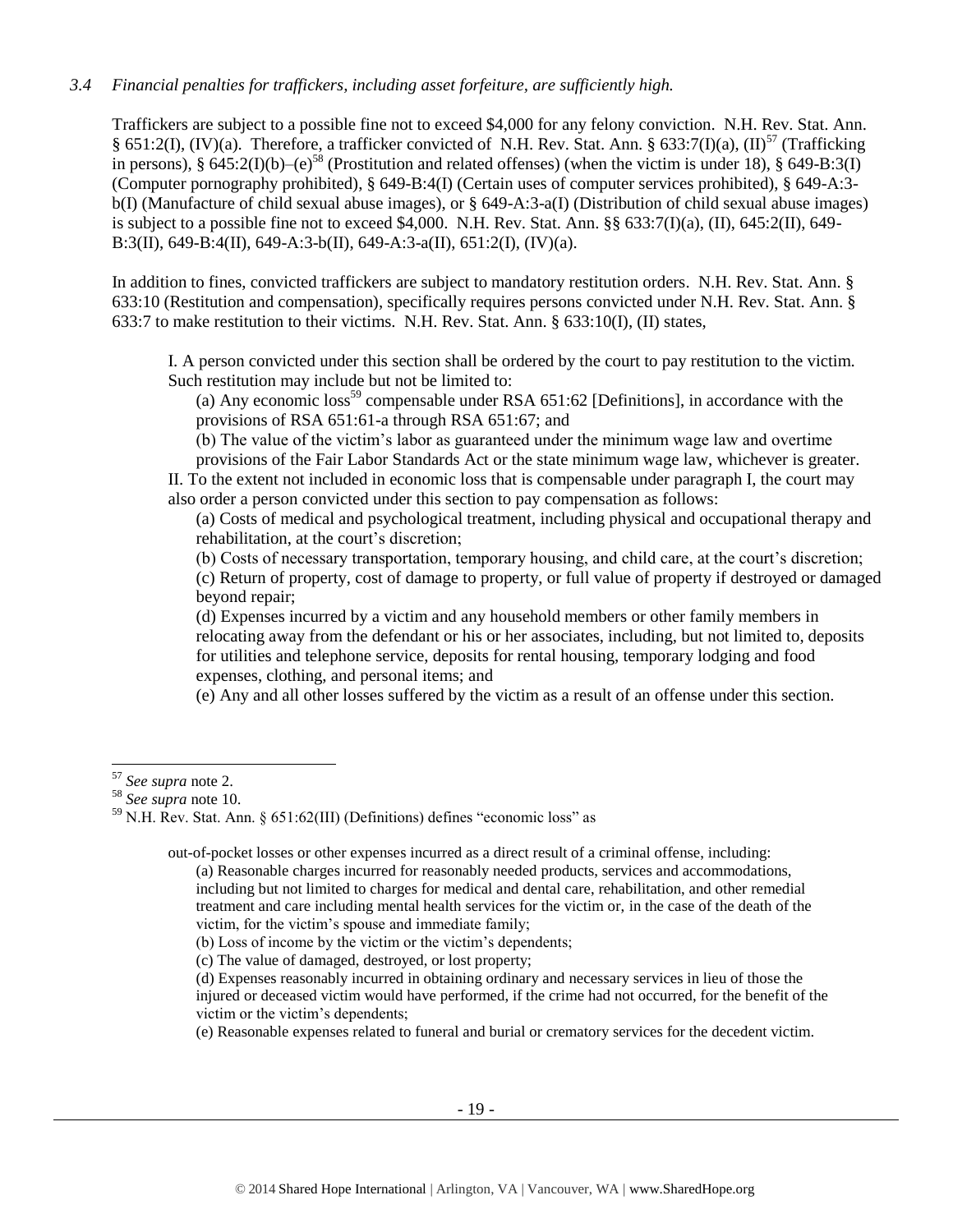Traffickers convicted of other offenses may be subject to restitution payments under New Hampshire's general restitution statute, N.H. Rev. Stat. Ann. § 651:63(I) (Restitution authorized), which allows the court to sentence any offender<sup>60</sup> "to make restitution in an amount determined by the court." Although restitution is not mandatory, "[i] n any case in which restitution is not ordered, the court shall state its reasons therefor on the record or in its sentencing order." N.H. Rev. Stat. Ann. § 651:63(I).

Additionally, a person convicted under N.H. Rev. Stat. Ann. § 633:7 shall be subject to asset forfeiture proceedings that are civil in nature.<sup>61</sup> N.H. Rev. Stat. Ann. § 633:8 (Forfeiture of items used in connection with trafficking in persons) states in part,

I. All offenses under this section shall qualify as offenses for forfeiture and thereby upon petition of the attorney general, shall be subject to forfeiture to the state and said property interest shall be vested in the state:

(a) All materials, products, and equipment of any kind used in violation of this section.

(b) Any property interest in any conveyance used in furtherance of an act which violates this section.

(c) Any moneys, coin, currency, negotiable instruments, securities, or other investments knowingly used or intended for use in violation of this section.

(d) Any books, records, ledgers, and research material, including formulae, microfilm, tapes, and any other data which are used or intended for use in felonious violation of this section.

(e) Any real property, including any right, title, leasehold interest, and other interest in the whole of any lot or tract of land and any appurtenances or improvements, which real property is knowingly used or intended for use, in any manner or part, in felonious violation of this section.

. . . .

l

XI. The court may order forfeiture of all items or property interests under this section, except no item or property interest shall be subject to forfeiture unless the owner or owners thereof were consenting parties to a felonious violation of this section and had knowledge thereof.

Property that is subject to forfeiture may be seized upon process, without process in certain circumstances or constructively, pursuant to N.H. Rev. Stat. Ann. §633:8 (III). Final orders of forfeiture shall be implemented by the department of justice and shall provide for disposition of the items or property interests in any manner not prohibited by law, including payment of restitution or sale of the property. The department of justice shall first pay the reasonable expenses of the forfeiture proceeding and sale. N.H. Rev. Stat. Ann. § 633:8(XVI). Following the payment of costs, "any forfeited money and the proceeds of any sale or public auction of forfeited items shall first be used to satisfy any order of restitution or compensation imposed by the court. Any remaining funds shall go to the victims' assistance fund as defined in RSA 21-M:8-i."

N.H. Rev. Stat. Ann. § 633:9(I) (Administrative forfeiture of items used in connection with trafficking in persons) further states,

Interests in property subject to forfeiture under the provisions of RSA 633:8, I(a), I(b), I(c) excepting proceeds, and I(d), but not real property, shall be subject to administrative forfeiture by the department of justice provided that the total amount or value of such property does not exceed \$75,000. The provisions of RSA 633:8 shall apply in any case of administrative forfeiture except as otherwise provided in this section.

 $60$  N.H. Rev. Stat. Ann. § 651:62(IV) defines "offender" as "any person convicted of a criminal or delinquent act." <sup>61</sup> For additional information on asset forfeiture laws and procedure, see http://www.sharedhope.org/wpcontent/uploads/2012/11/SHIStateAssetForfeitureLawsChart.pdf.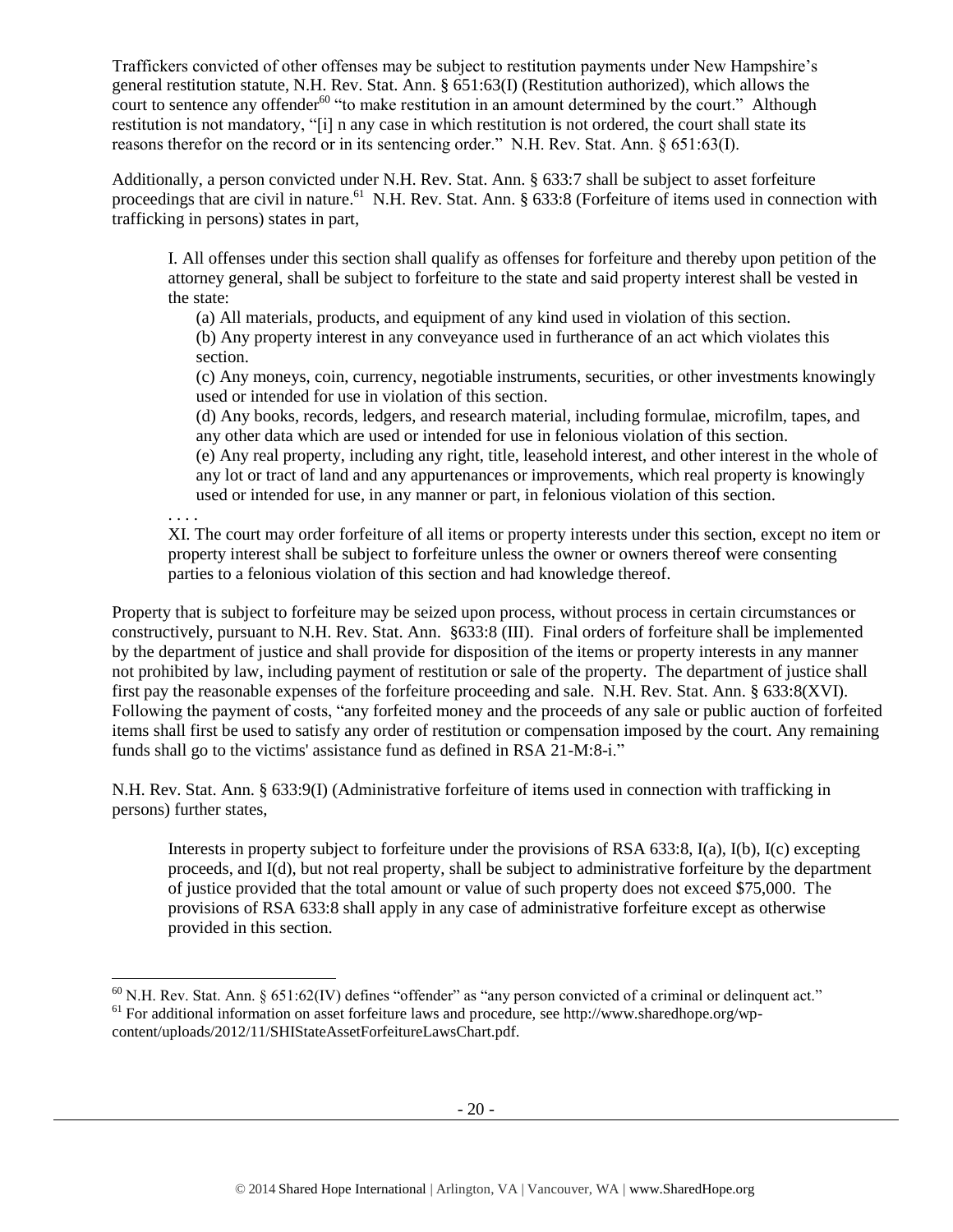# *3.5 Convicted traffickers are required to register as sex offenders.*

Traffickers convicted under N.H. Rev. Stat. Ann. §  $645:2(I)^{62}$  (Prostitution and related offenses), § 649-B:3(I) (Computer pornography prohibited), or § 649-B:4(I) (Certain uses of computer services prohibited) are required to register as a sexual offender. N.H. Rev. Stat. Ann. §§ 651-B:1(VII)(b), 651-B:2(I). Traffickers convicted under N.H. Rev. Stat. Ann. §  $633:7(I)(a)$ ,  $(II)^{63}$  (Trafficking in persons), however, are not required to register.

N.H. Rev. Stat. Ann. § 651-B:2(I) (Registration) states that "[e]very sexual offender or offender against children shall be registered with the department of safety, division of state police . . . ." N.H. Rev. Stat. Ann. § 651-B:1(IV) (Definitions) defines "sexual offender" as "a person who is required to register for any sexual offense," while N.H. Rev. Stat. Ann. § 651-B:1(V) defines a "sex offense" in part to include convictions for certain sex offenses, or "[a]ny other criminal offense . . . if the court finds by clear and convincing evidence at the time of conviction or sentencing that the person committed the offense as a result of sexual compulsion or for purposes of sexual gratification and protection of the public would be furthered by requiring the person to register."

N.H. Rev. Stat. Ann. § 651-B:1(VI) defines an "offender against children" as "a person who is required to register for an offense against a child" and N.H. Rev. Stat. Ann. § 651-B:1(VII) explains that "offense against a child"

means the following offenses, including an accomplice to, or an attempt, conspiracy, or solicitation to commit, any of the following offenses:

(a) Any of the following offenses, where the victim was under the age of 18 at the time of the offense: . . . aggravated felonious sexual assault, RSA 632-A:2; felonious sexual assault, RSA 632- A:3; sexual assault, RSA 632-A:4, I(a) or RSA 632-A:4, III; . . . or prostitution, RSA 645:2. (b) Intentional contribution to the delinquency of a minor, RSA 169-B:41, II; sexual assault, RSA 632-A:4, I(b) if the actor was 18 years of age or older at the time of the offense; endangering the welfare of a child, RSA 639:3, III; child pornography, RSA 649-A:3, RSA 649-A:3-a and RSA 649-A:3-b; computer pornography, RSA 649-B:3; certain uses of computer services prohibited, RSA 649-B:4; or obscene matters, RSA 650:2, II.

(e) Any other criminal offense which is not specifically listed in subparagraph (a) if the court finds by clear and convincing evidence at the time of conviction or sentencing that the person committed the offense as a result of sexual compulsion or for purposes of sexual gratification and protection of the public would be furthered by requiring the person to register.  $\dots$ 

- 3.5.1 Recommendation: Amend N.H. Rev. Stat. Ann. § 651-B:1 (Definitions) to include N.H. Rev. Stat. Ann. § 633:7(II) (Trafficking in persons) as a "offense against a child" requiring sex offender registration.
- *3.6 Laws relating to termination of parental rights for certain offenses include sex trafficking or commercial sexual exploitation of children (CSEC) offenses in order to remove the children of traffickers from their control and potential exploitation.*

Convictions under N.H. Rev. Stat. Ann. § 633:7<sup>64</sup> (Trafficking in persons) or other New Hampshire's CSEC laws are not expressly included as grounds for termination of parental rights. N.H. Rev. Stat. Ann. § 170-C:5

. . . .

l <sup>62</sup> *See supra* note [10.](#page-4-0)

<sup>63</sup> *See supra* note [2.](#page-0-0)

<sup>64</sup> *See supra* note [2.](#page-0-0)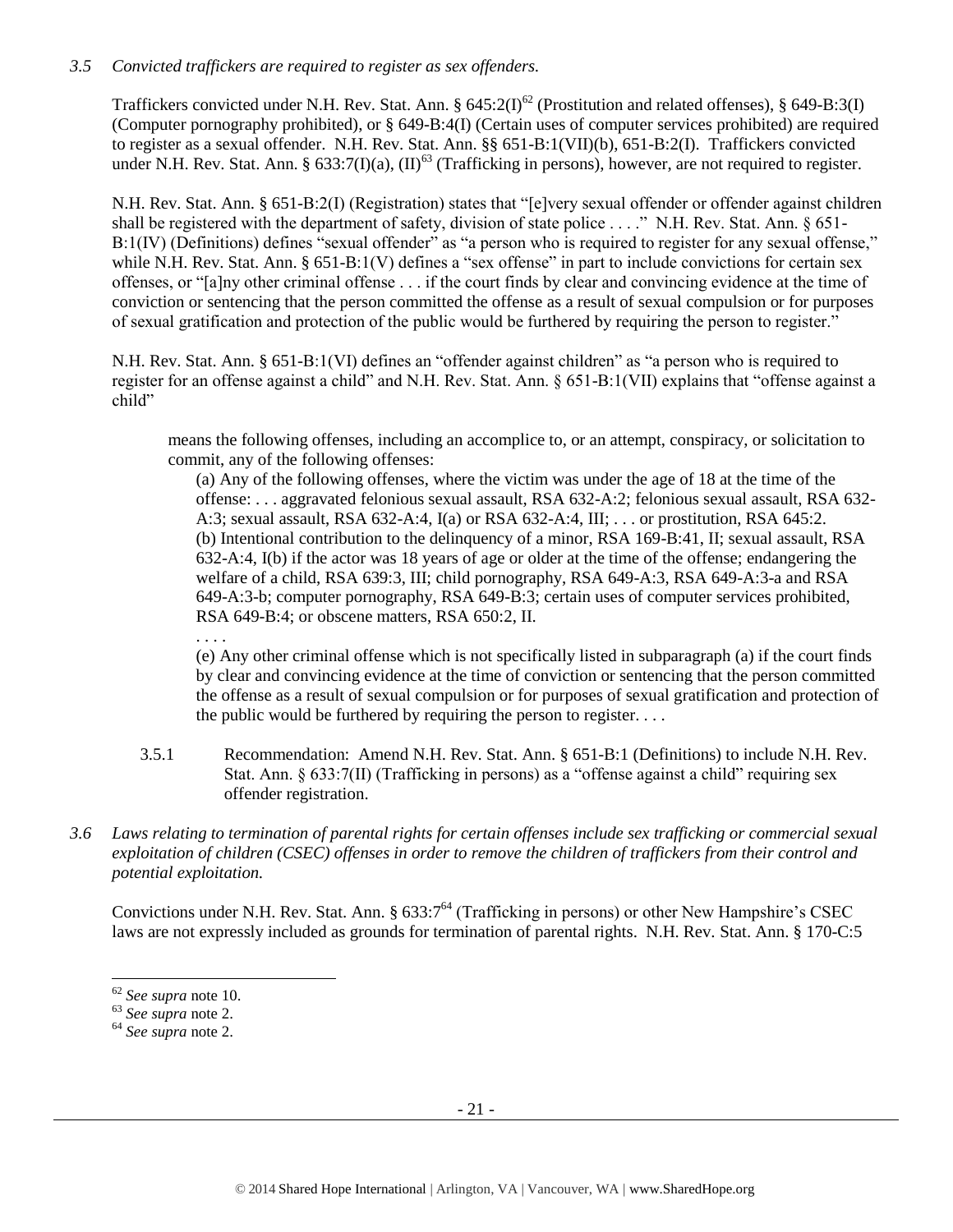(Grounds for termination of the parent-child relationship) authorizes the termination of parental rights under any of the following circumstances:

. . . .

III. The parents, subsequent to a finding of child neglect or abuse under RSA 169-C [Child Protection Act], have failed to correct the conditions leading to such a finding within 12 months of the finding despite reasonable efforts under the direction of the district court to rectify the conditions.

. . . .

V. The parent knowingly or willfully caused or permitted another to cause severe sexual, physical, emotional, or mental abuse of the child. Subsequent to a finding of such abuse pursuant to RSA 169-C , the parent-child relationship may be terminated if return of the child to the parent would result in a substantial possibility of harm to the child. A substantial possibility of harm to the child shall be established by testimony of at least 2 of the following factors:

(a) The parent's conduct toward the child has resulted in severe harm to the child.

(b) The parent's conduct toward the child has continued despite the reasonable efforts of authorized agencies in obtaining or providing services for the parent to reduce or alleviate such conduct. (c) The parent's conduct has continued to occur either over a period of time, or many times, or to such a degree so as to indicate a pattern of behavior on the part of the parent which indicates a complete disregard for the child's health and welfare.

(d) Such conduct is likely to continue with no change in parental behavior, attitude or actions. Testimony shall be provided by any combination of at least 2 of the following people: a licensed psychiatrist, a clinical psychologist, a physician, or a social worker who possesses a master's degree in social work and is a member of the Academy of Certified Social Workers.

VI. If the parent or guardian is, as a result of incarceration for a felony offense, unable to discharge his responsibilities to and for the child and, in addition, has been found pursuant to RSA 169-C to have abused or neglected his child or children, the court may review the conviction of the parent or guardian to determine whether the felony offense is of such a nature, and the period of incarceration imposed of such duration, that the child would be deprived of proper parental care and protection and left in an unstable or impermanent environment for a longer period of time than would be prudent. . . . VII. The parent has been convicted of one or more of the following offenses:

. . . .

(d) A felony assault under RSA 631:1 [First degree assault], 631:2 [Second degree assault], 632- A:2 [Aggravated felonious sexual assault], or 632-A:3 [Felonious sexual assault] which resulted in injury to the child, a sibling or step-sibling of the child, the child's other parent, or other persons related by consanguinity or affinity, including a minor child who resided with the defendant.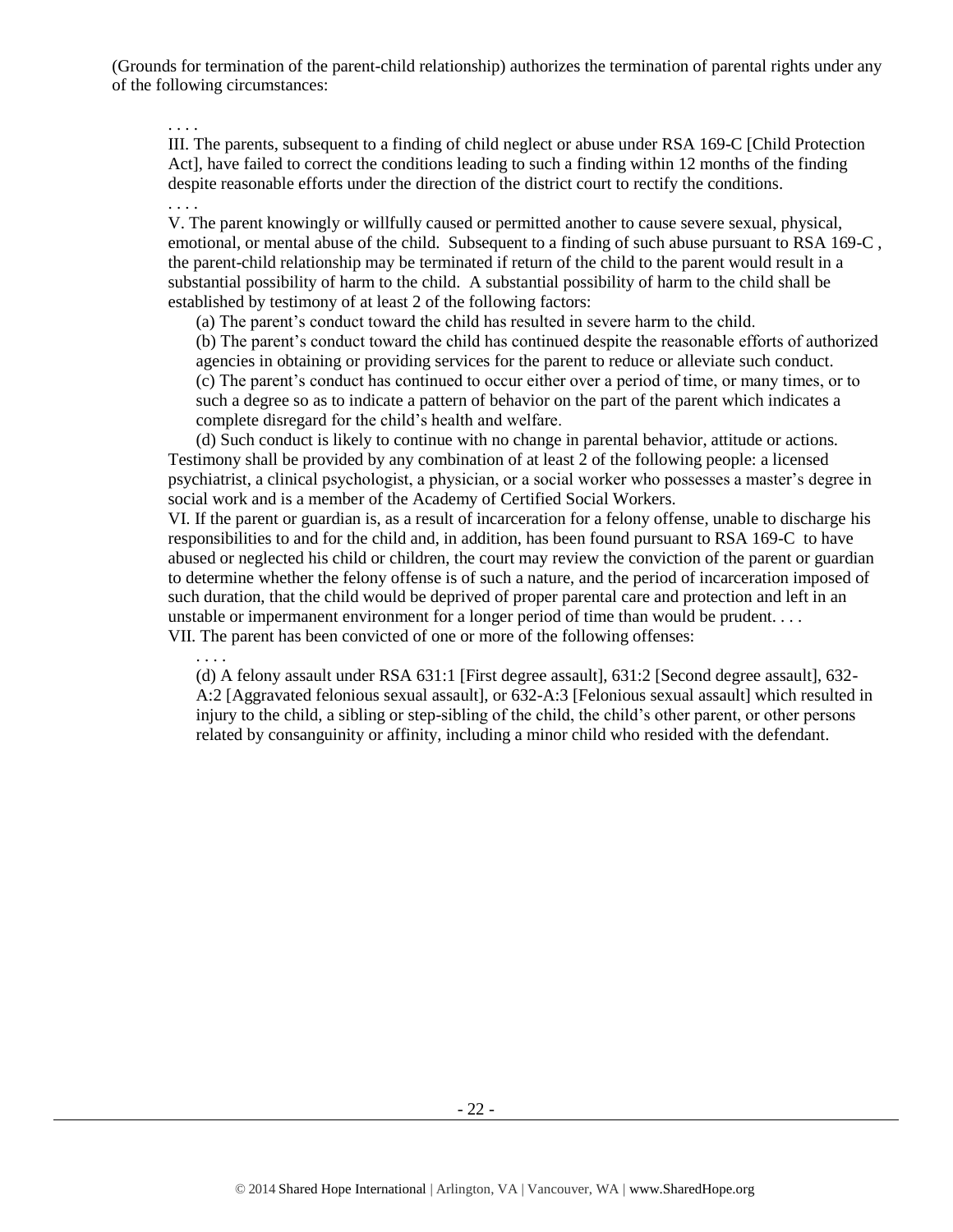#### **FRAMEWORK ISSUE 4: CRIMINAL PROVISIONS FOR FACILITATORS**

#### *Legal Components:*

- *4.1 The acts of assisting, enabling, or financially benefitting from child sex trafficking are included as criminal offenses in the state sex trafficking statute.*
- *4.2 Financial penalties, including asset forfeiture laws, are in place for those who benefit financially from or aid and assist in committing domestic minor sex trafficking.*

*\_\_\_\_\_\_\_\_\_\_\_\_\_\_\_\_\_\_\_\_\_\_\_\_\_\_\_\_\_\_\_\_\_\_\_\_\_\_\_\_\_\_\_\_\_\_\_\_\_\_\_\_\_\_\_\_\_\_\_\_\_\_\_\_\_\_\_\_\_\_\_\_\_\_\_\_\_\_\_\_\_\_\_\_\_\_\_\_\_\_\_\_\_\_*

- *4.3 Promoting and selling child sex tourism is illegal.*
- *4.4 Promoting and selling child pornography is illegal.*

#### *Legal Analysis:*

*4.1 The acts of assisting, enabling, or financially benefitting from child sex trafficking are included as criminal offenses in the state sex trafficking statute.*

N.H. Rev. Stat. Ann. § 633:7<sup>65</sup> (Trafficking in persons) does not specifically prohibit assisting, enabling, or financially benefitting from domestic minor sex trafficking, but N.H. Rev. Stat. Ann. § 633:7(III) may apply to facilitators who "harbor" or "transport" a minor, "knowing or believing it likely that the [minor] will be subjected to trafficking as defined in paragraph I or (II)." If the victim is under the age of 18 and "the offender knew or believed it likely that the victim would be coerced into engaging in a commercial sex act or sexually explicit performance," a conviction under N.H. Rev. Stat. Ann. § 633:7(II) is punishable as a Class A felony by imprisonment for 10—30 years, a fine not to exceed \$4,000, or both. N.H. Rev. Stat. Ann. §§ 633:7(II), 651:2(I), (II)(a), (IV)(a).

A facilitator who transports a minor "with the purpose of promoting or facilitating" the minor to engage in prostitution, or who "[k]nowingly permits a place under such person's control to be used" for purposes of prostitution of a child, may also be prosecuted under N.H. Rev. Stat. Ann. § 645:2(I)(c), (e)<sup>66</sup> (Prostitution and related offenses).<sup>67</sup> If the offense involves a minor under the age of 18, a conviction under N.H. Rev. Stat. Ann. § 645:2(I)(c), (e) is punishable as a Class B felony by imprisonment up to 7 years, a fine not to exceed \$4,000, both. N.H. Rev. Stat. Ann. §§ 645:2(II)(a), 651:2(I), (II)(b), (IV)(a).

A facilitator who "disseminate[s] by means of computer, any notice, statement, or advertisement, or any minor's name, telephone number, place of residence, physical characteristics, or other descriptive or identifying information, for purposes of facilitating . . . sexual conduct of or with any child" may be convicted under N.H. Rev. Stat. Ann.  $\hat{\S}$  649-B:3(I)(d) (Computer pornography prohibited),<sup>68</sup> which is punishable as a Class B felony by imprisonment up to 7 years, a fine not to exceed \$4,000, or both. N.H. Rev. Stat. Ann. §§ 649-B:3(II), 651:2(I), (II)(b), (IV)(a).

4.1.1 Recommendation: Amend N.H. Rev. Stat. Ann. § 633:7 (Trafficking in persons) to add language specifically capturing the facilitators of sex trafficking who knowingly aids, assists or financially benefits from the trafficking.

 $\overline{a}$ 

<sup>65</sup> *See supra* note [2.](#page-0-0)

<sup>66</sup> *See supra* note [10.](#page-4-0)

<sup>67</sup> *See supra* Section 1.2 for the provisions of N.H. Rev. Stat. Ann. § 645:2(I).

<sup>68</sup> *See supra* Section 1.2 for the provisions of N.H. Rev. Stat. Ann. § 649-B:3(I).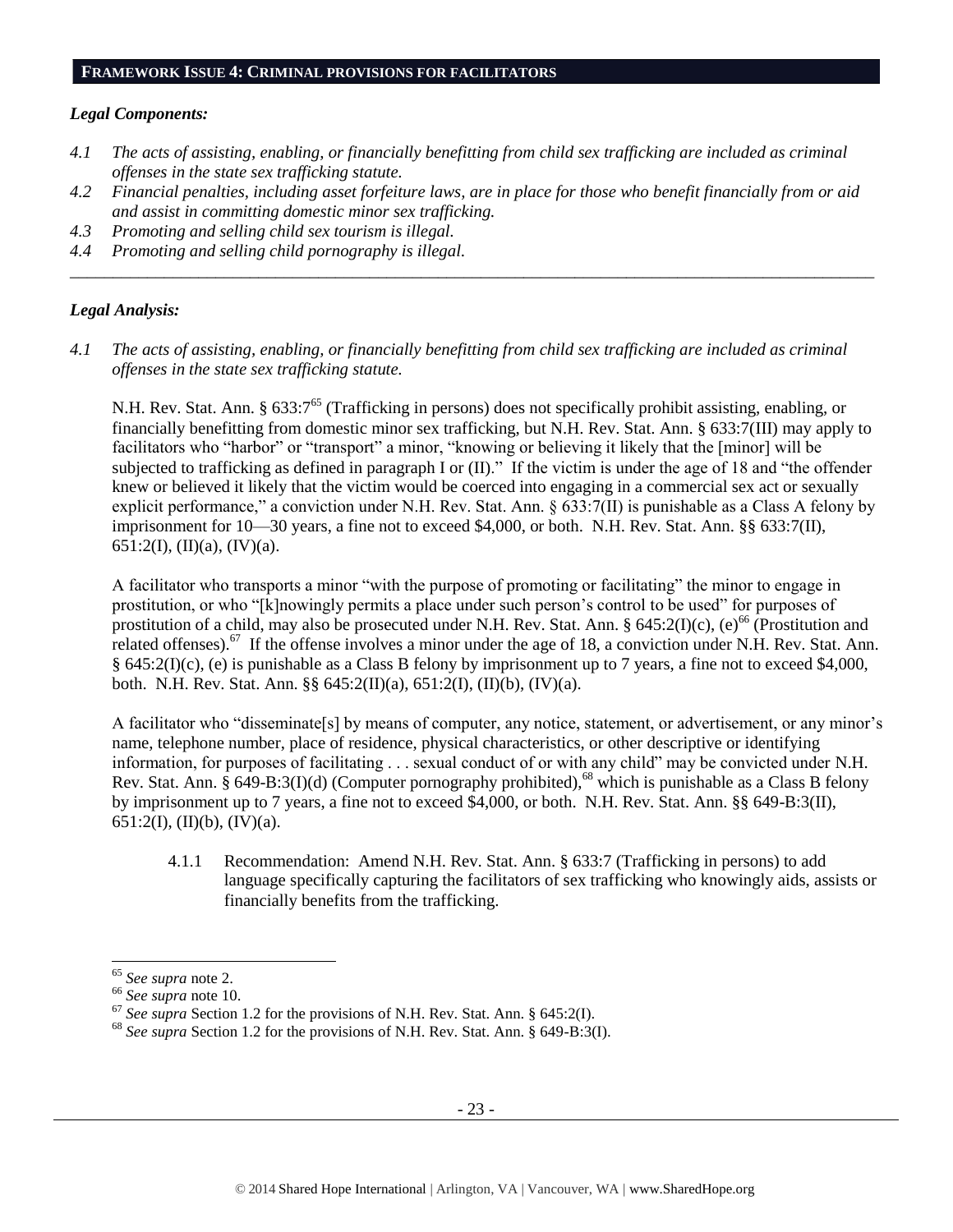*4.2 Financial penalties, including asset forfeiture laws, are in place for those who benefit financially from or aid and assist in committing domestic minor sex trafficking.*

Facilitators are subject to a possible fine not to exceed \$4,000 for any felony conviction. N.H. Rev. Stat. Ann. § 651:2(I), (IV)(a). Therefore, a facilitator convicted under N.H. Rev. Stat. Ann. § 633:7(II)<sup>69</sup> (Trafficking in persons), § 645:2(I)(c), (e)<sup>70</sup> (Prostitution and related offenses), § 649-B:3(I)(d) (Computer pornography prohibited), § 649-A:3-b(I) (Manufacture of child sexual abuse images), or § 649-A:3-a(I) (Distribution of child sexual abuse images) is subject to a possible fine not to exceed \$4,000. N.H. Rev. Stat. Ann. §§ 633:7(II), 645:2(II), 649-B:3(II), 649-A:3-b(II), 649-A:3-a(II), 651:2(I), (IV)(a).

In addition to fines, convicted facilitators of trafficking are subject to mandatory orders of restitution. N.H. Rev. Stat. Ann. § 633:10(I), (II) (Restitution and compensation),<sup>71</sup> specifically requires persons convicted under N.H. Rev. Stat. Ann. § 633:7 to make restitution to their victims for any compensable economic loss<sup>72</sup> and other costs, including medical treatment. Traffickers convicted of other offenses may be subject to discretionary restitution orders under New Hampshire's general restitution statute, N.H. Rev. Stat. Ann. § 651:63(I) (Restitution authorized), which allows the court to sentence any offender "to make restitution in an amount determined by the court."

Additionally, pursuant to N.H. Rev. Stat. Ann. § 633:8(I) (Forfeiture of items used in connection with trafficking in persons),<sup>73</sup> a person convicted under N.H. Rev. Stat. Ann. § 633:7 may be subject to asset forfeiture for any equipment, property, or money used in the commission of the crime.

N.H. Rev. Stat. Ann. § 633:9(I) (Administrative forfeiture of items used in connection with trafficking in persons) further states,

Interests in property subject to forfeiture under the provisions of RSA 633:8, I(a), I(b), I(c) excepting proceeds, and I(d), but not real property, shall be subject to administrative forfeiture by the department of justice provided that the total amount or value of such property does not exceed \$75,000. The provisions of RSA 633:8 shall apply in any case of administrative forfeiture except as otherwise provided in this section.

- 4.2.1 Recommendation: Amend the human trafficking and CSEC laws to increase the fines and require mandatory fines for sex trafficking and CSEC crimes.
- *4.3 Promoting and selling child sex tourism is illegal.*

New Hampshire does not specifically prohibit sex tourism.

- 4.3.1 Recommendation: Enact a law that prohibits selling or offering to sell travel services in New Hampshire that include or facilitate travel for the purpose of engaging in commercial sexual exploitation of a minor either in or outside of New Hampshire.
- *4.4 Promoting and selling child pornography is illegal.*

 $\overline{\phantom{a}}$ 

<sup>69</sup> *See supra* note [2.](#page-0-0)

<sup>70</sup> *See supra* note [10.](#page-4-0)

<sup>71</sup> *See supra* Section 3.4 for the substantive provisions of N.H. Rev. Stat. Ann. § 633:10(I), (II).

<sup>72</sup> *See supra* note [59.](#page-18-0) 

<sup>73</sup> *See supra* Section 3.4 for the substantive provisions of N.H. Rev. Stat. Ann. § 633:8(I).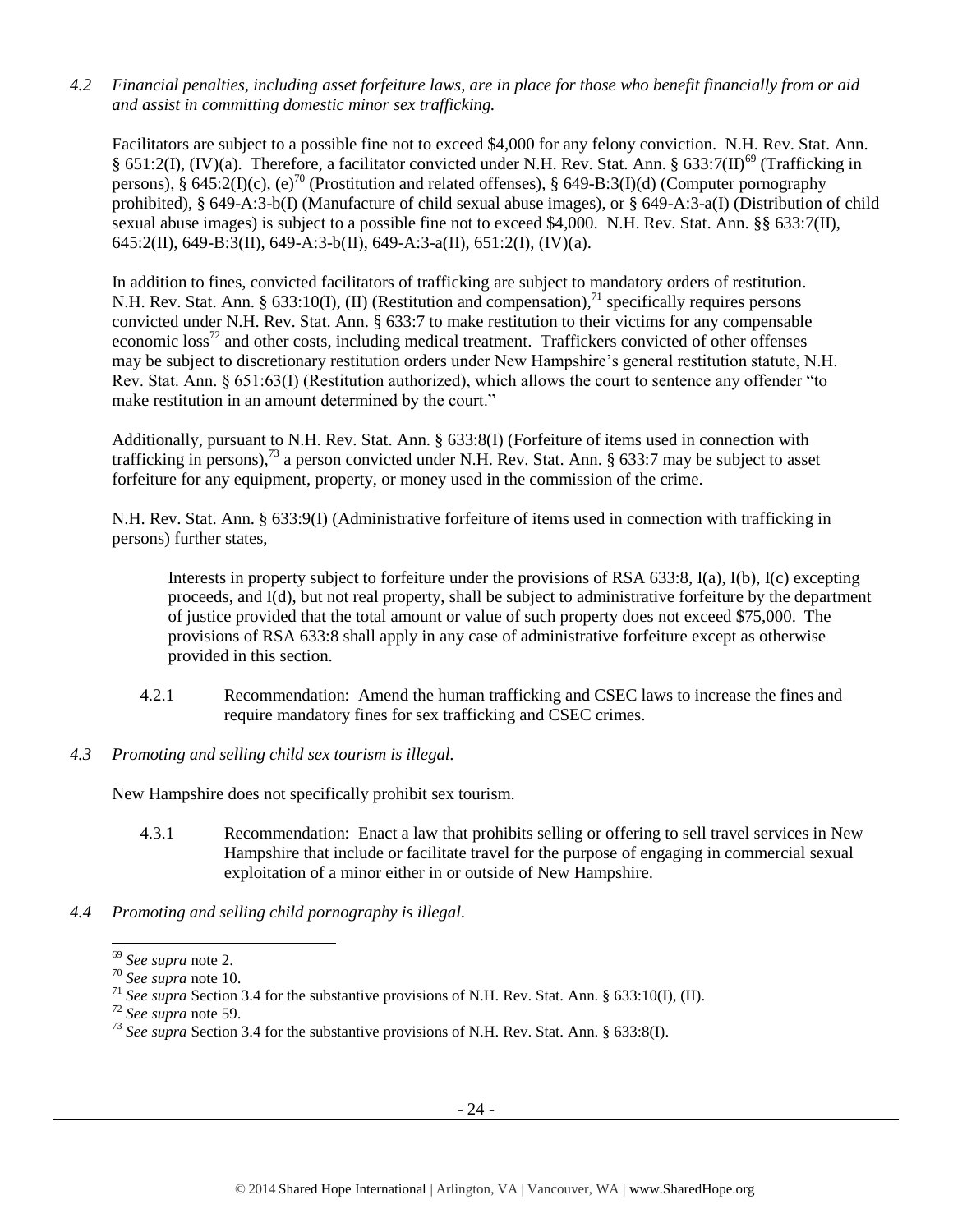Although promoting child pornography is not a distinct crime under New Hampshire law, selling, publishing, exhibiting, or making available child pornography is illegal under N.H. Rev. Stat. Ann. § 649-A:3-a(I) (Distribution of child sexual abuse images).<sup>74</sup> A first conviction under this statute is punishable by imprisonment for 10–20 years, a fine not to exceed \$4,000, or both, but a first conviction under N.H. Rev. Stat. Ann. § 649-A:3-a(I)(b) by an offender with "less than 3 images or visual representations," is punishable as a Class B felony by imprisonment up to 7 years, a fine not to exceed \$4,000, or both. N.H. Rev. Stat. Ann. §§ 649-A:3-a(II), 651:2(I), (II)(b), (IV)(a). All subsequent convictions are punishable by imprisonment for 15– 30 years, a fine not to exceed \$4,000, or both. N.H. Rev. Stat. Ann. §§ 649-A:3-a(II)(a), 651:2(I), (IV)(a). Additionally, certain penalty enhancements may be available under N.H. Rev. Stat. Ann.  $\S 651:6(D(a)(1))$ (Extended term of imprisonment). $^{75}$ 

Additionally, N.H. Rev. Stat. Ann. § 649-A:3(I)(b) (Possession of child sexual abuse images) makes it illegal for a person to knowingly "[b]ring or cause to be brought into this state any visual representation of a child engaging in sexually explicit conduct."<sup>76</sup> A first conviction under this statute is punishable as a Class A felony by imprisonment up to 15 years, a fine not to exceed \$4,000, or both, while subsequent convictions are punishable by imprisonment for 10–20 years, a fine not to exceed \$4,000, or both. N.H. Rev. Stat. Ann. §§ 649- A:3(II),  $651:2(I)$ ,  $(II)(a)$ ,  $(IV)(a)$ .

 $\overline{a}$ 

<sup>74</sup> *See supra* Section 3.2 for the provisions of N.H. Rev. Stat. Ann. § 649-A:3(I).

<sup>&</sup>lt;sup>75</sup> See supra note [6](#page-2-1) for the substantive provisions of N.H. Rev. Stat. Ann. § 651:6(I)(q)(1) as well as other possible penalty enhancements.

<sup>&</sup>lt;sup>76</sup> See supra note [3](#page-1-0) for the definition of "sexually explicit conduct."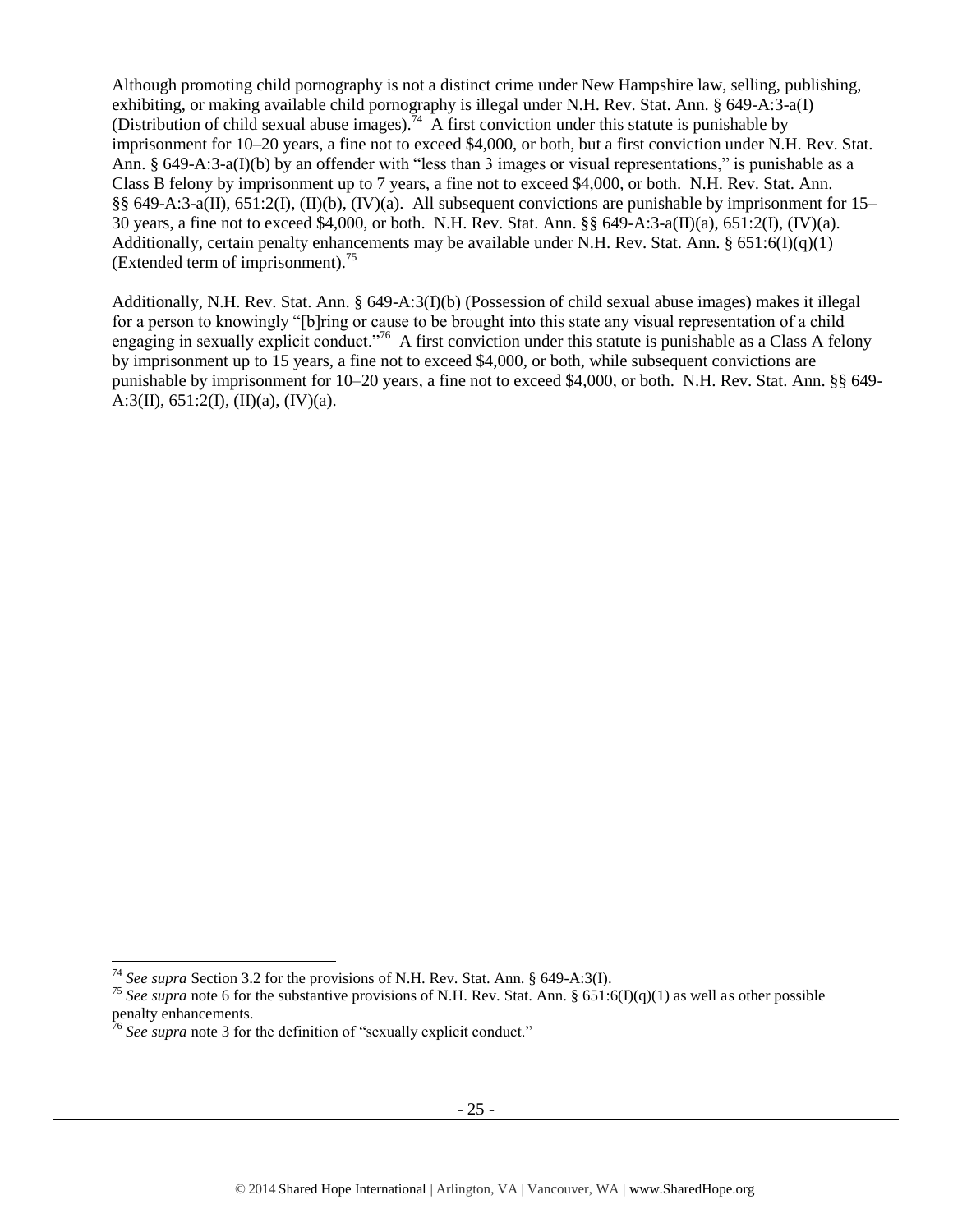#### **FRAMEWORK ISSUE 5: PROTECTIVE PROVISIONS FOR THE CHILD VICTIMS**

#### *Legal Components:*

- *5.1 Statutorily-mandated victim services define "victim" to specifically include victims of domestic minor sex trafficking or commercial sexual exploitation of children (CSEC) to ensure prompt identification and access to victims' rights and services.*
- *5.2 The state sex trafficking statute expressly prohibits a defendant from raising consent of the minor to the commercial sex acts as a defense.*
- *5.3 Prostitution laws apply only to adults, making minors under 18 specifically immune from this offense.*
- *5.4 Child victims of sex trafficking or commercial sexual exploitation are provided with a child protection response, including specialized shelter and services, and are not detained in juvenile detention facilities.*
- *5.5 Commercial sexual exploitation is identified as a type of abuse and neglect within child protection statutes.*
- *5.6 The definition of "caregiver" (or similar term) in the child welfare statutes is broad enough to include a trafficker who has custody or control of a child in order to bring a trafficked child into protection of child protective services.*
- *5.7 Crime victims' compensation is specifically available to a child victim of sex trafficking or commercial sexual exploitation of children (CSEC) without regard to ineligibility factors.*
- *5.8 Victim-friendly procedures and protections are provided in the trial process for minors under 18.*
- *5.9 Expungement or sealing of juvenile delinquency records resulting from arrests or adjudications for prostitution-related offenses committed as a result of, or in the course of, the commercial sexual exploitation of a minor is available within a reasonable time after turning 18.*
- *5.10 Victim restitution and civil remedies for victims of domestic minor sex trafficking or commercial sexual exploitation of children (CSEC) are authorized by law.*
- *5.11 Statutes of limitations for civil and criminal actions for child sex trafficking or commercial sexual exploitation of children (CSEC) offenses are eliminated or lengthened sufficiently to allow prosecutors and victims a realistic opportunity to pursue criminal action and legal remedies.*

*\_\_\_\_\_\_\_\_\_\_\_\_\_\_\_\_\_\_\_\_\_\_\_\_\_\_\_\_\_\_\_\_\_\_\_\_\_\_\_\_\_\_\_\_\_\_\_\_\_\_\_\_\_\_\_\_\_\_\_\_\_\_\_\_\_\_\_\_\_\_\_\_\_\_\_\_\_\_\_\_\_\_\_\_\_\_\_\_\_\_\_\_\_*

## *Legal Analysis:*

*5.1 Statutorily-mandated victim services define "victim" to specifically include victims of domestic minor sex trafficking or commercial sexual exploitation of children (CSEC) to ensure prompt identification and access to victims' rights and services.* 

A commercially sexually exploited child is not specifically defined as a victim. For purposes of receiving restitution, N.H. Rev. Stat. Ann. § 651:62(VI) (Definitions) defines "victim" as a "person or claimant who suffers economic  $\cos^{77}$  as a result of an offender's criminal conduct or the good faith effort of any person attempting to prevent or preventing the criminal conduct." As used in New Hampshire's laws relating to victims' assistance, N.H. Rev. Stat. Ann. § 21-M:8-b(I)(a) (Office of victim/witness assistance) defines a "victim" as

a person who suffers direct or threatened physical, emotional or psychological harm as the result of the commission or the attempted commission of a crime. "Victim" also includes the immediate family of any victim who is a minor or who is incompetent, or the immediate family of a homicide victim, or the surviving partner in a civil union.

N.H. Rev. Stat. Ann. § 21-M:8-k (I)(a) (Rights of crime victims) defines a "victim" as

l

<sup>77</sup> *See supra* note [59.](#page-18-0)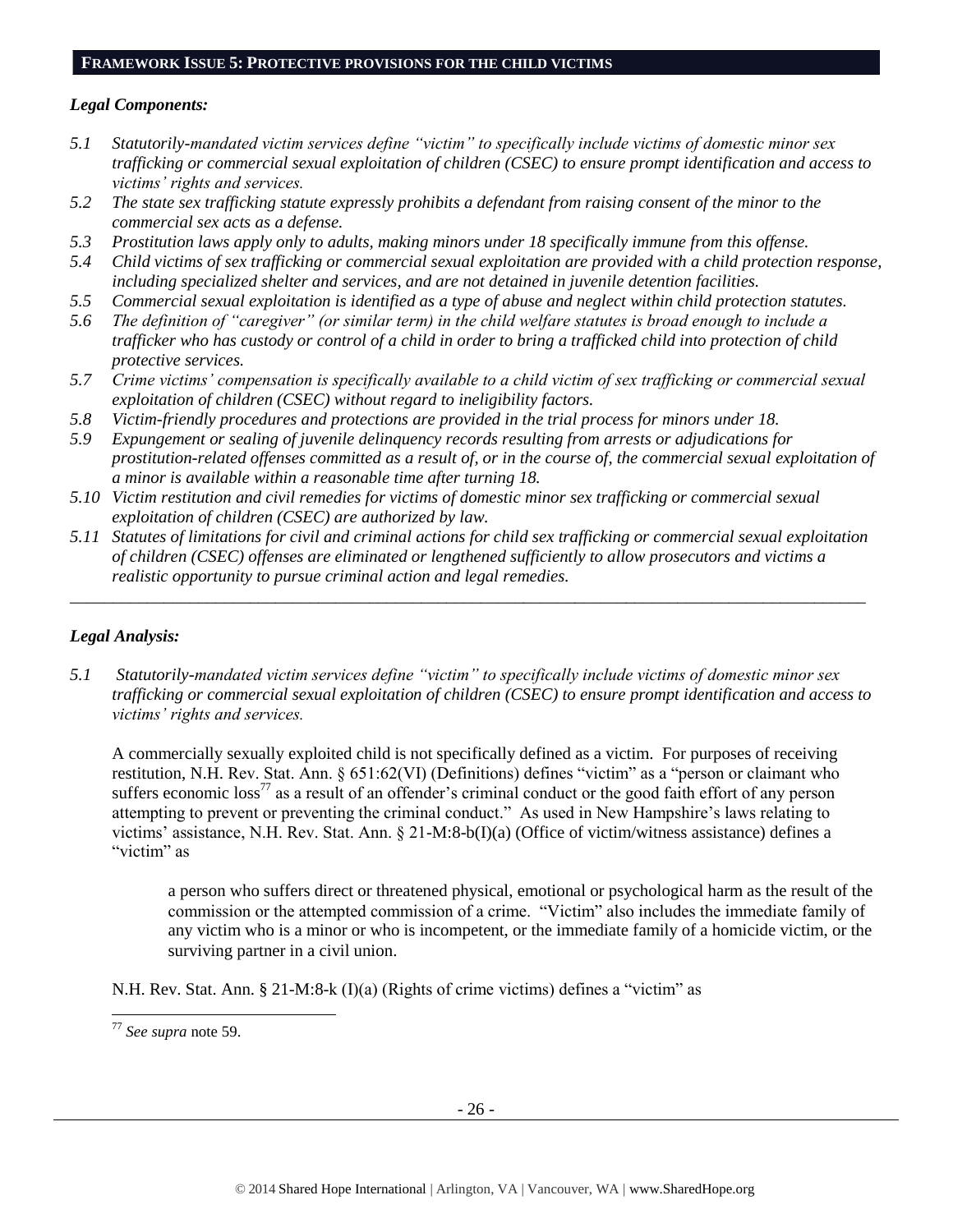a person who suffers direct or threatened physical, emotional, psychological or financial harm as a result of the commission or the attempted commission of a crime.<sup>78</sup> "Victim" also includes the immediate family of any victim who is a minor or who is incompetent, or the immediate family of a homicide victim, or the surviving partner in a civil union.

- 5.1.1 Recommendation: Amend the definition of "victim" in N.H. Rev. Stat. Ann. §§ 651:62(VI),  $21-M:8-b(1)(a)$ , and  $21-M:8-k(1)(a)$  to expressly include conduct that violates N.H. Rev. Stat. Ann. § 633:7 (Trafficking in persons), N.H. Rev. Stat. Ann. § 645:2(I) (Prostitution and related offenses) when the person patronized is a minor under 18, and N.H. Rev. Stat. Ann. § 649- B:3(I) (Computer pornography prohibited).
- *5.2 The state sex trafficking statute expressly prohibits a defendant from raising consent of the minor to the commercial sex acts as a defense.*

N.H. Rev. Stat. Ann. § 633:7<sup>79</sup> (Trafficking in persons) expressly prohibits the defendant from raising consent of the minor to the commercial sex acts as a defense by stating that "consent of the individual shall not constitute a defense to a charge under [N.H. Rev. Stat. Ann. § 633:7(II)]. New Hampshire's CSEC laws do not expressly prohibit the use of a defense based on the consent of a minor to a commercial sex act.

- 5.2.1 Recommendation: Amend New Hampshire's CSEC laws to expressly prohibit the use of a defense based on a minor's consent to a commercial sex act.
- *5.3 Prostitution laws apply only to adults, making minors under 18 specifically immune from this offense.*

Minor trafficking victims are immune from prosecution for prostitution in New Hampshire. N.H. Rev. Stat. Ann. § 633:7(VI) (Trafficking in persons) states,

A victim under this section who was under 18 years of age at the time of the offense shall not be subject to juvenile delinquency proceeding under RSA 169-B, or prosecuted for conduct chargeable as indecent exposure and lewdness under RSA 645:1 or prostitution under RSA 645:2, where the conduct was committed as a direct result of being trafficked.

N.H. Rev. Stat. Ann. §  $645:2(V)^{80}$  (Prostitution and related offenses) further states,

[a] person under 18 years of age shall not be subject to a juvenile delinquency proceeding under RSA 169-B or criminal prosecution for the commission of an offense under subparagraph  $I(a)$ .<sup>8</sup>

 $\overline{\phantom{a}}$ <sup>78</sup> N.H. Rev. Stat. Ann. § 21-M:8-k(I)(b) defines "crime" as "a violation of a penal law of this state for which the offender, upon conviction, may be punished by imprisonment for more than one year or an offense expressly designated by law to be a felony."

<sup>79</sup> *See supra* note [2.](#page-0-0)

<sup>80</sup> *See supra* note [10.](#page-4-0)

<sup>&</sup>lt;sup>81</sup> N.H. Rev. Stat. Ann. § 645:2(I)(a) (Prostitution and related offenses) is age-neutral and makes it a crime if any person "[s]olicits, agrees to perform, or engages in sexual contact . . . or sexual penetration . . . in return for consideration."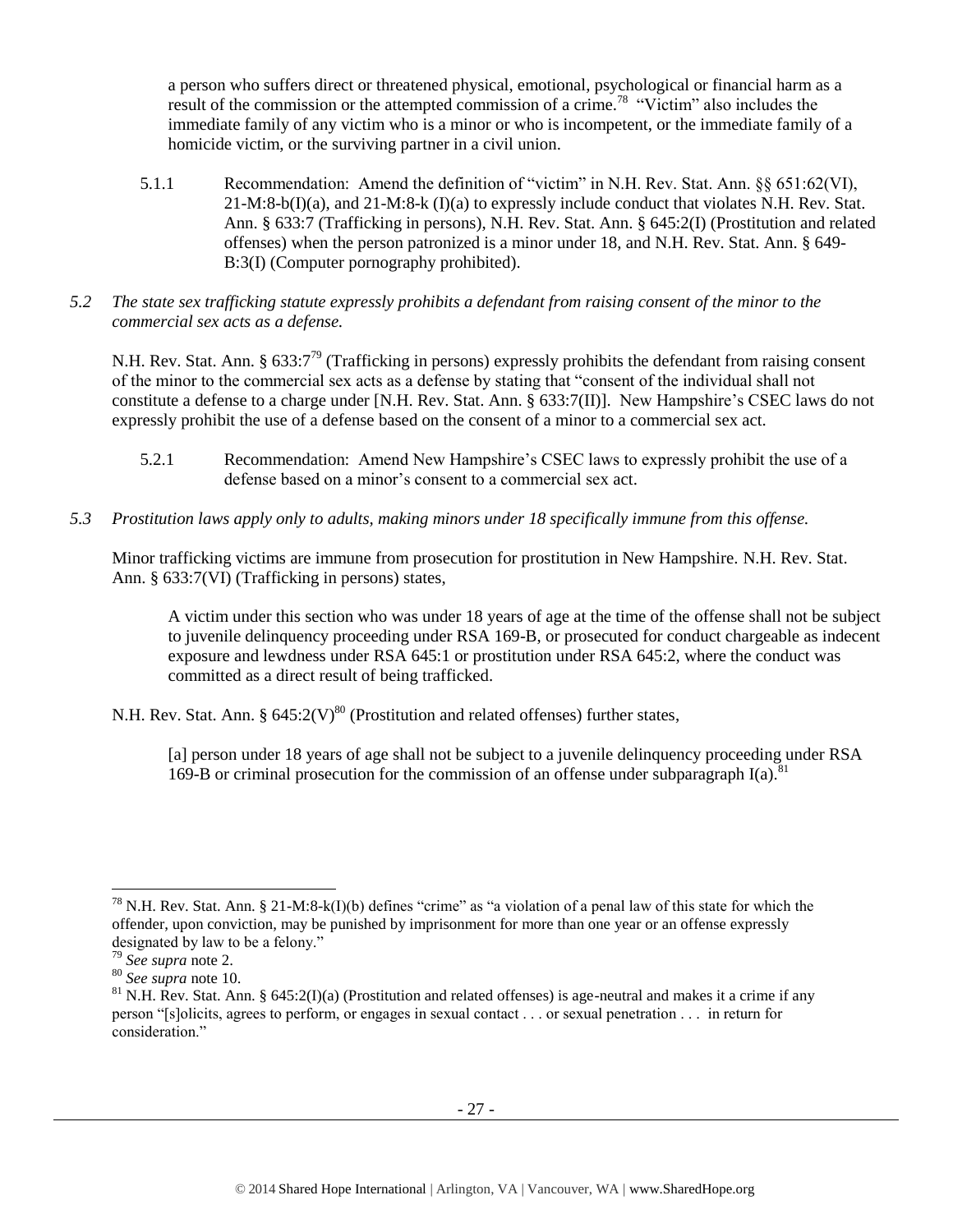*5.4 Child victims of sex trafficking or commercial sexual exploitation are provided with a child protection response, including specialized shelter and services, and are not detained in juvenile detention facilities.*

# **Child Identified as Abused/Neglected**

Pursuant to N.H. Rev. Stat. Ann. § 169-C:3(II)(a)<sup>82</sup>, a sexually exploited child is likely to be identified as abused or neglected. New Hampshire does not specifically use the term "caregiver" in its child welfare statutes, and if a child is identified as abused or neglected under N.H. Rev. Stat. Ann. § 169-C:3(II)(a), the definition of the person responsible for the child under N.H. Rev. Stat. Ann. § 169-C:3(XXII))<sup>83</sup> is not sufficiently broad to involve Child Protective Services in investigations where the child is in the custody or control of a non-family trafficker.

N.H. Rev. Stat. Ann. § 169-C:29 (Persons required to report) directs certain medical professionals, school personnel, law enforcement, members of the clergy, or "any other person having reason to suspect that a child<sup>84</sup> has been abused<sup>85</sup> or neglected" to report their suspicions to the Department of Health and Human Services ("Department") in accordance with N.H. Rev. Stat. Ann. § 169-C:30 (Nature and content of report), which states,

An oral report shall be made immediately by telephone or otherwise, and followed within 48 hours by a report in writing, if so requested, to the department. Such report shall, if known, contain the name and address of the child suspected of being neglected or abused and the person responsible for the child's welfare, the specific information indicating neglect or the nature and extent of the child's injuries (including any evidence of previous injuries), the identity of the person or persons suspected of being responsible for such neglect or abuse, and any other information that might be helpful in establishing neglect or abuse or that may be required by the department.

N.H. Rev. Stat. Ann. § 169-C:38 (Report to law enforcement authority) further states,

I. The department shall immediately by telephone or in person refer all cases in which there is reason to believe that any person under the age of 18 years has been: (a) sexually molested; (b) sexually exploited;<sup>86</sup> (c) intentionally physically injured so as to cause serious bodily injury; ... or (e) a victim

 $\overline{a}$ 

"Sexual abuse" means the following activities under circumstances which indicate that the child's health or welfare is harmed or threatened with harm: the employment, use, persuasion, inducement, enticement, or coercion of any child to engage in, or having a child assist any other person to engage in, any sexually explicit conduct or any simulation of such conduct for the purpose of producing any visual depiction of such conduct; or the rape, molestation, prostitution, or other form of sexual exploitation of children, or

 $82$  See *infra* section 5.5 for a full analysis of the definition of "abuse" as it relates to identification of sexually exploited children.

 $83$  See *infra* section 5.6 for a full analysis of the definition of "caregiver."

<sup>&</sup>lt;sup>84</sup> Pursuant to N.H. Rev. Stat. Ann. § 169-C:3(V), "'Child' means any person who has not reached his eighteenth birthday."

<sup>&</sup>lt;sup>85</sup> Pursuant to N.H. Rev. Stat. Ann. § 169-C:3(II)(a)–(c), "abused child" is defined as including any child who has been "[s]exually abused," "[i]ntentionally physically injured," or "[p]sychologically injured so that said child exhibits symptoms of emotional problems generally recognized to result from consistent mistreatment or neglect." <sup>86</sup> "Sexually exploited" is not defined under N.H. Rev. Stat. Ann. § 169-C:3 (Definitions), however pursuant to § 169- C:3(XXVII-a), "sexual abuse" is defined to include commercial sexual exploitation,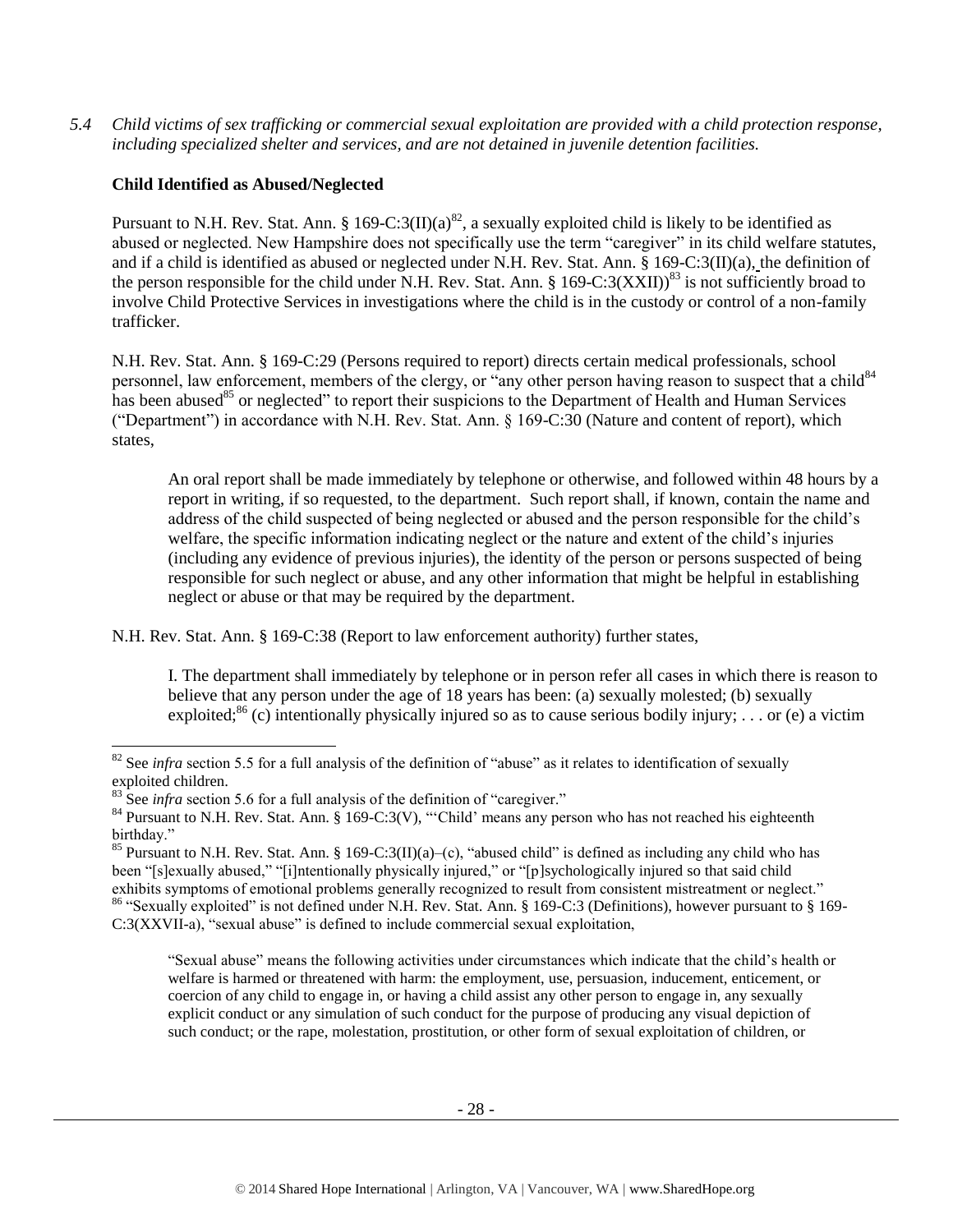of a crime, to the local law enforcement agency in the community in which the acts of abuse are believed to have occurred. . . .

. . . .

IV. Law enforcement personnel or department employees who are trained caseworkers shall have the right to enter any public place, including but not limited to schools and child care agencies, for the purpose of conducting an interview with a child, with or without the consent or notification of the parent or parents of such child, if there is reason to believe that the child has been:

- (a) Sexually molested.
- (b) Sexually exploited.
- (c) Intentionally physically injured so as to cause serious bodily injury.
- (d) Physically injured by other than accidental means so as to cause serious bodily injury.
- (e) A victim of a crime.
- (f) Abandoned.
- (g) Neglected.

. . . .

## *I. Initial Custody*

a. Authority for Initial Custody

Pursuant to N.H. Rev. Stat. Ann. § 169-C:6(II), (IV):

V. If a child is found by a child protection services worker of the department to be in imminent danger in such circumstances or surroundings and where immediate removal appears necessary to protect the child from such imminent danger, the department's child protection services worker shall contact a judge or clerk immediately for an order to remove the child. . . .

VI. The court having jurisdiction over a child who appears to be abused or neglected, and in imminent danger may issue ex parte orders pursuant to RSA 169-C:6-a, permitting the child or the alleged perpetrator to be removed from the home at the request of the department or a law enforcement officer.

Law enforcement may assume "protective custody [of a child]…" under N.H. Rev. Stat. Ann. § 169-C:6(I) (Protective custody), "…without the consent of the parents or other person legally responsible for the child's care if the child is in such circumstances or surroundings as would present an imminent danger to the child's health or life unless immediate action is taken and there is not enough time to petition for a court order."

## b. Placement

 $\overline{\phantom{a}}$ 

N.H. Rev. Stat. Ann. § 169-C:6(II), states that if a police or juvenile probation and parole officer removes a child under N.H. Rev. Stat. Ann. § 169-C:6(I), the officer:

> (a) Shall inform the court forthwith whereupon continued protective custody pending a hearing may be ordered by the court;

(b) May take the child to a child protection services worker of the department; or

(c) May place the child in a foster home; if a child is placed directly in a foster home, the department shall be notified of the incident and where the child is placed within 24 hours, unless there is a physician involved and treating the child and the child is or will be taken to and admitted to a hospital; and

incest with children. With respect to the definition of sexual abuse, the term "child" or "children" means any individual who is under the age of 18 years.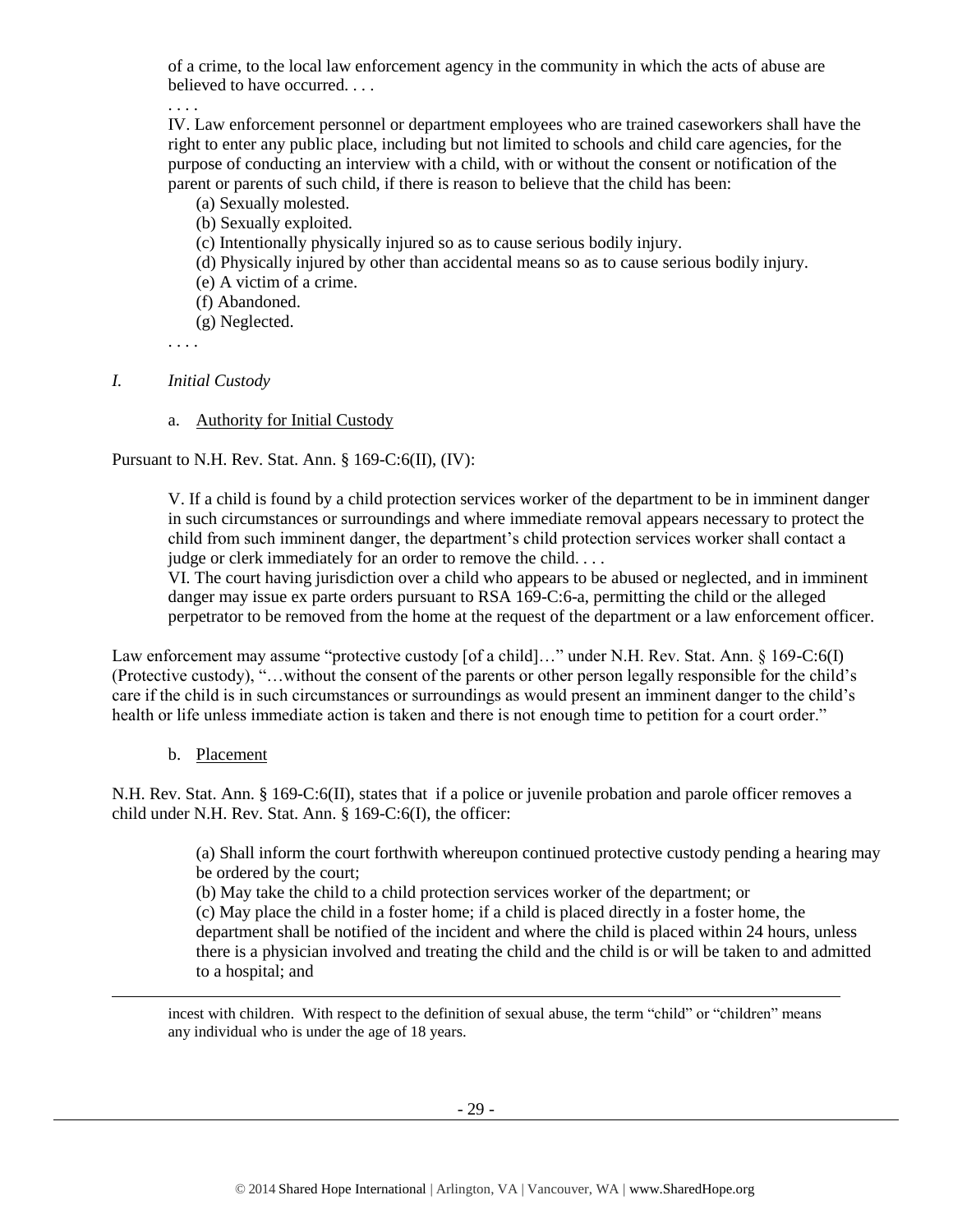(d) Shall, when the child is removed from an individual other than a parent or a person legally responsible for the child, make every reasonable effort to inform both parents or other persons legally responsible for the child's care where the child has been taken.

# *II. Process Following Initial Custody of Abused/Neglected Child*

In accordance with N.H. Rev. Stat. Ann. § 169-C:6(II), if a police or juvenile probation and parole officer assumes protective custody of a child, the officer must inform the court. $87$ 

Pursuant to N.H. Rev. Stat. Ann. § 169-C:6(IV),

IV. The court shall hold a hearing on the matter within 24 hours of taking the child into protective custody, Sundays and holidays excluded. Notice shall be given to both parents and all parties designated by the petitioner or the court.

# *III. Placement Process Pending Adjudication/Investigation*

After a petition has been filed pursuant to N.H. Rev. Stat. Ann. § 169-C:7 (Petition), alleging a child to be abused or neglected, the court will hold a preliminary hearing to determine "if reasonable cause exists to believe that the child is abused or neglected." N.H. Rev. Stat. Ann. § 169-C:15(I). Pursuant to N.H. Rev. Stat. Ann. §§ 169-C:15(III)(c), 169-C:16(I), if the court finds reasonable cause for abuse or neglect at the preliminary hearing, it may, among other things:

- (1) Allow the child to remain with the child's parents.
- (2) Transfer legal or protective supervision to a child placing agency.
- (3) Impose a number of protective orders.

N.H. Rev. Stat. Ann. § 169-C:16(II) (Preliminary disposition) prohibits a neglected or abused child from being "placed in an institution established for the care and rehabilitation of delinquent children, the youth development center or any institution where an adult is confined." Additionally, N.H. Rev. Stat. Ann. § 169- C:6(VII) prohibits a child taken into custody under N.H. Rev. Stat. Ann. § 169-C:6 from being securely detained.

## *IV. Adjudication*

An adjudicatory hearing must be held within 60 days from the date the petition was filed, unless the child is in an out-of-home placement, in which case the adjudicatory earing must be held within 30 days from the date the petition was filed, unless extraordinary circumstances exist to extend the time limit. N.H. Rev. Stat. Ann. § 169-C:15 (Preliminary Hearing).

The petitioner has the burden to prove the allegations in support of the petition by a preponderance of the evidence. N.H. Rev. Stat. Ann. § 169-C:13 (Burden of Proof).

## *V. Outcomes*

l

If the court adjudicates the child to be an abused or neglect child, pursuant to N.H. Rev. Stat. Ann. § 169-C:19 (Dispositional hearing), the court may, among other things:

(1) Order the child to remain with a parent or guardian subject to a list of conditions.

(2) Issue an order of protection that sets out conditions of behavior for a parent or guardian.

<sup>87</sup> *See supra* Section 5.4 *I*. b.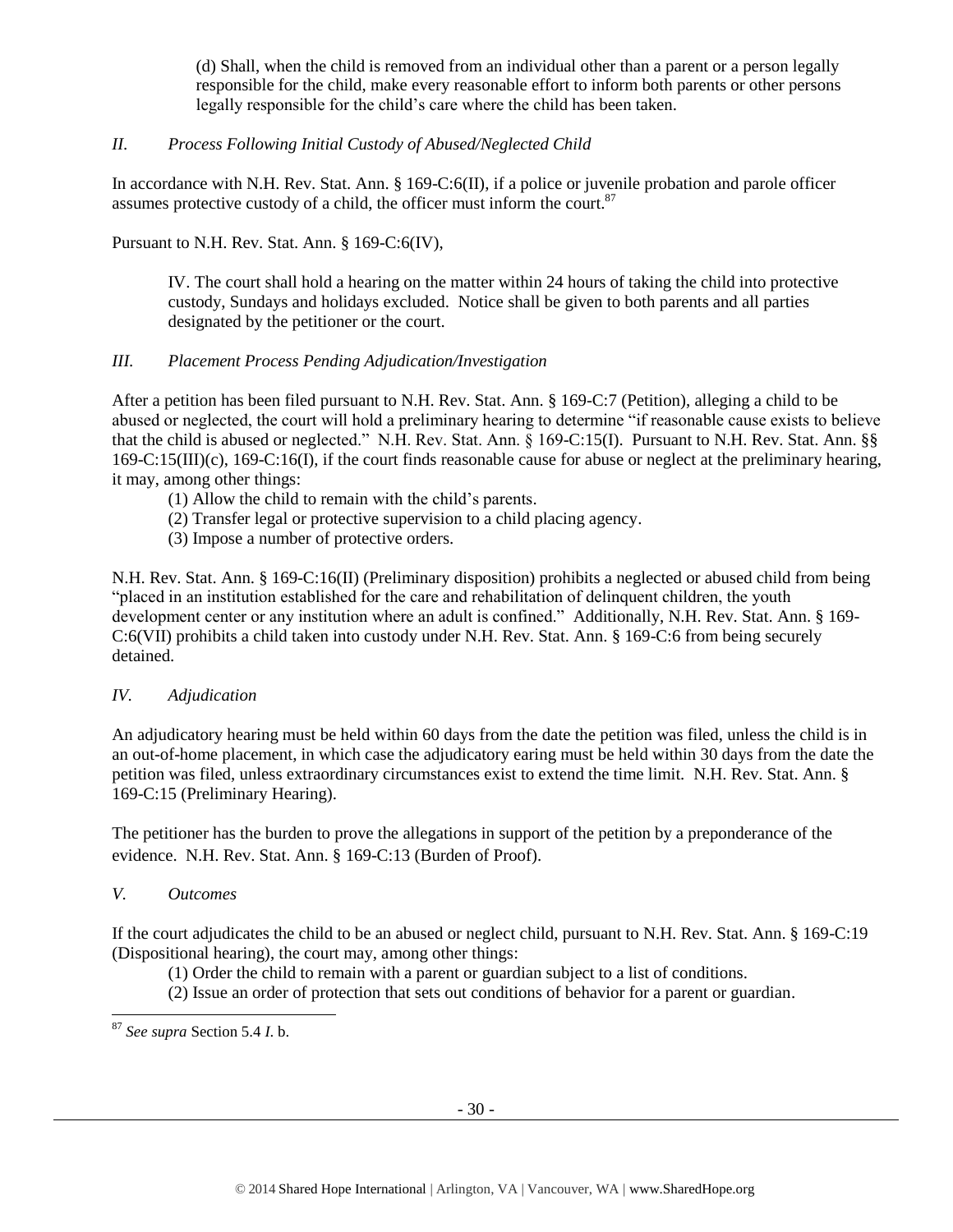(3) Transfer legal custody to a relative or child placing agency.

# **Child Identified as Child In Need of Services**

It is possible that a commercially sexually exploited child may not be routed through child protective services as abused/neglected, and may instead be treated as a Child in Need of Services.

# *I. Initial Custody*

a. Authority for Initial Custody

N.H. Rev. Stat. Ann. § 169-D:8 II (Temporary custody) authorizes law enforcement to take a child into temporary custody if "there are reasonable grounds to believe that a child has run away from his parents, guardian, or other custodian; or the circumstances are such as to endanger the child's health or welfare unless immediate action is taken."

b. Placement

A child taken into custody as a child in need of services must be released to his or her parent, guardian, or custodian. If the parent, guardian, or custodian is not available, the court must be notified, and determine when and where to release the child. N.H. Rev. Stat. Ann. § 169-D:10 I (Release Prior to Initial Appearance).

# Pursuant to N.H. Rev. Stat. Ann. § 169-D:10 III,

Where there are reasonable grounds to believe that the child is a runaway under RSA 169-D:2, II(b) or that the child is a child in need of services under RSA 169-D:2, II(d) and there is no shelter care/detention bed available, nor an appropriate parent, guardian, or custodian as defined in paragraph II of this section available, the court or the officer taking the child into temporary custody shall notify the department. If the child cannot be referred to an alternative to secure detention, the court shall make an order authorizing the department to place the child. The department shall then promptly arrange for placement of the child.

Rather than being placed in secure detention, a child taken into custody may be released to an alternative program pursuant to N.H. Rev. Stat. Ann. § 169-D:9-a (Use of alternative to secure detention), pending the arrival of their parent or guardian. N.H. Rev. Stat. Ann. §169-B:2(II) (Definitions) defines "alternative to secure detention" as

any local program, approved by the court, police, probation, or the department of health and human services, which offers a less restrictive alternative to secure detention for minors. Such programs include, but are not limited to, youth attender, crisis home placement, group homes which have entered into agreements with the department of health and human services to provide such care, truant and runaway programs, and alcohol and drug detoxification programs.

No child taken into custody as a child in need of services may be released to a facility that includes construction features designed to physically restrict the movement or activities of the child. N.H. Rev. Stat. Ann. §169-D:9-b (Prohibited Manner of Detention).

# *II. Process Following Initial Custody of Child In Need of Services*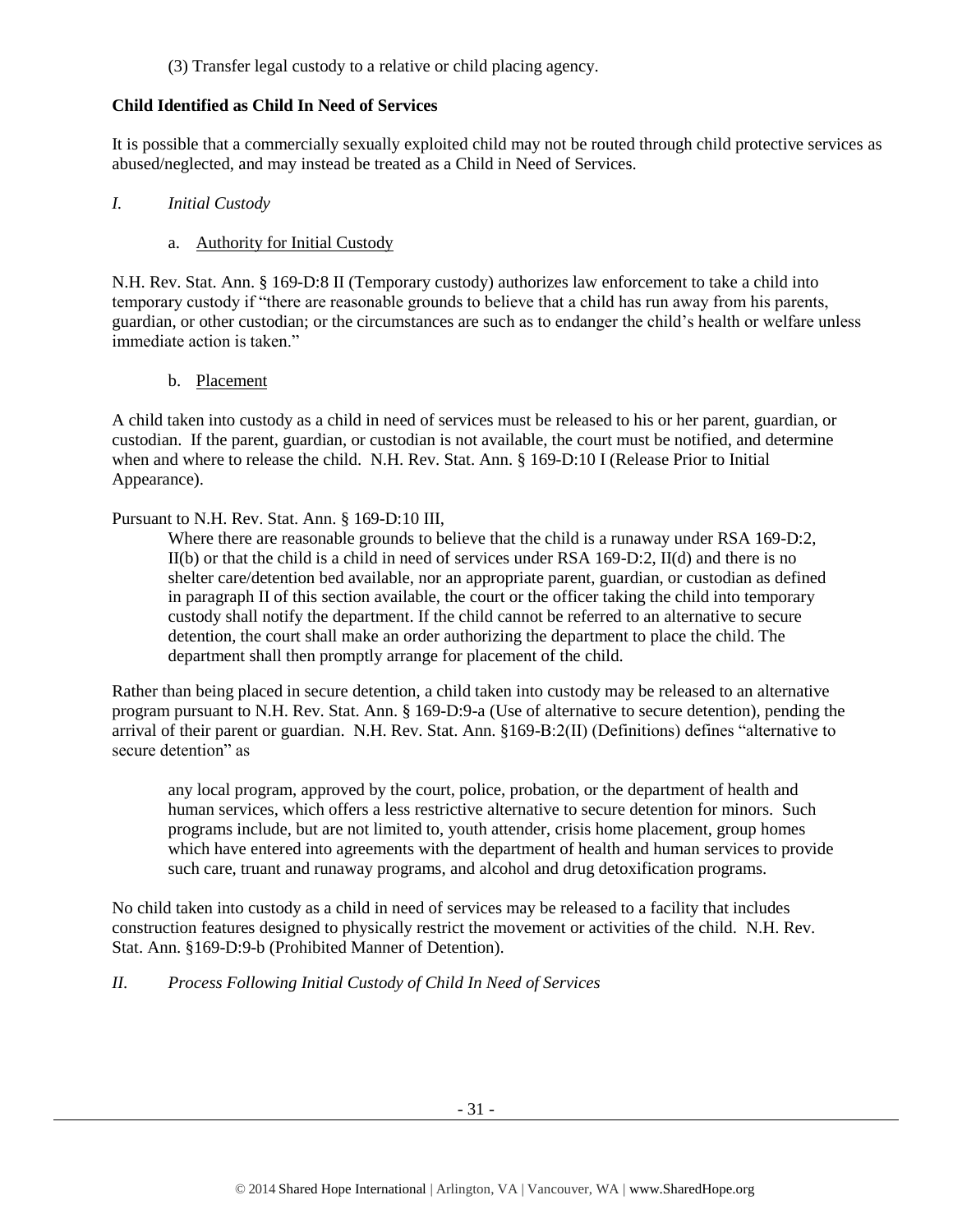A petition alleging that a child is in need of services may be filed in the appropriate court by a child's parent, legal guardian or custodian; school official; or law enforcement officer.<sup>88</sup>

Voluntary services may be provided to the child in certain circumstances pursuant to N.H. Rev. Stat. Ann.  $§$  169-D:9<sup>89</sup> I (Pre-adjudicatory Procedure), which states:

Except in emergencies, the department, its agent, or any person or agency it designates shall determine whether voluntary service options are appropriate for the child and family. A referral for this determination may be made by any person permitted to bring a petition under RSA 169- D:5, I…

# *III. Placement Process Pending Adjudication/Investigation:*

Pursuant to N.H. Rev. Stat. Ann.  $§169-D:11^{90}$  (I) (Initial Appearance),

An initial appearance shall be held not less than 24 hours nor more than 7 days from the filing of a legally sufficient petition.

No child may be removed from their home unless "Clear and convincing evidence is presented to the court to show it is against the child's best interest to remain in the home under the circumstances presented in such petition." Pursuant to N.H. Rev. Stat. Ann. § 169-D:10 (Removal of Child From Home).

The court may issue one of several orders for release of the child pending an adjudicatory hearing, including requiring the child to be:

(a) Retained in the custody of a parent, guardian, or custodian; or

(b) Released in the supervision and care of a relative; or

(c) Released to the custody of the department of health and human services for placement in a foster home, a group home, a crisis home, or a shelter care facility $91$ 

A child who is alleged to be habitually truant, a child who repeatedly disregards the commands of his or her parents, guardian or custodian, or a child who repeatedly commits violation offenses under N.H. Rev. Stat. Ann. §169-D:2, II(c) cannot be placed out of their home. N.H. Rev. Stat. Ann. §169-D:13 I-a.

## II. *Adjudication*

l

a. Adjudicatory/Dispositional Hearing

An adjudicatory hearing must be held within 21 days of the initial appearance. N.H. Rev. Stat. Ann. §169-D:13 II (Release Pending Adjudicatory Hearing).

For a child adjudicated a child in need of services, N.H. Rev. Stat. Ann. § 169-D:17(I) (Dispositional hearing) states that the court "shall order the least restrictive and most appropriate disposition considering the facts in the case, the investigation report, and the dispositional recommendations of the parties and counsel." A final

<sup>88</sup> *See* N.H. Rev. Stat. Ann. §169-D:5 (Petition).

<sup>&</sup>lt;sup>89</sup> Here and elsewhere in this report that N.H. Rev. Stat. Ann. § 169-D:9 is quoted or cited, it has been updated to reflect the amendments added by the passage of Senate Bill 1198. N.H. Laws. (2014) (effective July 28, 2014). <sup>90</sup> Here and elsewhere in this report that N.H. Rev. Stat. Ann. § 169-D:11 is quoted or cited, it has been updated to reflect the amendments added by the passage of Senate Bill 1198. N.H. Laws. (2014) (effective July 28, 2014).

 $91$  N.H. Rev. Stat. Ann. §169-D:13 (I) (Release Pending Adjudicatory Hearing).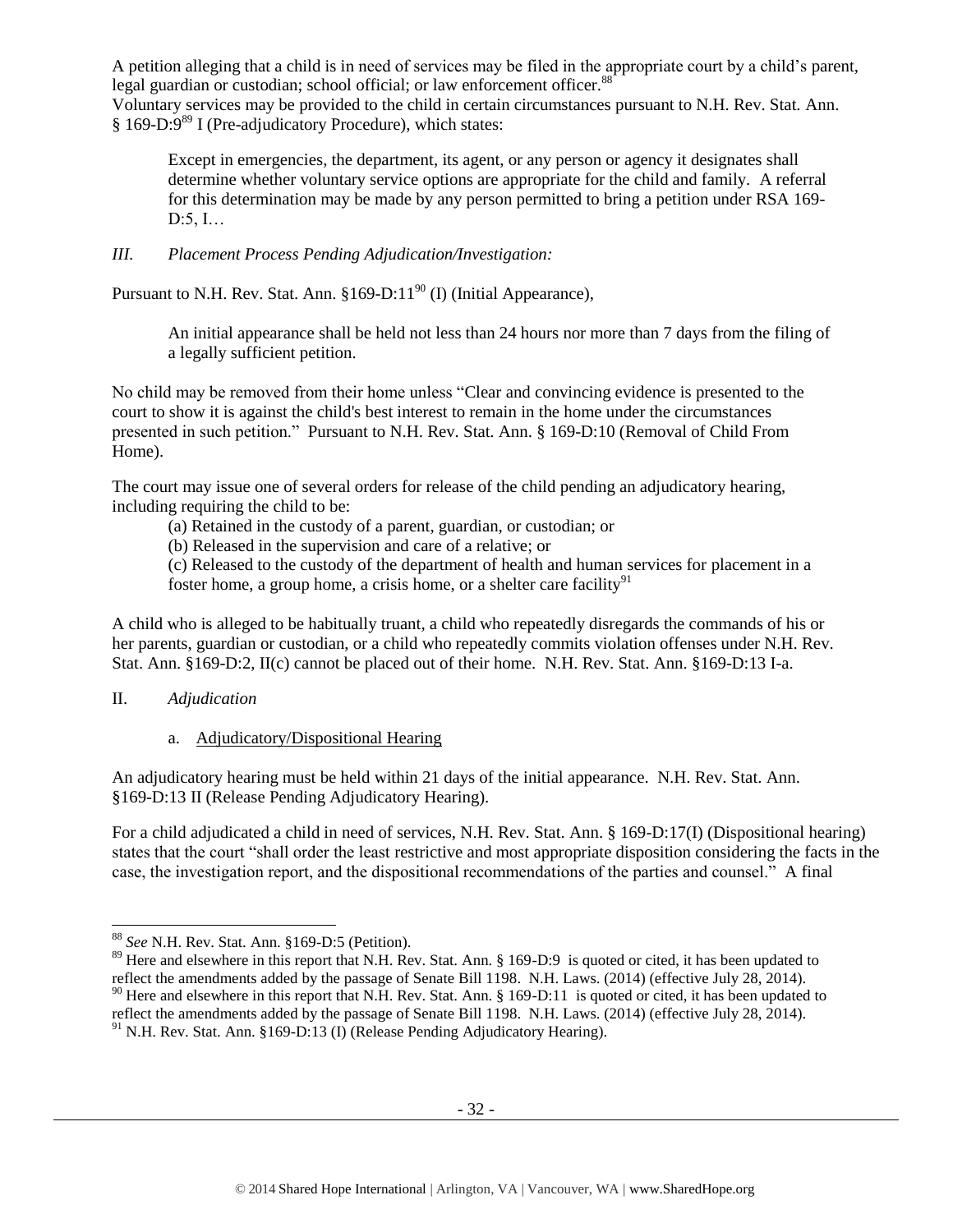dispositional hearing must be held within thirty days of the adjudicatory hearing, unless good cause exists to extend. N.H. Rev. Stat. Ann. §169-D:14 V (Adjudicatory Hearing).

# *V. Outcomes*

Included among the dispositions authorized under N.H. Rev. Stat. Ann. § 169-D:17(I) are the following:

(a) Permitting the child to remain with a parent, guardian, relative or custodian, subject to such limitations and conditions as the court may prescribe . . .

(b) (1) Releasing the child in the supervision and care of a relative or suitable adult; or (2) Releasing the child to the custody of the department of health and human services for placement in a foster home, . . . a group home, a crisis home, or a shelter care facility . . . .

. . . .

. . . .

(d) Ordering the minor to perform up to 50 hours of uncompensated public service subject to the approval of the elected or appointed official authorized to give approval of the city or town in which the offense occurred. . . .

(e) Requiring any child to attend structured after-school or evening programs which address some of the child's compliance issues, as well as supervise the child during the time of the day in which the child most values his or her freedom and the time which is most often used to perform unruly acts. . . .

Pursuant to N.H. Rev. Stat. Ann. § 169-D:9-b (Prohibited manner of detention), "Notwithstanding any other provisions of law, no child detained under this chapter shall be held for any period of time in a public or private facility, which includes construction fixtures designed to physically restrict the movements and activities of persons in custody, including but not limited to locked rooms and buildings, fences, or other physical structures." Additionally, N.H. Rev. Stat. Ann. § 169-D:9-c (Detention in certain facilities; CHINS and juvenile delinquents) states,

I. Facilities which are not physically restricted may receive for placement minors who have been adjudicated as children in need of services<sup>92</sup> or minors who have been adjudicated as juvenile delinquents.

II. Physically restricted facilities shall receive for commitment and detention only those minors who have been adjudicated juvenile delinquents pursuant to RSA 169-B [Delinquent children]<sup>93</sup> or who are awaiting the court's disposition regarding allegations of juvenile delinquency. Physically restricted facilities which are primarily used for psychiatric treatment or evaluation shall not be limited only to such minors.

## **Child Identified as Delinquent**

l

Commercially sexually exploited children may also be treated as delinquent children.

 $92$  N.H. Rev. Stat. Ann. § 169-D:2(II) defines a "child in need of services" as

a child under the age of 18 with a diagnosis of severe emotional, cognitive, or other mental health issues who engages in aggressive, fire setting, or sexualized behaviors that pose a danger to the child or others and who is otherwise unable or ineligible to receive services under RSA 169-B or RSA 169-C.

 $93$  N.H. Rev. Stat. Ann. § 169-B:2(IV) defines a "delinquent" as

a person who has committed an offense before reaching the age of 17 years which would be a felony or misdemeanor under the criminal code of this state if committed by an adult, and is expressly found to be in need of counseling, supervision, treatment, or rehabilitation as a consequence thereof.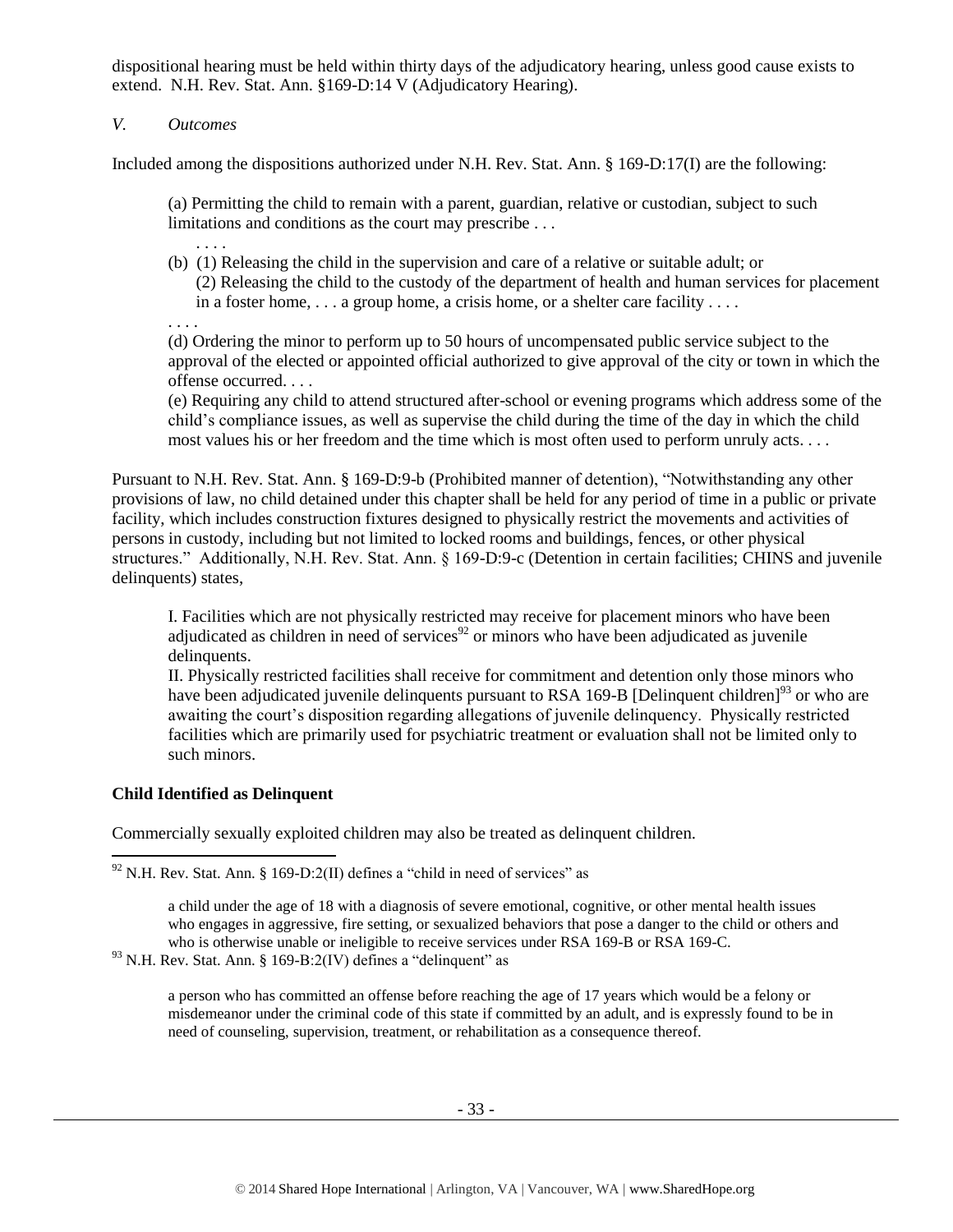# *I. Initial Custody*

# a. Authority for Initial Custody

Pursuant to N.H. Rev. Stat. Ann. § 169-B:9(I) (Arrest or taking minor into custody), a juvenile probation and parole officer may immediately arrest or take into custody "any minor who is found violating any law, . . . or whose circumstances are such as to endanger such minor's person or welfare, unless immediate action is taken."

# b. Placement

After a child is taken into custody under N.H. Rev. Stat. Ann. § 169-B:9(I), N.H. Rev. Stat. Ann. § 169-B:9-a (Use of alternatives to secure detention) and N.H. Rev. Stat. Ann. § 169-B:10 (Juvenile diversion) state that the child may be released to an alternative secure detention program<sup>94</sup> pending the arrival of a parent or custodian, released to the custody of his or her parent, guardian, or custodian, and, in some cases, may receive diversion.

# *II. Process Following Initial Custody of Delinquent Child*

Any person may file a petition in the appropriate court alleging delinquency of a minor. N.H. Rev. Stat. Ann. §169-B:6 (Petition).

# *III. Placement Process Pending Adjudication/Investigation:*

Pursuant to N.H. Rev. Stat. Ann. §169-D:11 (I) (Initial Appearance),

An initial appearance shall be held not less than 24 hours nor more than 7 days from the filing of a legally sufficient petition.

Pursuant to N.H. Rev. Stat. Ann. § 169-B:14(I) (Release or detention pending adjudicatory hearing), if the child does not receive diversion, the child may be placed in any of the following while awaiting an adjudicatory hearing:

(a) Retained in the custody of a parent, guardian, or custodian; or

(b) Released in the supervision and care of a relative or friend; or

(c) Released to the custody of the department of health and human services for placement in a foster home,  $\ldots$  a group home, a crisis home, or a shelter care facility  $\ldots \ldots$ 

(e) Detained at a facility certified by the commissioner of the department of health and human services for detention of minors pursuant to the following:

(1) No minor charged with delinquency shall be securely detained following arraignment unless the prosecution establishes probable cause to believe that the minor committed the alleged delinquent acts and unless the prosecution demonstrates by clear and convincing evidence the need for secure detention, based upon the criteria for secure detention specified in subparagraph  $(e)(2)$ ;

(2) A minor shall not be securely detained unless secure detention is necessary:

(A) To insure the presence of the juvenile at a subsequent hearing; or

(B) To provide care and supervision for a minor who is in danger of self-inflicted harm when no parent, guardian, custodian, or other suitable person or program is available to supervise and provide such care; or

l <sup>94</sup> See supra Section 5.4 for the definition of "alternative to secure detention."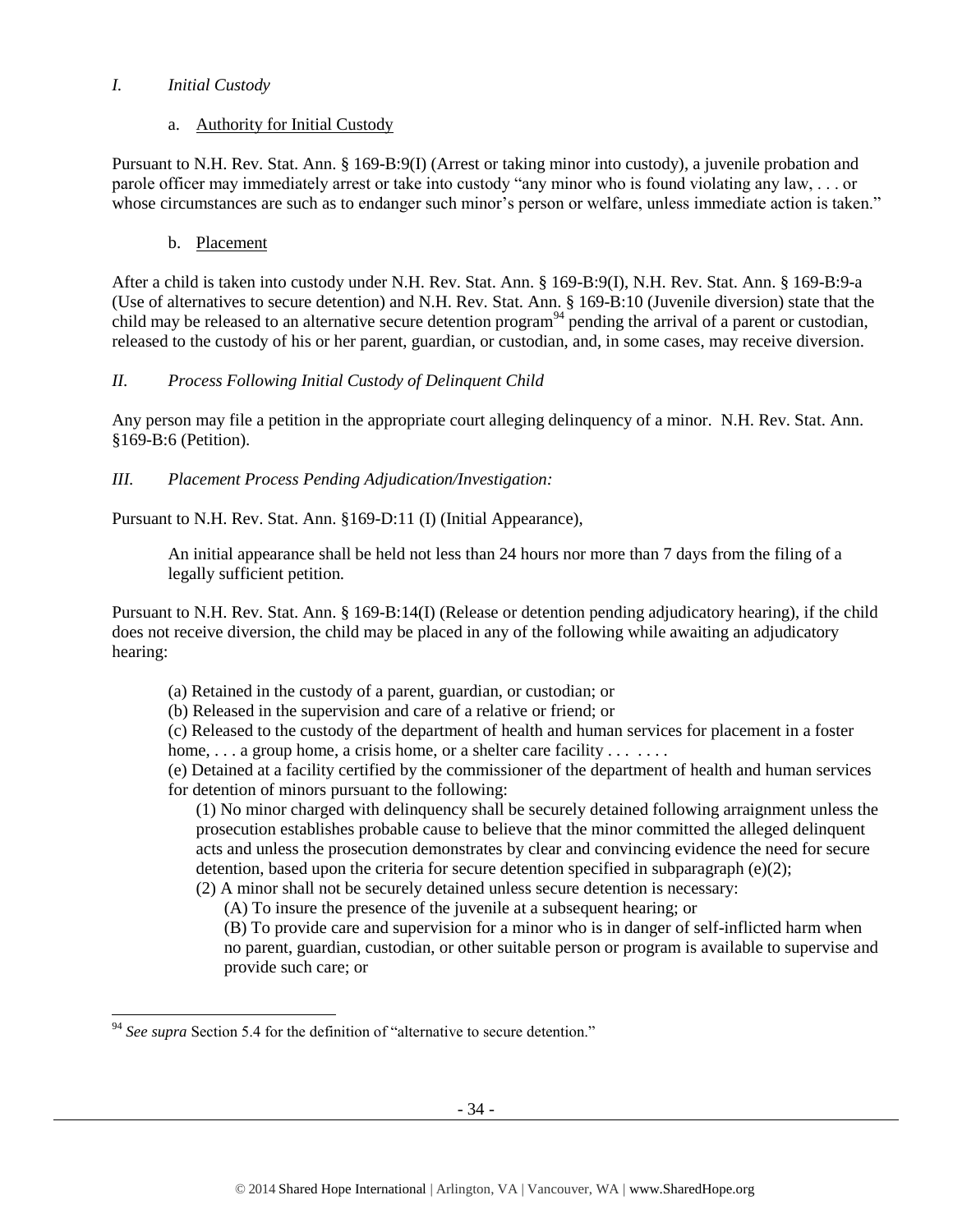(C) To protect the personal safety or property of others from the probability of serious bodily harm or other harm.

N.H. Rev. Stat. Ann. § 169-B:15 (No detention at jail) also provides, "Following arraignment no minor shall be detained in any facility where adults charged, convicted or committed for criminal offenses are simultaneously detained."

#### *IV. Adjudication*

## a. Adjudicatory/Dispositional Hearing

Pursuant to N.H. Rev. Stat. Ann. § 169:B-14 II (Release or Detention Pending Adjudicatory Hearing), an adjudicatory hearing must be held within 21 days of arraignment if a child is being detained, and within 30 days of arraignment if a child is not being detained.

## b. Diversion

New Hampshire has established a diversionary process for a child alleged to be delinquent. Pursuant to N.H. Rev. Stat. Ann. §169-B:10 (Juvenile Diversion),

I. An officer authorized under RSA 169-B:9 to take a minor into custody may dispose of the case without court referral by releasing the minor to a parent, guardian, or custodian...

I-a. Prior to filing a delinquency petition with the court, the arresting agency or prosecutor shall screen the petition for participation in diversion…

II. At any time before or at arraignment pursuant to this chapter, a minor and the minor's family may be referred to a court-approved diversion program or other intervention program or community resource. Referral may be made by the arresting or prosecuting agency or juvenile probation and parole officer, prior to filing a petition with the court or after the filing of a petition by such agency with the court's approval, or by the court on its own, or any party's motion… II-a. The administrative judge of the judicial branch family division shall have the authority to approve diversion referral procedures for use in all juvenile matters throughout the state. III. Referral to diversion or other community resource after filing is appropriate if:

(a) The facts bring the case within the jurisdiction of the court;

(b) Referral of the case is in the best interest of the public and the minor; and

(c) The minor and the parents, guardian, or other custodian give knowing, informed, and voluntary consent. IV. Referral after filing shall stay the proceedings for a period not to exceed 6 months from the date of referral, unless extended by the court for an additional period not to exceed 6 months and does not authorize the detention of the minor. V. During the period of referral, the court may require further conditions of conduct on the part of the minor and the minor's parents.

…

## *V. Outcomes*

A delinquent minor may receive several dispositions including being returned to the parent, custodian, or guardian, released to a relative or friend, conditionally released for no more than five years, placed in the custody of the department of health and human services, or probation. N.H. Rev. Stat. Ann. § 169-B:19(I). If the minor is at least 16, the minor may also be placed in a "county correctional facility." N.H. Rev. Stat. Ann. § 169-B:19(III).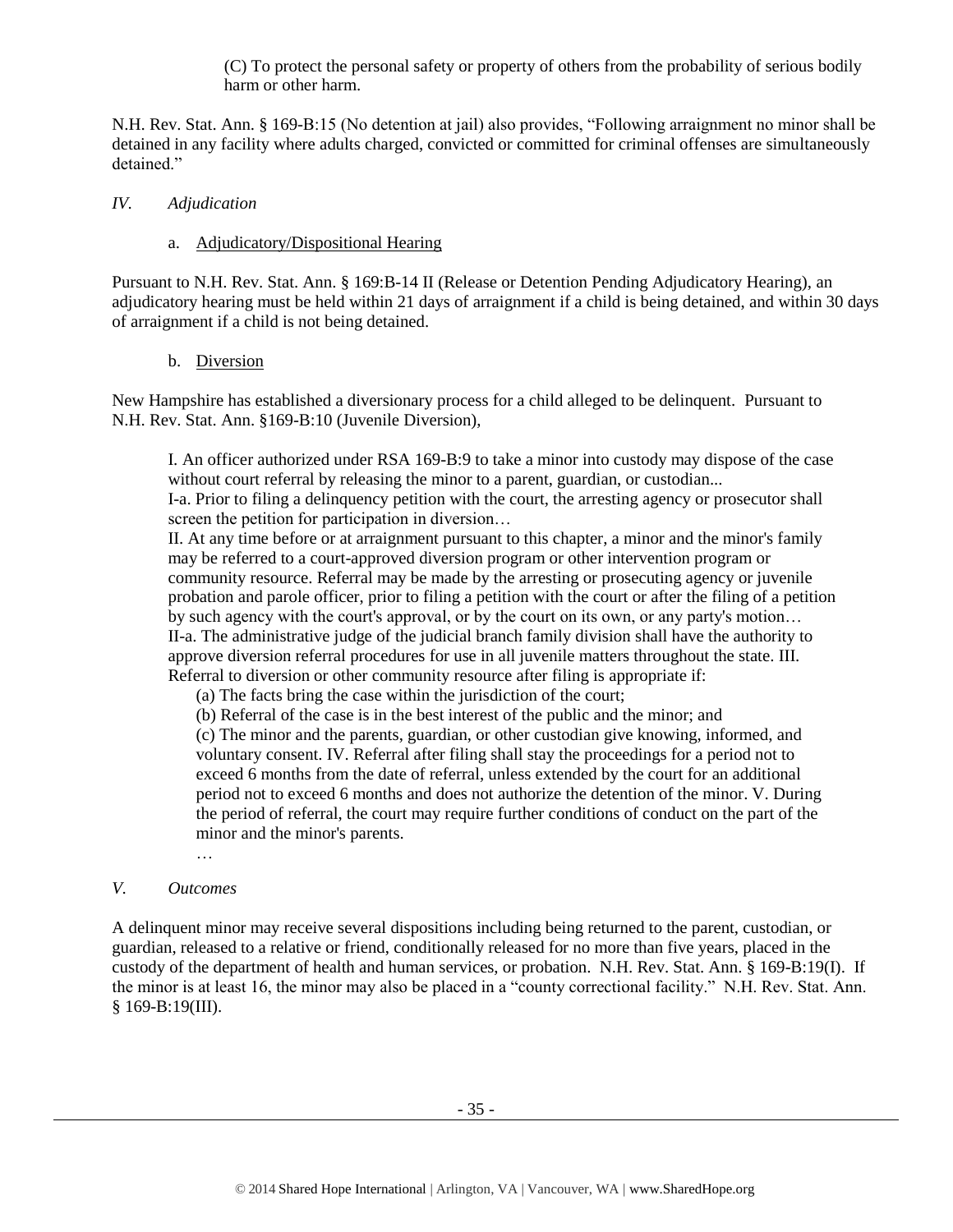- 5.4.1 Recommendation: Enact a comprehensive protection system for domestic minor sex trafficking victims ensuring that such victims receive a protective response rather than a criminal justice response.
- *5.5 Commercial sexual exploitation is identified as a type of abuse and neglect within child protection statutes.*

Commercial sexual exploitation is identified as a type of abuse and neglect within New Hampshire's Child Protection Act.<sup>95</sup> Specifically, N.H. Rev. Stat. Ann. § 169-C:3(II)(a) defines "abused child" in part as, "any child who has been . . . [s]exually abused." Pursuant to N.H. Rev. Stat. Ann. § 169-C:3(XXVII-a),

"Sexual abuse" means the following activities under circumstances which indicate that the child's health or welfare is harmed or threatened with harm: the employment, use, persuasion, inducement, enticement, or coercion of any child to engage in, or having a child assist any other person to engage in, any sexually explicit conduct or any simulation of such conduct for the purpose of producing any visual depiction of such conduct; or the rape, molestation, prostitution, or other form of sexual exploitation of children, or incest with children. With respect to the definition of sexual abuse, the term "child" or "children" means any individual who is under the age of 18 years.

- 5.5.1 Recommendation: Amend the definition of "abused child" in N.H. Rev. Stat. Ann. § 169- C:3(XXVII-a) (Definitions) to include minor victims of sex trafficking.
- *5.6 The definition of "caregiver" (or similar term) in the child welfare statutes is broad enough to include a trafficker who has custody or control of a child in order to bring a trafficked child into protection of child protective services.*

New Hampshire does not specifically use the term "caregiver" in its child welfare statutes and the definitions for the relevant terms used in N.H. Rev. Stat. Ann. § 169-C:6 (Protective custody), regarding when a child may be taken into protective custody, are likely not broad enough to include a trafficker in custody or control of a child. N.H. Rev. Stat. Ann. § 169-C:6(I) authorizes law enforcement to take a child into custody, in specified circumstances, without the consent of the child's "parents or other person legally responsible for the child's care."

The Child Protection Act's<sup>96</sup> definition for the term "person responsible for the welfare of a child," also is not likely to be broad enough to include non-family traffickers. N.H. Rev. Stat. Ann. § 169-C:3(XXII) defines "a person responsible for a child's welfare" as including the following:

[T]he child's parent, guardian or custodian, as well as the person providing out-of-home care of the child, if that person is not the parent, guardian or custodian. For purposes of this definition, "out-ofhome care" includes child day care, and any other settings in which children are given care outside of their homes.

- 5.6.1 Recommendation: Amend the definition of "person responsible for the welfare of a child" in N.H. Rev. Stat. Ann. § 169-C:3(XXII) (Definitions) to include any person having custody or control over a child.
- *5.7 Crime victims' compensation is specifically available to a child victim of sex trafficking or commercial sexual exploitation of children (CSEC) without regard to ineligibility factors.*

 $\overline{\phantom{a}}$ 

<sup>95</sup> N.H. Rev. Stat. Ann. §§ 169-C:1 to C:28.

<sup>96</sup> N.H. Rev. Stat. Ann. §§ 169-C:1 to C:28.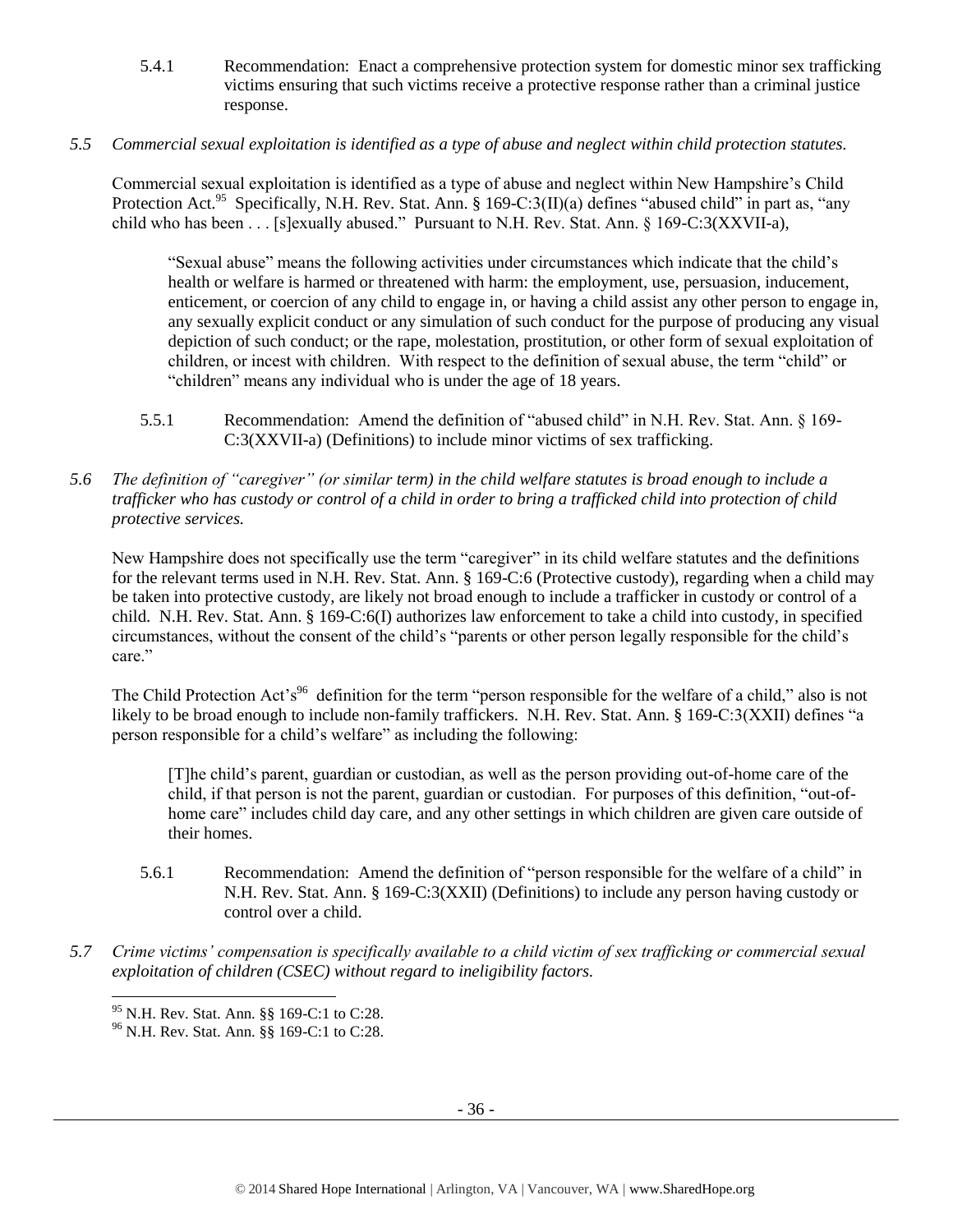Commercially sexually exploited children may be eligible to receive crime victim compensation. N.H. Rev. Stat. Ann. § 21-M:8-h(I)(a)<sup>97</sup> (Claimant eligibility; compensation) states,

I. (a) Victims eligible for compensation are:

(1) Any person who sustains personal injury as a result of a felony or misdemeanor;

. . . (3) Any person who is a victim of sexual abuse and is under the age of 18 at the time the claim is filed;

(4) Any person who is a victim of human trafficking and has been tattooed with an identifying mark of human trafficking by a person who has forced him or her into trafficking.

Although victims of N.H. Rev. Stat. Ann. § 633:7<sup>98</sup> (Trafficking in persons) and New Hampshire's CSEC laws may qualify as eligible victims, certain other requirements for receiving compensation could present difficulties. N.H. Rev. Stat. Ann. § 21-M:8-h(II) requires a claim for compensation to be filed "within 2 years of the crime, unless good cause is shown," but does not explain what constitutes good cause. Additionally, under N.H. Rev. Stat. Ann. § 21-M:8-h(IV), if the Victims' Assistance Commission determines that a victim was contributorily at fault, the commission may deny or reduce a victim's award. N.H. Rev. Stat. Ann. § 21-M:8-h(V) also imposes a "\$25,000 maximum recovery per claimant per incident."

5.7.1 Recommendation: Amend N.H. Rev. Stat. Ann. § 21-M:8-h (Claimant eligibility; compensation) to create exceptions to the listed criteria for commercially sexually exploited children.

## *5.8 Victim-friendly procedures and protections are provided in the trial process for minors under 18.*

Limited victim-friendly criminal justice procedures are afforded specifically to victims of N.H. Rev. Stat. Ann. § 633:7<sup>99</sup> (Trafficking in persons). N.H. Rev. Stat. Ann. § 633:7(IV) provides a "rape shield" protection specifically for victims of N.H. Rev. Stat. Ann. § 633:7, stating that

[e]vidence of a trafficking victim's personal sexual history, history of commercial sexual activity, or reputation evidence regarding the victim's past sexual behavior shall not be admissible at trial unless the evidence is:

(b) Offered by the prosecution to prove a pattern of trafficking by the defendant.

Other protections afforded to victims of sexual assault may be provided to victims of N.H. Rev. Stat. Ann. § 633:7 and New Hampshire's CSEC laws. For example, N.H. Rev. Stat. Ann. § 632-A:8 (In camera testimony) states in part, "In [sexual assault and other related] cases where the victim is under 16 years of age, the victim's testimony shall be heard in camera unless good cause is shown by the defendant."

N.H. Rev. Stat. Ann. § 517:13-a(I) (Videotape trial testimony authorized) allows a victim of any crime, who is under 16 years of age at the time of the crime, to give videotaped testimony, provided the court finds by a preponderance of the evidence that "[t]he child will suffer emotional or mental strain if required to testify in open court," or "[f]urther delay will impair the child's ability to recall and relate the facts of the alleged

 $\overline{a}$ 

. . .

 $97$  Here and elsewhere in this report that N.H. Rev. Stat. Ann. § 2-M:8 is quoted or cited, it has been updated to

reflect the amendments added by the passage of Senate Bill 317. N.H. Laws. (2014) (effective October 23, 2014). <sup>98</sup> *See supra* note [2.](#page-0-0)

<sup>99</sup> *See supra* note [2.](#page-0-0)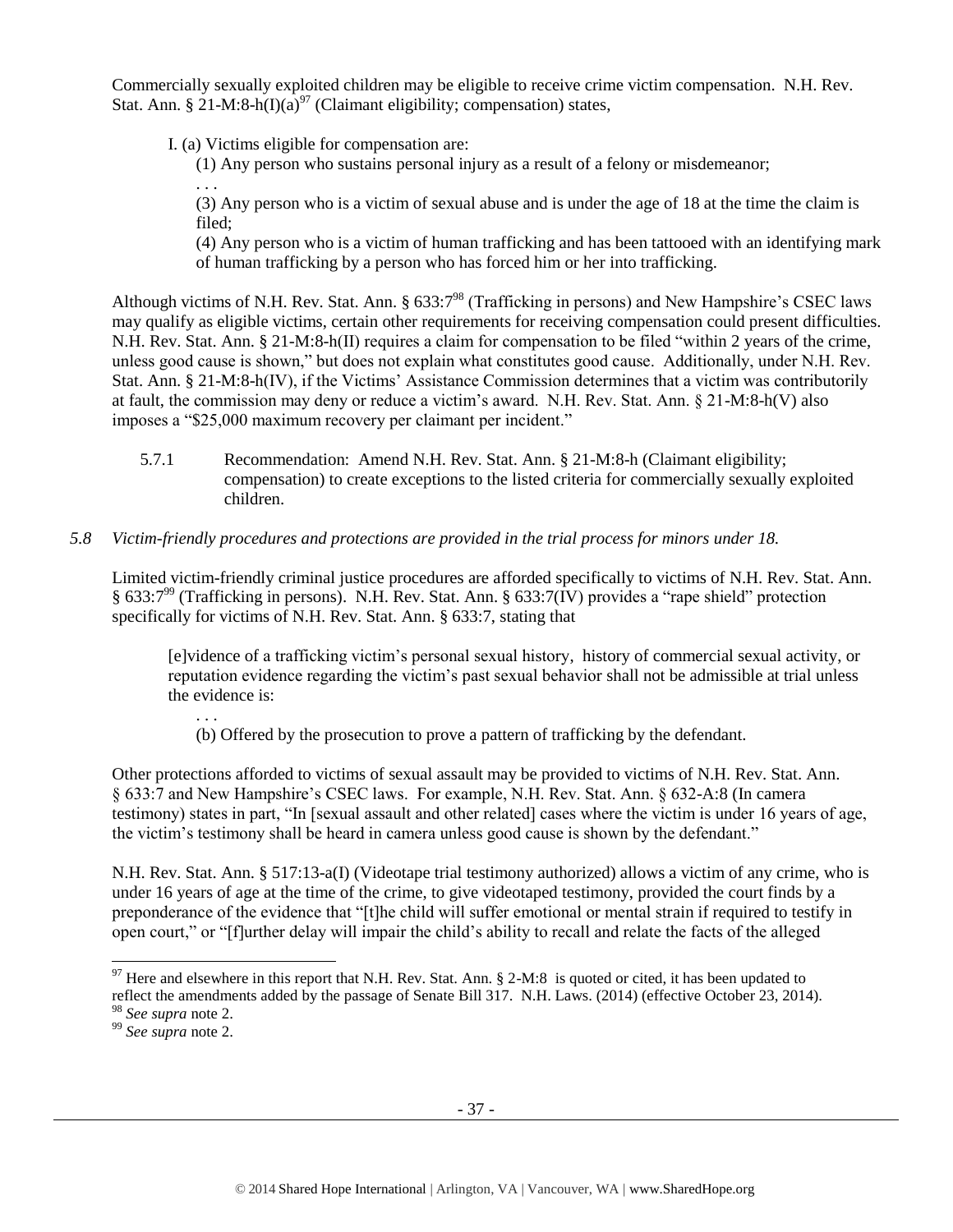offense." The videotaped testimony "shall be conducted before the judge at such a place as ordered by the court in the presence of the prosecutors, the defendant and his attorneys, and such other persons as the court allows." N.H. Rev. Stat. Ann. § 517:13-a(II). N.H. Rev. Stat. Ann. § 517:13-a(IV) allows any witness 16 years of age or younger to have his or her parent or other appropriate adult present during the taping of the testimony, and N.H. Rev. Stat. Ann. § 517:13-a(III) provides that a witness whose testimony is videotaped under this section "shall [not] be required to appear or testify at trial" unless the court orders it for good cause.

Lastly, N.H. Rev. Stat. Ann. § 21-M:8-k(II) (Rights of crime victims) affords crime victims the following rights:

(a) The right to be treated with fairness and respect for their dignity and privacy throughout the criminal justice process.

(b) The right to be informed about the criminal justice process and how it progresses.

(c) The right to be free from intimidation and to be reasonably protected from the accused throughout the criminal justice process.

. . . .

(g) The right to have inconveniences associated with participation in the criminal justice process minimized.

. . . .

(i) The right to be informed about available resources, financial assistance, and social services.  $(i)$  The right to restitution  $\dots$ 

(k) The right to be provided a secure, but not necessarily separate, waiting area during court proceedings.

. . . .

(m) The right of confidentiality of the victim's address, place of employment, and other personal information.

. . . .

Trafficking victims are also entitled to protection of their identity during criminal proceedings. N.H. Rev. Stat. Ann. § 633:7(V) (Trafficking in persons) states that

In any investigation or prosecution for an offense under this section, the identity of the victim and the victim's family, and images of the victim and the victim's family, shall be confidential except to the extent disclosure is necessary for the purpose of investigation, prosecution, or provision of services and benefits to the victim and the victim's family, or if disclosure is required by a court order.

# *5.9 Expungement or sealing of juvenile delinquency records resulting from arrests or adjudications for prostitution-related offenses committed as a result of, or in the course of, the commercial sexual exploitation of a minor is available within a reasonable time after turning 18.*

N.H. Rev. Stat. Ann. § 169-B:35(I), (II) (Juvenile case and court records) states that "[a]ll case records, as defined in RSA 170-G:8-a [Record content; confidentiality; rulemaking], relative to delinquency, shall be confidential and access shall be provided pursuant to RSA 170-G:8-a." The case records must be kept separate from other court records, and must "be withheld from public inspection but shall be open to inspection by officers of the institution where the minor is committed, juvenile probation and parole officers, a parent, a guardian, a custodian, the minor's attorney, the relevant county, and others entrusted with the corrective treatment of the minor." N.H. Rev. Stat. Ann. § 169-B:35(II) further provides that once the person turns 21, "all court records and individual institutional records, including police records, shall be closed and placed in an inactive file."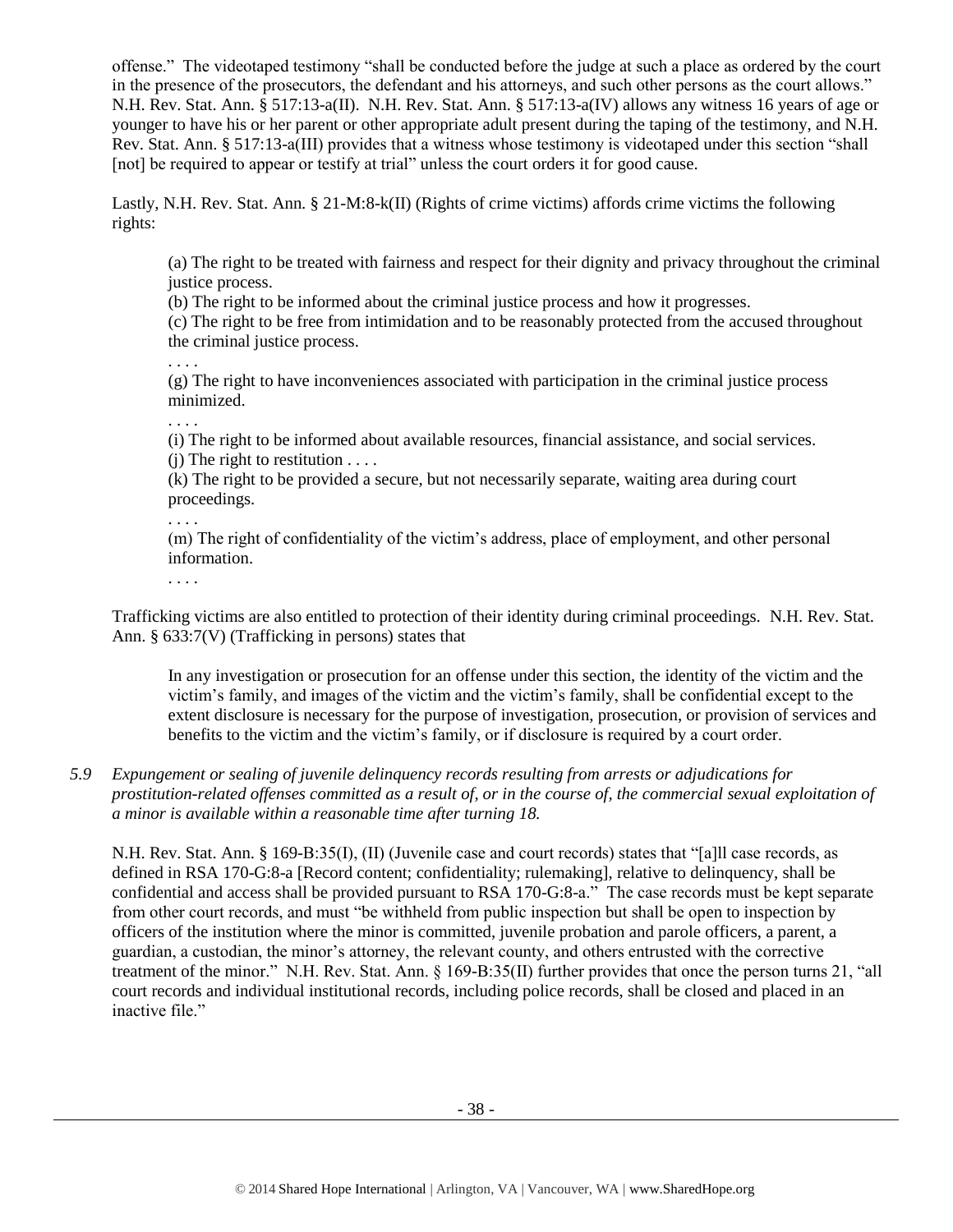- 5.9.1 Recommendation: Enact a provision requiring the automatic expungement of criminal records of minor victims of commercial sexual exploitation and domestic minor sex trafficking who are under the age of 18.
- *5.10 Victim restitution and civil remedies for victims of domestic minor sex trafficking or commercial sexual exploitation of children (CSEC) are authorized by law.*

Victims of .H. Rev. Stat. Ann.  $\S 633:7^{100}$  (Trafficking in persons) are entitled to civil remedies. .H. Rev. Stat. Ann. §  $633:11^{101}$  (Civil remedy) states,

I. A victim may bring a civil action against a person that commits an offense under this subdivision for damages, injunctive relief, or other appropriate relief.

II. In an action under this section, the court shall award a prevailing plaintiff reasonable attorney's fees and costs.

III. An action under this section shall be commenced not later than 10 years after the date on which the victim was released from the human trafficking situation or 10 years after the date on which the victim attains 18 years of age, whichever is later.

IV. Any damages awarded to the victim under this section shall be offset by any restitution paid to the victim pursuant RSA 633:10.

V. This section shall not preclude the victim from pursuing any other remedy available to the victim under federal or state law.

No civil remedies are specifically provided to victims of New Hampshire's CSEC offenses.

Victims of N.H. Rev. Stat. Ann. § 633:7 (Trafficking in persons) are entitled to receive restitution from their offenders. N.H. Rev. Stat. Ann. § 633:10(I), (II) (Restitution and compensation) states,

I. A person convicted under this section shall be ordered by the court to pay restitution to the victim. Such restitution may include but not be limited to:

(a) Any economic  $loss^{102}$  compensable under RSA 651:62 [Definitions], in accordance with the provisions of RSA 651:61-a through RSA 651:67; and

(b) The value of the victim's labor as guaranteed under the minimum wage law and overtime

provisions of the Fair Labor Standards Act or the state minimum wage law, whichever is greater. II. To the extent not included in economic loss that is compensable under paragraph I, the court may also order a person convicted under this section to pay compensation as follows:

(a) Costs of medical and psychological treatment, including physical and occupational therapy and rehabilitation, at the court's discretion;

- (b) Costs of necessary transportation, temporary housing, and child care, at the court's discretion;
- (c) Return of property, cost of damage to property, or full value of property if destroyed or damaged beyond repair;

(d) Expenses incurred by a victim and any household members or other family members in relocating away from the defendant or his or her associates, including, but not limited to, deposits for utilities and telephone service, deposits for rental housing, temporary lodging and food expenses, clothing, and personal items; and

 $\overline{\phantom{a}}$ 

<sup>100</sup> *See supra* not[e 2.](#page-0-0)

<sup>&</sup>lt;sup>101</sup> Here and elsewhere in this report that N.H. Rev. Stat. Ann. § 633:11 is quoted or cited, it has been updated to reflect the amendments added by the passage of Senate Bill 317. N.H. Laws. (2014) (effective October 23, 2014).

<sup>&</sup>lt;sup>102</sup> See supra not[e 59](#page-18-0) for the definition of "economic loss."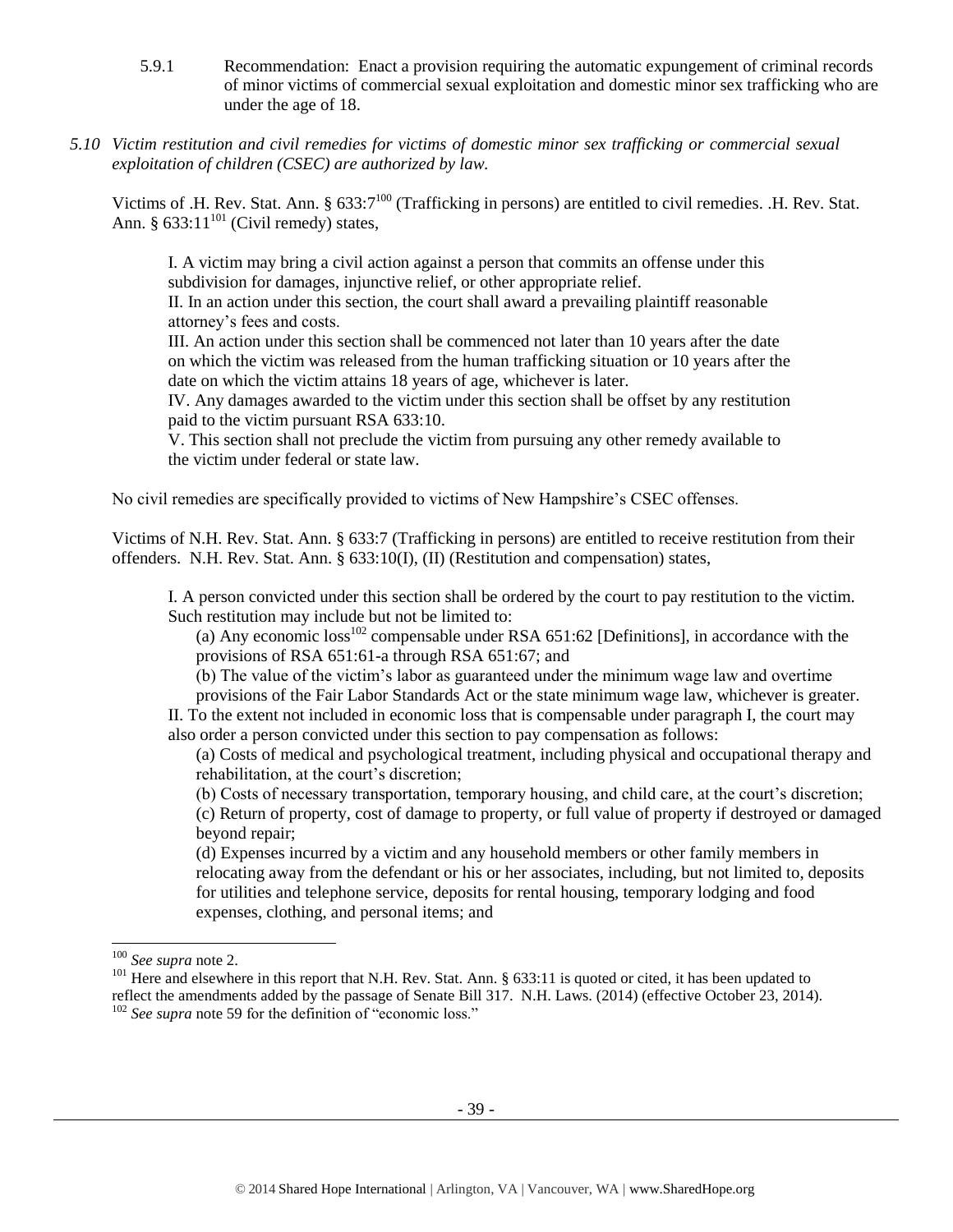(e) Any and all other losses suffered by the victim as a result of an offense under this section.

Victims of other offenses may also be able to receive restitution under New Hampshire's general restitution statute, N.H. Rev. Stat. Ann. § 651:63(I) (Restitution authorized), which allows the court to sentence any offender, regardless of his ability to pay, "to make restitution in an amount determined by the court." Although restitution is not mandatory, "[i] n any case in which restitution is not ordered, the court shall state its reasons therefor on the record or in its sentencing order." N.H. Rev. Stat. Ann. § 651:63(I).

# *5.11 Statutes of limitations for civil and criminal actions for child sex trafficking or commercial sexual exploitation of children (CSEC) offenses are eliminated or lengthened sufficiently to allow prosecutors and victims a realistic opportunity to pursue criminal action and legal remedies.*

Pursuant to N.H. Rev. Stat. Ann. § 625:8(III)(i),<sup>103</sup> prosecutions under N.H. Rev. Stat. Ann. § 633:7<sup>104</sup> (Trafficking in persons) must occur "within 20 years, except where the victim was under 18 years of age when the alleged offense occurred, in which case within 20 years of the victim's eighteenth birthday." N.H. Rev. Stat. Ann. § 625:8(I)(a), (b) (Limitations), prosecutions for felonies, including New Hampshire's felony CSEC offenses, must commence within 6 years of the crime. Prosecutions for N.H. Rev. Stat. Ann. § 645:2(I)(f)<sup>105</sup> (Prostitution and related offenses), a Class B misdemeanor, must be brought within 1 year of the crime. N.H. Rev. Stat. Ann.  $\S 625:8(I)(c)$ . Although these statutes of limitations toll "[d]uring any time when the accused is continuously absent from the state or has no reasonably ascertained place of abode or work within this state . . . [or] when a prosecution is pending against the accused in this state based on the same conduct," no tolling is provided if the victim of the offense is a minor under the age of 18. N.H. Rev. Stat. Ann. § 625:8(VI)(a), (b).

Generally, under N.H. Rev. Stat. Ann. § 508:4 (Personal actions), actions for personal injuries must be commenced within 3 years. N.H. Rev. Stat. Ann. § 508:4(I) states, in part,

Except as otherwise provided by law, all personal actions . . . may be brought only within 3 years of the act or omission complained of, except that when the injury and its causal relationship to the act or omission were not discovered and could not reasonably have been discovered at the time of the act or omission, the action shall be commenced within 3 years of the time the plaintiff discovers, or in the exercise of reasonable diligence should have discovered, the injury and its causal relationship to the act or omission complained of.

Pursuant to N.H. Rev. Stat. Ann. § 508:8 (Disabilities), "An infant or mentally incompetent person may bring a personal action within 2 years after such disability is removed." Additionally, pursuant to N.H. Rev. Stat. Ann. § 508:4-g (Actions based on sexual assault and related offenses),

A person, alleging to have been subjected to any offense under RSA 632-A or an offense under RSA 639:2, who was under 18 years of age when the alleged offense occurred, may commence a personal action based on the incident within the later of:

I. Twelve years of the person's eighteenth birthday; or

II. Three years of the time the plaintiff discovers, or in the exercise of reasonable diligence should have discovered, the injury and its causal relationship to the act or omission complained of.

 $\overline{a}$ 

 $103$  Here and elsewhere in this report that N.H. Rev. Stat. Ann. § 625:8 is quoted or cited, it has been updated to reflect the amendments added by the passage of Senate Bill 317. N.H. Laws. (2014) (effective October 23, 2014). <sup>104</sup> *See supra* not[e 2.](#page-0-0)

<sup>105</sup> *See supra* not[e 10.](#page-4-0)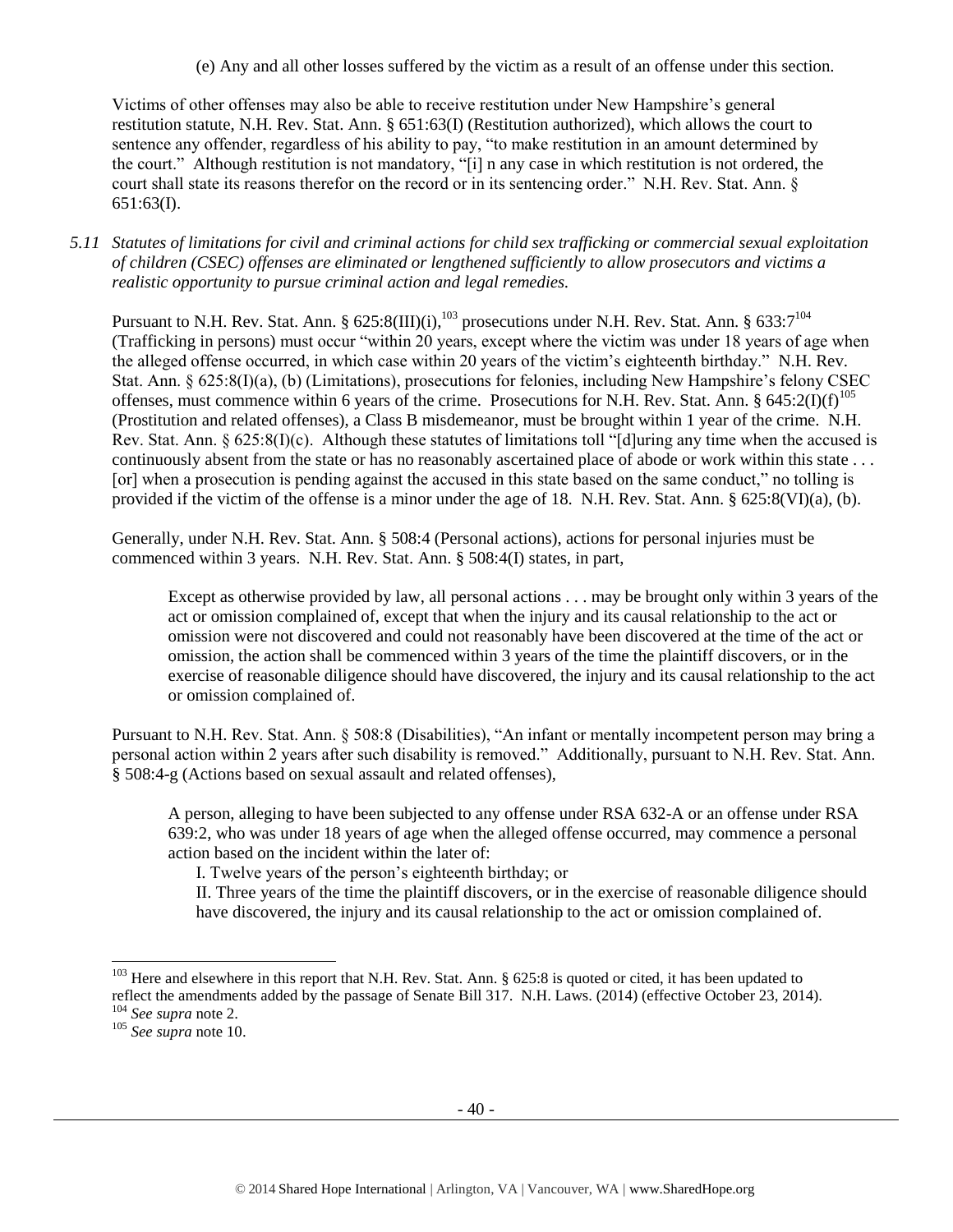5.11.1 Recommendation: Eliminate the statute of limitations for prosecutions of N.H. Rev. Stat. Ann. § 633:7 (Trafficking in persons) and New Hampshire's CSEC offenses and extend the statute of limitations for child victims to file civil claims arising from injury caused by commercial sexual exploitation.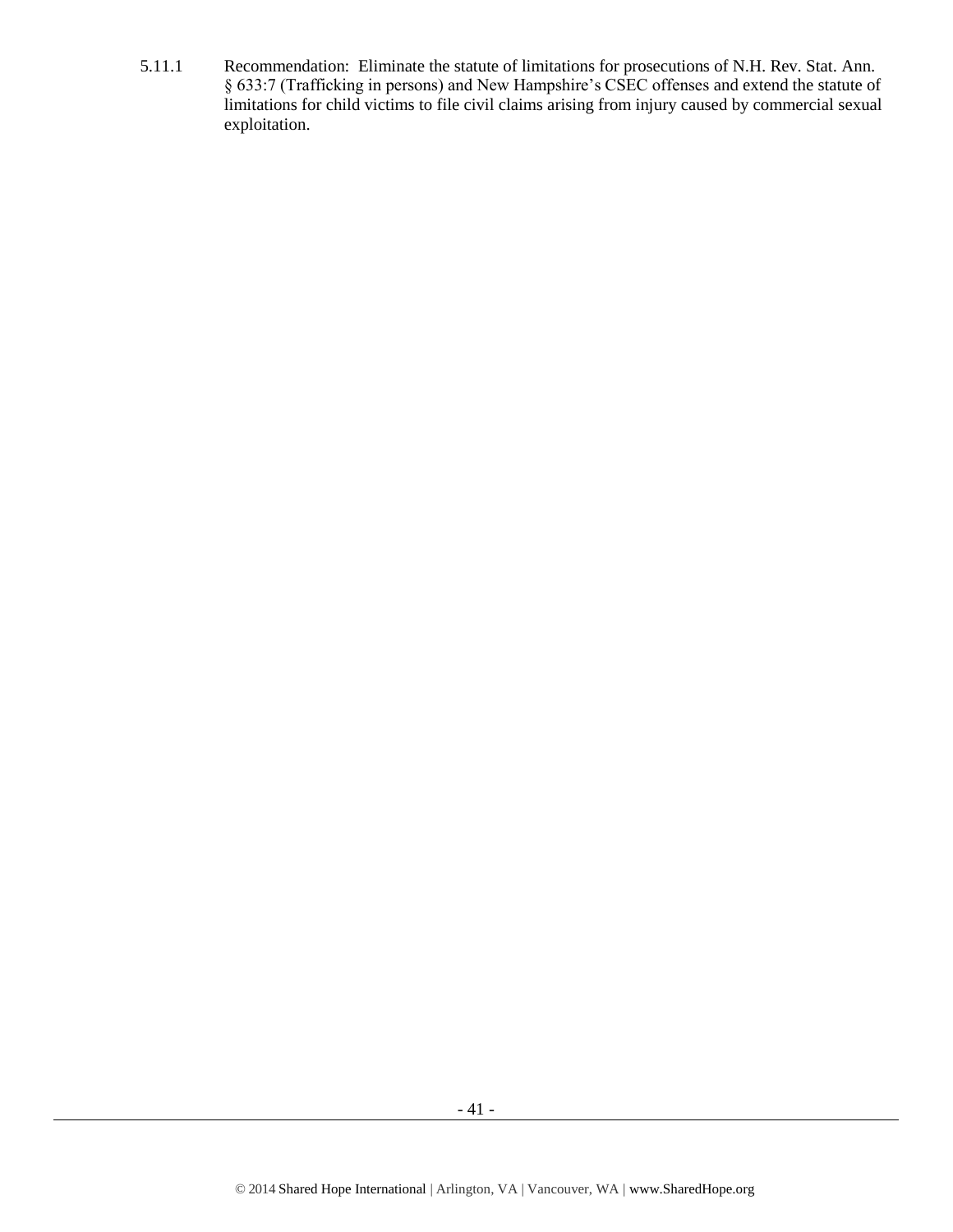#### **FRAMEWORK ISSUE 6: CRIMINAL JUSTICE TOOLS FOR INVESTIGATION AND PROSECUTIONS**

#### *Legal Components:*

- *6.1 Training on human trafficking and domestic minor sex trafficking for law enforcement is statutorily mandated.*
- *6.2 Single party consent to audiotaping is permitted in law enforcement investigations.*
- *6.3 Wiretapping is an available tool to investigate domestic minor sex trafficking.*
- *6.4 Using a law enforcement posing as a minor to investigate buying or selling of commercial sex acts is not a defense to soliciting, purchasing, or selling sex with a minor.*
- *6.5 Using the Internet to investigate buyers and traffickers is a permissible investigative technique.*
- *6.6 Law enforcement and child welfare agencies are mandated to promptly report missing and recovered children. \_\_\_\_\_\_\_\_\_\_\_\_\_\_\_\_\_\_\_\_\_\_\_\_\_\_\_\_\_\_\_\_\_\_\_\_\_\_\_\_\_\_\_\_\_\_\_\_\_\_\_\_\_\_\_\_\_\_\_\_\_\_\_\_\_\_\_\_\_\_\_\_\_\_\_\_\_\_\_\_\_\_\_\_\_\_\_\_\_\_\_\_\_\_*

## *Legal Analysis:*

*6.1 Training on human trafficking and domestic minor sex trafficking for law enforcement is statutorily mandated or authorized.*

New Hampshire does not require or authorize law enforcement to receive training on human trafficking or domestic minor sex trafficking. N.H. Rev. Stat. Ann. § 188-F:24(I) (Police standards and training council) creates the Police Standards and Training Council which, according to N.H. Rev. Stat. Ann. § 188-F:26(III) (Powers), is responsible for establishing "minimum educational and training standards for employment as a police officer, state corrections officer, or state probation-parole officer either in permanent positions or in temporary or probationary status." Additionally, N.H. Rev. Stat. Ann. § 188-F:27 (Education and training required) mandates that law enforcement complete a training program at a school approved by the Police Standards and Training Council, but does not specify the types of training that must be provided.

- 6.1.1 Recommendation: Amend New Hampshire law to specifically require or authorize training and education for law enforcement in the area of domestic minor sex trafficking and the commercial sexual exploitation of children to ensure law enforcement can adequately identify these crimes.
- *6.2 Single party consent to audiotaping is permitted in law enforcement investigations.*

Single party consent to audiotaping generally is not permitted in New Hampshire. N.H. Rev. Stat. Ann. § 570- A:2 (Interception and disclosure of telecommunication or oral communications prohibited) requires the consent of all parties to the communication. N.H. Rev. Stat. Ann. § 570-A:2(I-a) states,

A person is guilty of a misdemeanor if, except as otherwise specifically provided in this chapter or without consent of all parties to the communication, the person knowingly intercepts a telecommunication or oral communication when the person is a party to the communication or with the prior consent of one of the parties to the communication, but without the approval required by RSA 570-A:2, II(d).

Pursuant to N.H. Rev. Stat. Ann. § 570-A:2(I-a)(II)(d),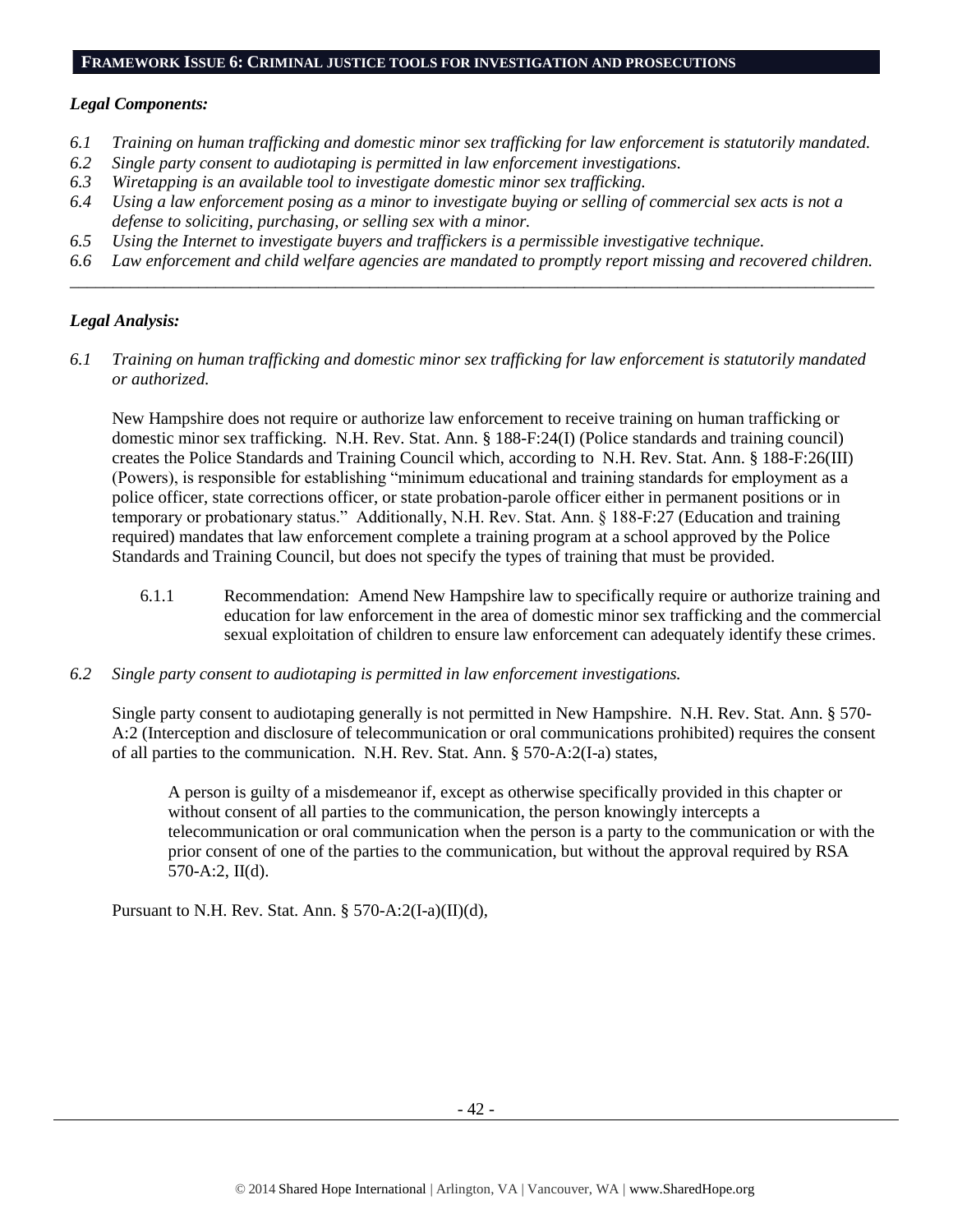<span id="page-42-0"></span>An investigative or law enforcement officer in the ordinary course of the officer's duties pertaining to the conducting of investigations of organized crime,  $106$  offenses enumerated in this chapter, solid waste violations under RSA 149-M:9, I and II, or harassing or obscene telephone calls to intercept a telecommunication or oral communication, when such person is a party to the communication or one of the parties to the communication has given prior consent to such interception; provided, however, that no such interception shall be made unless the attorney general, the deputy attorney general, or an assistant attorney general designated by the attorney general determines that there exists a reasonable suspicion that evidence of criminal conduct will be derived from such interception. Oral authorization for the interception may be given and a written memorandum of said determination and its basis shall be made within 72 hours thereafter. The memorandum shall be kept on file in the office of the attorney general.

*6.3 Wiretapping is an available tool to investigate domestic minor sex trafficking.* 

N.H. Rev. Stat. Ann. § 570-A:7 (Authorization for interception of telecommunications or oral communications) states,

The attorney general, deputy attorney general, or a county attorney, upon the written approval of the attorney general or deputy attorney general, may apply to a judge of competent jurisdiction for an order authorizing or approving the interception of telecommunications or oral communications, and such judge may grant in conformity with RSA 570-A:9 [Procedure for interception of telecommunication or oral communications], an order authorizing or approving the interception of telecommunications or oral communications by investigative or law enforcement officers having responsibility for the investigation of the offenses as to which the application is made, when such interception may provide, or has provided, evidence of the commission of organized crime<sup>107</sup>... or evidence of the commission of the offenses of ... kidnapping, ... child pornography under RSA 649-A, computer pornography and child exploitation under RSA 649-B, . . . aggravated felonious sexual assault as defined in RSA 632-A:2, felonious sexual assault as defined in RSA 632-A:3, . . . or any conspiracy to commit any of the foregoing offenses.

Pursuant to N.H. Rev. Stat. Ann. § 570-A:9(III) (Procedure for interception of telecommunication or oral communications) a judge may enter an order approving an application

if the judge determines on the basis of the facts submitted by the applicant that:

- (a) There is probable cause for belief that an individual is committing, has committed, or is about to commit a particular offense enumerated in RSA 570-A:7;
- (b) There is probable cause for belief that particular communications concerning that offense will be obtained through such interception;
- (c) Normal investigative procedures have been tried and have failed or reasonably appear to be unlikely to succeed if tried or to be too dangerous;

(d) There is probable cause for belief that the facilities from which, or the place where, the telecommunications or oral communications are to be intercepted are being used, or are about to be used, in connection with the commission of such offense, or are leased to, listed in the name of, or commonly used by such person.

 $\overline{a}$ 

 $106$  N.H. Rev. Stat. Ann. § 570-A:1(XI) defines "organized crime" as "the unlawful activities of the members of a highly organized, disciplined association engaged in supplying illegal goods and services, including but not limited to . . . prostitution . . . and other unlawful activities of members of such organizations."

<sup>107</sup> *See supra* not[e 106.](#page-42-0)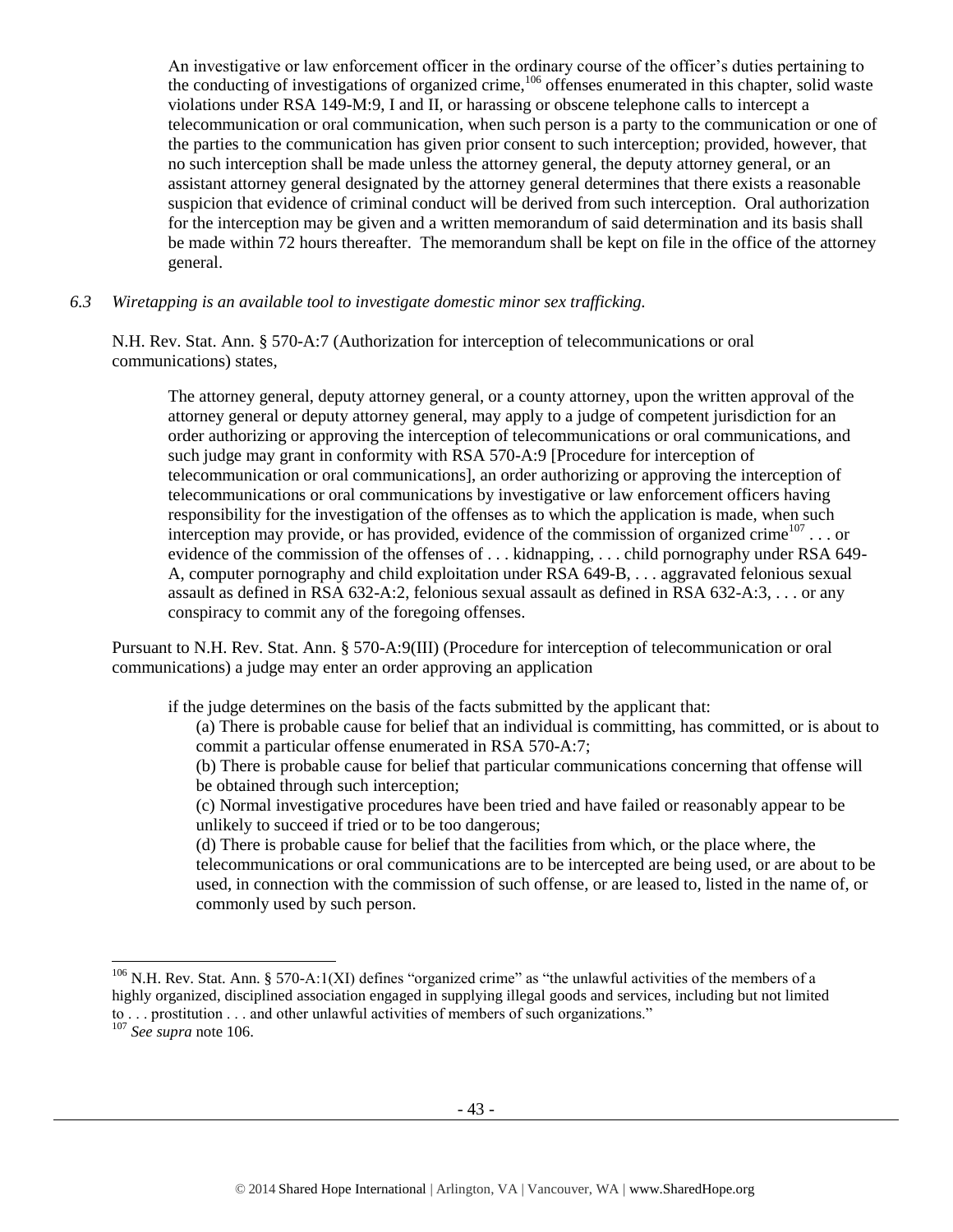- 6.3.1 Recommendation: Amend N.H. Rev. Stat. Ann. § 570-A:7 (Authorization for interception of telecommunications or oral communications) to allow wiretapping in investigations of offenses under N.H. Rev. Stat. Ann. § 633:7 (Trafficking in persons) and N.H. Rev. Stat. Ann. § 645:2(I) (Prostitution and related offenses) when a minor is involved.
- *6.4 Using a law enforcement posing as a minor to investigate buying or selling of commercial sex acts is not a defense to soliciting, purchasing, or selling sex with a minor.*

New Hampshire's human trafficking statute does not authorize the use of a decoy by law enforcement in the investigation of N.H. Rev. Stat. Ann. § 633:7<sup>108</sup> (Trafficking in persons). Yet, N.H. Rev. Stat. Ann. § 649-B:4 (Certain uses of computer services prohibited) implies that law enforcement may be able to use a decoy to detect sex crimes with a minor facilitated through the Internet because it only requires that the offender believed the person was a child.<sup>109</sup> Additionally, N.H. Rev. Stat. Ann. § 649-B:4(III) states, "It shall not be a defense to a prosecution under this section that the victim was not actually a child so long as the person reasonably believed that the victim was a child."

New Hampshire does, however, recognize an entrapment defense pursuant to N.H. Rev. Stat. Ann. § 626:5 (Entrapment), which states,

It is an affirmative defense that the actor committed the offense because he was induced or encouraged to do so by a law enforcement official or by a person acting in cooperation with a law enforcement official, for the purpose of obtaining evidence against him and when the methods used to obtain such evidence were such as to create a substantial risk that the offense would be committed by a person not otherwise disposed to commit it. However, conduct merely affording a person an opportunity to commit an offense does not constitute entrapment.

- 6.4.1 Recommendation: Enact a law authorizing law enforcement to use a decoy in the investigation of N.H. Rev. Stat. Ann. § 633:7 (Trafficking in persons) and New Hampshire's CSEC laws.
- *6.5 Using the Internet to investigate buyers and traffickers is a permissible investigative technique.*

New Hampshire does not have a specific law that allows law enforcement to use the Internet to investigate buyers and traffickers. N.H. Rev. Stat. Ann. § 649-B:4 (Certain uses of computer services prohibited), may, however, provide law enforcement the ability to use the Internet to investigate buyers and traffickers. N.H. Rev. Stat. Ann. § 649-B:4(I) states that "[n]o person shall knowingly utilize a computer on-line service, internet service, or local bulletin board service to seduce, solicit, lure, or entice a child or another person believed by the person to be a child, to commit" sexual assault or other specified non-commercial sexual offenses. The use of the language "another person believed by the person to be a child," suggests that it may be permissible for law enforcement to be involved in the investigation of this offense. Additionally, N.H. Rev. Stat. Ann. § 649- B:4(III) states, "It shall not be a defense to a prosecution under this section that the victim was not actually a child so long as the person reasonably believed that the victim was a child."

*6.6 Law enforcement and child welfare agencies are mandated to promptly report missing and recovered children.*

 $\overline{\phantom{a}}$ 

<sup>108</sup> *See supra* not[e 2.](#page-0-0)

<sup>109</sup> *See supra* section 2.5 for the text of N.H. Rev. Stat. Ann. § 649-B:4.